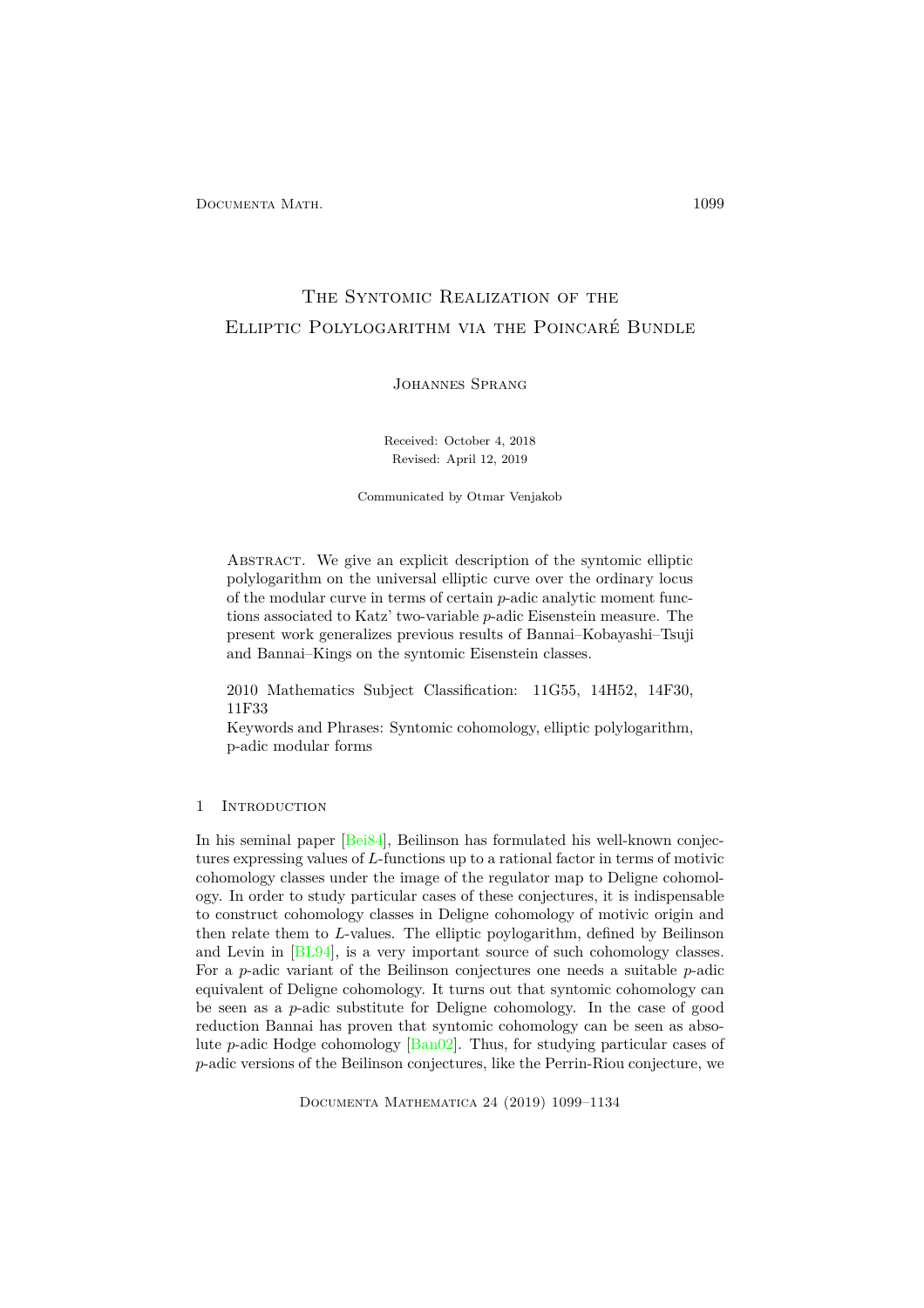wish to have a good understanding of polylogarithmic cohomology classes in syntomic cohomology.

The syntomic Eisenstein classes are the cohomology classes obtained by restricting the elliptic polylogarithm along torsion sections. This describes only a shadow of the elliptic polylogarithm, but the syntomic Eisenstein classes and related cohomology classes play an important role in recent research: Bertolini, Darmon and Rotger initiated a program for systematically studying Rankin-Selberg convolutions in *p*-adic families [\[BDR15a\]](#page-33-2), [\[BDR15b\]](#page-33-3). This has been continued by work of Kings, Loeffler and Zerbes. Eisenstein classes are the key in the construction of the Rankin-Eisenstein classes considered by Kings–Loeffler–Zerbes in [\[KLZ17a\]](#page-34-1). They have related the syntomic Rankin-Eisenstein classes to *p*-adic Rankin *L*-functions. Relating the etale Rankin-Eisenstein classes to the syntomic ones allows them to prove an explicit reciprocity law proving the non-triviality of the Euler system of Rankin-Eisenstein classes [\[KLZ17b\]](#page-34-2).

While we have a good understanding of the Deligne realization of the elliptic polylogarithm from Beilinson–Levin, there are only two partial results on its syntomic realization: In [\[BKT10\]](#page-33-4) Bannai–Kobayashi–Tsuji have given an explicit description of the syntomic realization for a single elliptic curve with complex multiplication defined over a subfield of C. Unfortunately, this method does not immediately generalize to more general elliptic curves, since it builds on explicit calculations involving the analytically defined Kronecker theta function. Complex multiplication is needed to guarantee the algebraicity of the involved theta function. On the other hand, according to work of Bannai and Kings, we have a good understanding of the syntomic Eisenstein classes on the ordinary locus of the modular curve in terms of *p*-adic Eisenstein series. While the result of Bannai–Kobayashi–Tsuji only covers the case of single CM elliptic curves, the result of Bannai–Kings is limited to the Eisenstein classes on the ordinary locus of the modular curve. In this paper, we give a common generalization to both results: We give an explicit description of the syntomic elliptic polylogarithm on the universal elliptic curve over the ordinary locus of the modular curve in terms of certain *p*-adic analytic moment functions associated to Katz' two-variable *p*-adic Eisenstein measure.

THEOREM (cf. Theorem<sup>[1](#page-1-0)</sup> [9.1\)](#page-28-0). *There is a compatible system of overconvergent*  $\text{vectors in the synthetic logarithm sheaves } \rho_n \in \Gamma\left(\bar{e}_K, j_D^{\dagger}(\text{Log}_{\text{dR}}^n)\right)$   $\text{describ-}$ *ing the D-variant of the syntomic polylogarithm on the ordinary locus of the modular curve*

$$
\text{pol}_{D,\text{syn}}=([\rho_n])_{n\geq 0}\in \varprojlim_n H^1_{\text{syn}}\left(\mathscr{U}_D,\text{Log}^n_{\text{syn}}(1)\right).
$$

In tubular neighbourhoods  $|\tilde{t}|$  of torsion sections we have the following explicit *description of these overconvergent sections in terms of moment functions of*

<span id="page-1-0"></span><sup>1</sup> for a more precise version of the theorem, see the main body of the text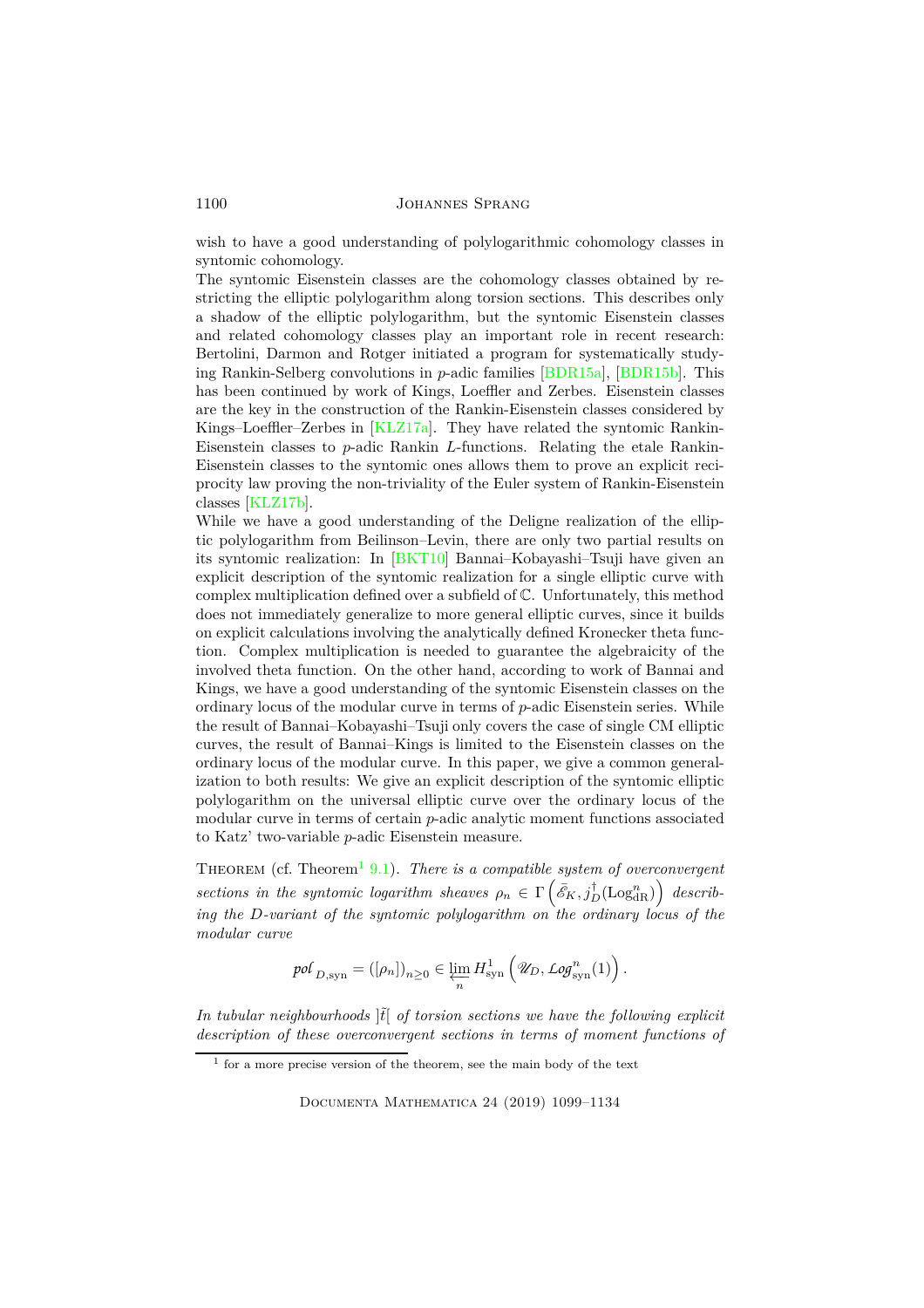*Katz' two-variable p-adic Eisenstein measure*

$$
\rho_n|_{]\tilde{t}[}(s)=\sum_{k+l\leq n}(-1)^l l!\int_{\mathbb{Z}_p^{\times}\times\mathbb{Z}_p}y^kx^{-(l+1)}(1+s)^x\mathrm{d}\mu_{D,(a,b)}^{\mathrm{Eis}}(x,y)\cdot\hat{\omega}^{[k,l]}
$$

#### *with values in p-adic modular forms.*

Although the complex analytic Kronecker theta function is not applicable in our setup, we essentially follow the strategy of Bannai–Kobayashi–Tsuji. The geometry of the Poincaré bundle serves as a substitute for the Kronecker theta function. More precisely, we make use of the purely algebraically defined *Kronecker section* of the Poincaré bundle, which has been fruitfully applied in [\[Spr18a\]](#page-34-3) to study algebraic and *p*-adic properties of Eisenstein–Kronecker series. Since the syntomic realization refines the algebraic de Rham realization, we need a good understanding of the latter. This has been established in our earlier work [\[Spr18b\]](#page-34-4). Building on previous work of Scheider, we have given there an explicit description of the algebraic de Rham realization for arbitrary families of elliptic curves via the Poincaré bundle. It is again the Poincaré bundle which allows us to relate the syntomic realization to Katz' two variable *p*-adic Eisenstein measure: Here we build on [\[Spr18a\]](#page-34-3), where we have constructed Katz' Eisenstein measure using *p*-adic theta functions associated to the Poincaré bundle.

#### **ACKNOWLEDGEMENT**

The results presented in this paper are part of my Ph.D. thesis [\[Spr17\]](#page-34-5). It is a pleasure to thank my advisor Guido Kings for his guidance during the last years. Further, I would like to thank Shinichi Kobayashi for all the valuable suggestions on my PhD thesis. The author would also like to thank the collaborative research centre SFB 1085 "Higher Invariants" by the Deutsche Forschungsgemeinschaft for its support.

# 2 Rigid syntomic cohomology

Syntomic cohomology can be seen as the *p*-adic analogue of Deligne–Beilinson cohomology. Indeed, in the case of good reduction Bannai has proven that syntomic cohomology can be seen as absolute *p*-adic Hodge cohomology [\[Ban02\]](#page-33-1). The work of Deglise and Nizioł generalizes this to arbitrary smooth proper schemes over a discretely valued field of mixed characteristic [\[DN15\]](#page-34-6). The approach of Deglise–Nizioł allows further the construction of a ring spectrum in the motivic homotopy category of Morel–Voevodsky representing syntomic cohomology. In their approach coefficients for syntomic cohomology can be defined abstractly as modules over this ring spectrum. Nevertheless, we will use rigid syntomic cohomology as developed by Bannai for describing the syntomic realization of the elliptic polylogarithm. Indeed, since we want an explicit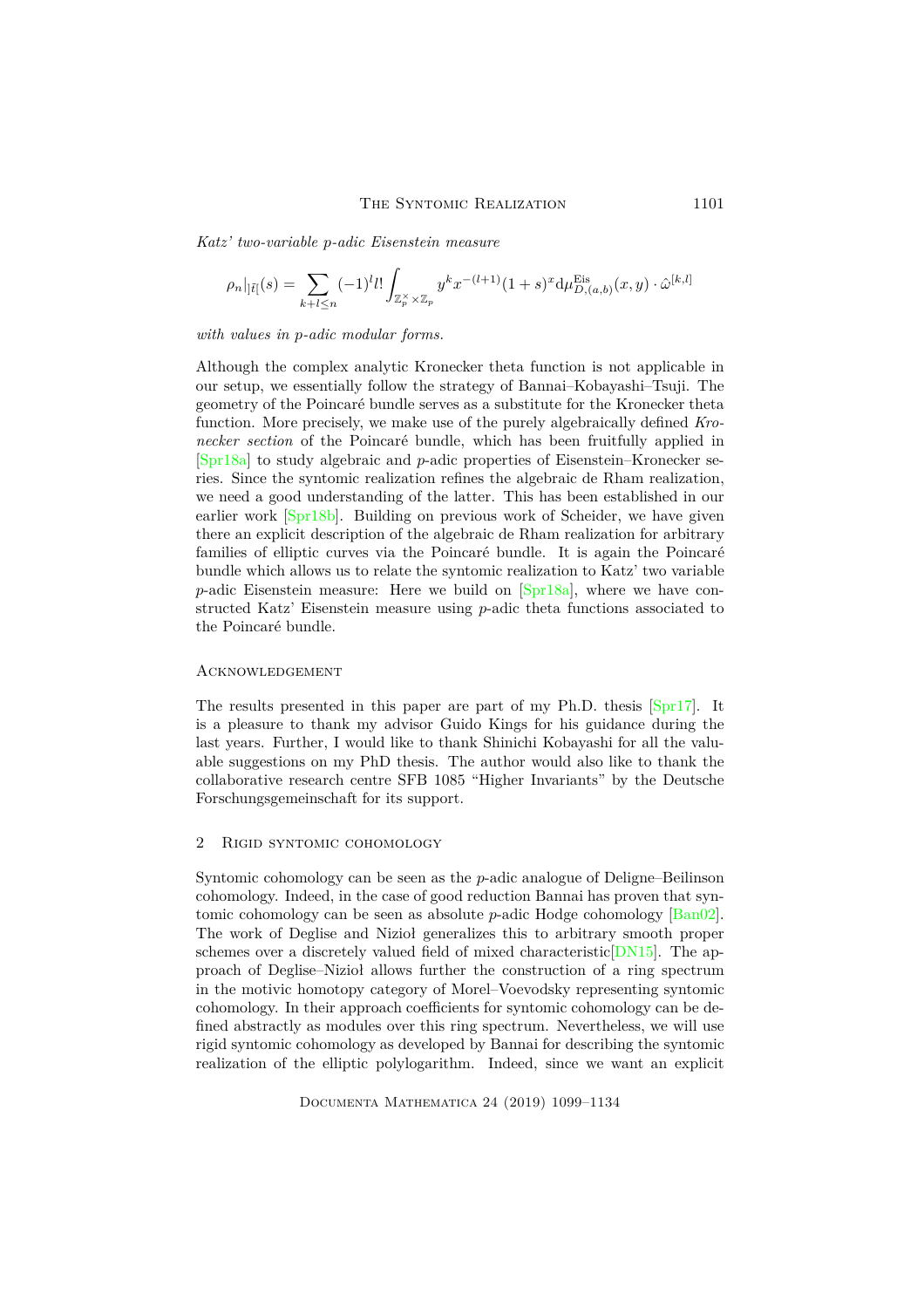description of the polylogarithm class, we need explicit complexes computing syntomic cohomology.

In this section we briefly recall the definition and basic properties of rigid syntomic cohomology. We follow closely the appendix of [\[BK10a\]](#page-33-5). In particular, we use their modification of the definition of smooth pair allowing overconvergent Frobenii which are not globally defined. Let  $K/\mathbb{Q}_p$  be a finite unramified extension with ring of integers  $\mathcal{O}_K$ , residue field *k* and Frobenius morphism  $\sigma: K \to K$ .

A *smooth pair* is a tuple  $\mathscr{X} = (X, \overline{X})$  consisting of a smooth scheme X of finite type over  $\mathcal{O}_K$  together with a smooth compactification  $\overline{X}$  of  $X$  with complement  $D := \overline{X} \setminus X$  a simple normal crossing divisor relative Spec  $\mathcal{O}_K$ . We denote the formal completion of *X* w.r.t  $X_k := X \times_{\text{Spec } \mathcal{O}_K} \text{Spec } k$  by X and the formal completion of  $\bar{X}$  w.r.t  $\bar{X}_k$  by  $\bar{\mathcal{X}}$ . The rigid analytic spaces associated with X resp.  $\bar{\mathcal{X}}$  will be denoted by  $\mathcal{X}_K$  resp.  $\bar{\mathcal{X}}_K$ . An *overconvergent Frobenius*  $\phi_X = (\phi, \phi_V)$  on a smooth pair  $\mathscr{X} = (X, \bar{X})$  consists of: A morphism of  $\mathcal{O}_K\text{-formal schemes}$ 

$$
\phi: \mathcal{X} \to \mathcal{X}
$$

lifting the absolute Frobenius on  $X_k$  and an extension of  $\phi$  to a morphism of rigid analytic spaces

$$
\phi_V:V\to \bar{\mathcal{X}}_K
$$

to some strict neighbourhood *V* of  $\mathcal{X}_K$  in  $\bar{\mathcal{X}}_K$ . A smooth pair together with an overconvergent Frobenius  $\mathscr{X} = (X, \bar{X}, \phi, \phi_V)$  will be called *syntomic datum*. For a smooth pair  $\mathscr{X} = (X, X)$  let us write  $X_K$  and  $X_K$  for the generic fibers and  $X_K^{an}$  resp.  $\bar{X}^{an}$  for the associated rigid analytic spaces. Then,  $X_K^{an}$  is a strict neighbourhood of  $j : \mathcal{X}_K \hookrightarrow \overline{\mathcal{X}}_K$ . A coherent module M on  $X_K$  with integrable connection

$$
\nabla\colon M\to M\otimes\Omega^1_{\bar{X}_K}(\log D)
$$

and logarithmic poles along *D* induces an overconvergent connection  $(M^{rig}, \nabla^{rig})$  on  $M^{rig} := j^{\dagger} (M |_{X^{an}_{K}})$ . The category of filtered overconvergent *F*-isocrystals on  $\mathscr X$  serves as coefficients for rigid syntomic cohomology and may be realized as follows.

DEFINITION 2.1. Let the category  $S(\mathcal{X})$  of *filtered overconvergent F-isocrystals* on  $\mathscr{X} = (X, \overline{X})$  be the category consisting of 4-tuples

$$
\mathcal{M} = (M, \nabla, F^{\bullet}, \Phi_M)
$$

with:  $M$  a coherent  $\mathcal{O}_{\bar{X}_K}$ -module with integrable connection

$$
\nabla: M \to M \otimes \Omega^1_{\bar{X}_K}(\log D)
$$

with logarithmic poles along  $D = \bar{X}_K \setminus X_K$ .  $F^{\bullet}$  a descending exhaustive and separating filtration on *M* satisfying Griffith transversality:

$$
\nabla(F^{\bullet}M)\subseteq F^{\bullet-1}(M)\otimes \Omega^1_{\bar{X}_K}(\log D)
$$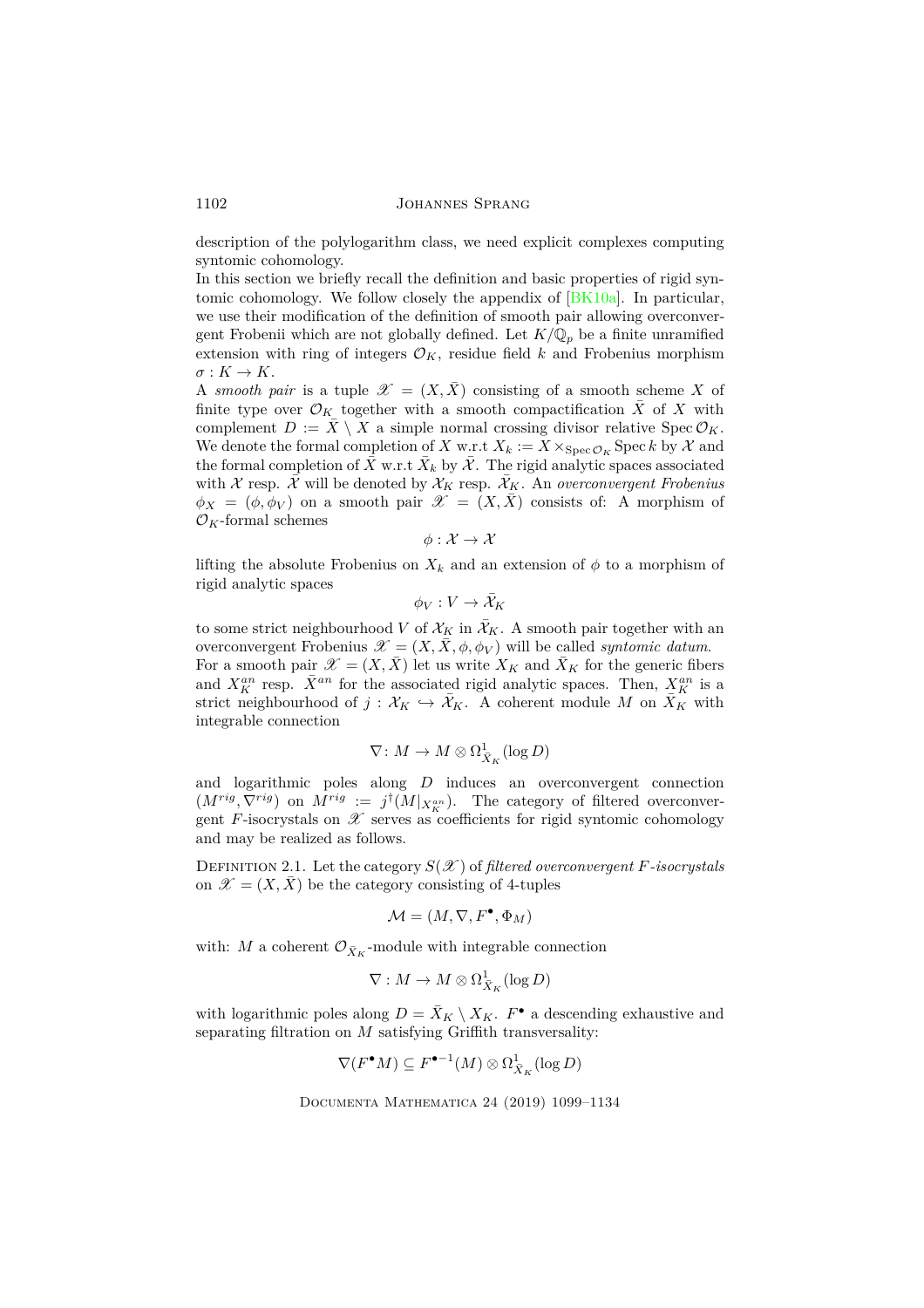and a horizontal isomorphism

 $\Phi_M : F^*_{\sigma} M^{rig} \to M^{rig}.$ 

where  $F_{\sigma}$  is the Frobenius endofunctor on the category of overconvergent isocrystals defined in [\[Ber97\]](#page-33-6). Φ*<sup>M</sup>* will be called a *Frobenius structure*. Morphisms in this category are morphisms of  $\mathcal{O}_{\bar{X}_K}$ -modules respecting the additional structure.

If one has a fixed overconvergent Frobenius on the smooth pair  $\mathscr{X} = (\bar{X}, X)$ , one can realize a Frobenius structure more concretely as a horizontal isomorphism

$$
\phi_V^* M^{rig} \to M^{rig}.
$$

A morphism of pairs  $\mathscr{X} = (X, \bar{x}) \to \mathscr{Y} = (Y, \bar{Y})$  is a morphism  $f : \bar{X} \to \bar{Y}$ such that  $f(X) \subseteq Y$ . A morphism of pairs is called smooth, proper, etc, if  $f|_X$  is smooth, proper, etc. For smooth morphisms of smooth pairs we define the higher direct image of filtered overconvergent *F*-isocrystals as follows. Let  $D' := \overline{Y} \setminus Y$ . The sheaf of relative logarithmic differentials is defined as the cokernel in the following short exact sequence:

$$
0 \longrightarrow f^* \Omega^1_{\bar{Y}_K}(\log D') \longrightarrow \Omega^1_{\bar{X}_K}(\log D) \longrightarrow \Omega^1_{\bar{X}_K/\bar{Y}_K, \log} \longrightarrow 0
$$

and  $\Omega^p_{\bar{X}_K/\bar{Y}_K,\log} := \Lambda^p \Omega^1_{\bar{X}_K/\bar{Y}_K,\log}$ . For  $\mathcal{M} = (M, \nabla, F^{\bullet}, \Phi_M) \in S(\mathcal{X})$  we can define the following algebraic and rigid relative de Rham complexes

$$
\operatorname{DR}^\bullet_{X/Y}(M):=M\otimes_{\mathcal{O}_{\bar{X}}}\Omega^\bullet_{\bar{X}_K/\bar{Y}_K,\log}
$$

and

$$
\text{DR}^{\bullet}_{X/Y}(M^{rig}):=M^{rig}\otimes_{j^{\dagger}\mathcal{O}_{\bar{\mathcal{X}}_K}}j^{\dagger}\Omega^{\bullet}_{\bar{\mathcal{X}}_K/\bar{\mathcal{Y}}_K}
$$

and their higher direct images

$$
R^p f_* \mathrm{DR}^\bullet_{X/Y}(M), \quad R^p f_{rig,*} \mathrm{DR}^\bullet_{X/Y}(M^{rig}).
$$

In the special case  $\mathscr{X} \xrightarrow{f} \mathscr{Y} := (\mathcal{O}_K, \mathcal{O}_K)$  both

$$
H_{\text{dR}}^p(X_K, M) := R^p f_* \text{DR}_{X/K}^{\bullet}(M),
$$
  

$$
H_{\text{rig}}^p(X_k, M^{rig}) := R^p f_{rig,*} \text{DR}_{X/K}^{\bullet}(M^{rig})
$$

are *K*-vector spaces.

While  $R^p f_* \text{DR}^{\bullet}_{X/Y}(M)$  is equipped with the Hodge-Filtration  $F^{\bullet}$  and the Gauss–Manin connection  $\nabla_{GM}$ , the rigid cohomology  $Rf_{rig,*} \text{DR}^{\bullet}_{X/Y}(M^{rig})$  is equipped with a Frobenius structure  $\Phi$ . If we write  $j_Y : \mathcal{Y}_K \hookrightarrow \bar{\mathcal{Y}}_K$  for the inclusion, we have a comparison map

$$
\Theta_{\mathscr{X}/\mathscr{Y}}: j_Y^{\dagger} \left( R^p f_* \text{DR}_{X/Y}^{\bullet}(M) |_{Y_K^{an}} \right) \to R^p f_{rig,*} \text{DR}_{X/Y}^{\bullet}(M^{rig}).
$$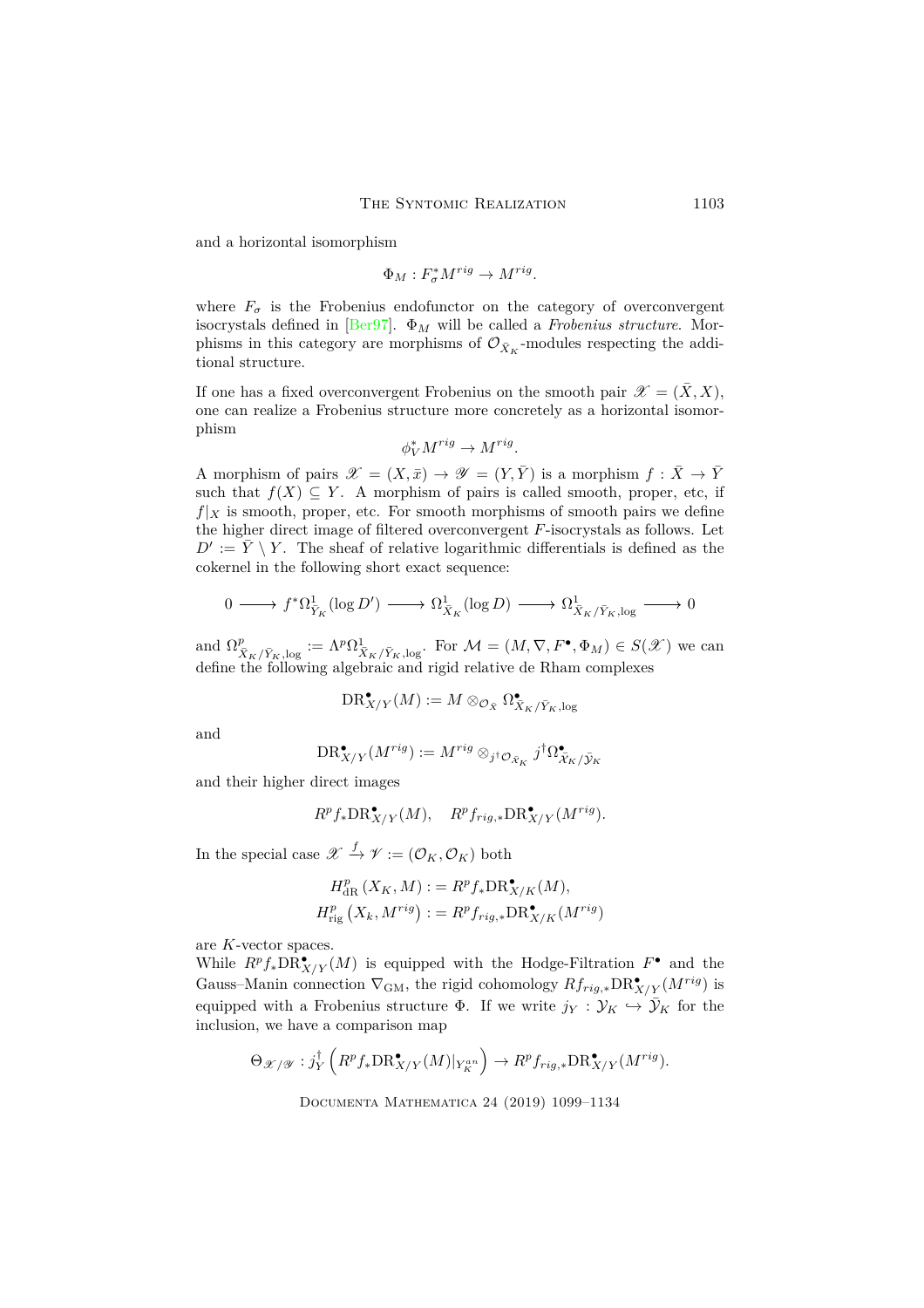Thus, whenever  $\Theta_{\mathscr{X}/\mathscr{Y}}$  is an isomorphism, we obtain a structure of a filtered overconvergent  $F$ -isocrystal over  $\mathscr{Y}$ :

$$
\underline{H}^p_{\rm syn}\left(\mathscr{X}/\mathscr{Y},\mathcal{M}\right):=\Big(Rf_*\text{DR}^\bullet_{X/Y}(M),\nabla_{\rm GM},F^\bullet,\Phi\Big)\in S(\mathscr{Y}).
$$

It is known that for proper maps  $\pi : \mathscr{X} \to \mathscr{Y}$  the comparison map  $\Theta_{\mathscr{X}/\mathscr{Y}}$  is always an isomorphism [\[BK10a,](#page-33-5) Prop. A.7.].

DEFINITION  $2.2$ . A filtered overconvergent *F*-isocrystal *M*  $(M, \nabla, F^{\bullet}, \Phi_M) \in S(\mathcal{X})$  is called *admissible* if:

1. The Hodge to de Rham spectral sequence

$$
E_1^{p,q} = H^p(\bar{X}_K, \operatorname{gr}^q_F \mathrm{DR}^{\bullet}_{X/K}(M)) \implies H^{p+q}_{\mathrm{dR}}(X_K, M)
$$

degenerates at *E*1.

- 2.  $\Theta_{\mathscr{X}/(\mathcal{O}_K,\mathcal{O}_K)} : H^p_{\text{dR}}(X_K,M) \to H^p_{\text{rig}}(X_k,M^{rig})$  is an isomorphism.
- 3. The *K*-vector space  $H_{\text{dR}}^p(X_K, M) \overset{\sim}{\to} H_{\text{rig}}^p(X_k, M^{rig})$  with Hodge filtration coming from  $H_{\text{dR}}^{\text{pr}}$  and Frobenius structure coming from  $H_{\text{rig}}^p$  is weakly admissible in the sense of Fontaine.

Let us write  $S(\mathscr{X})^{adm}$  for the full subcategory of admissible objects.

We will also need the following relative version of 'admissible' from [\[Sol08,](#page-34-7) Def. 5.8.12]:

DEFINITION 2.3. Let  $\pi : \mathscr{X} \to \mathscr{Y}$  be a smooth morphism of smooth pairs. A filtered overconvergent *F*-isocrystal  $\mathcal{M} = (M, \nabla, F^{\bullet}, \Phi_M) \in S(\mathcal{X})$  is called *π-admissible* if:

- 1.  $\Theta_{\mathcal{X}/\mathcal{Y}}$  is an isomorphism.
- 2. The obtained filtered overconvergent *F*-isocrystals over  $\mathscr Y$

$$
\underline{H}^p_{\rm syn}\left(\mathscr{X}/\mathscr{Y},\mathcal{M}\right):=\Bigl(R^pf_*\text{DR}^\bullet_{X/Y}(M),\nabla_{\rm GM},F^\bullet,\Phi\Bigr)\in S(\mathscr{Y}).
$$

are admissible.

Let us write  $S(\mathscr{X})^{\pi-adm}$  for the full subcategory of  $\pi$ -admissible objects.

For  $\pi : \mathscr{X} \to \mathscr{Y}$  a smooth morphism of smooth pairs we obtain functors

$$
\underline{H}^p_{\text{syn}}(\mathscr{X}/\mathscr{Y},\cdot):S(\mathscr{X})^{\pi-adm}\to S(\mathscr{Y})^{adm}.
$$

Let us briefly recall the definition of rigid-syntomic cohomology as given by Bannai. We follow the exposition in [\[BK10a\]](#page-33-5): Let  $\mathscr{X} = (X, \overline{X}, \phi, \phi_V)$  be a syntomic datum and  $\mathcal{M} = (M, \nabla, F^{\bullet}, \Phi_M)$  be a filtered overconvergent *F*isocrystal. For a finite Zariski covering  $\mathfrak{U} = (\bar{U}_i)_{i \in I}$  of  $\bar{X}$  set  $\bar{U}_{i_0,\dots,i_n,K}$  :=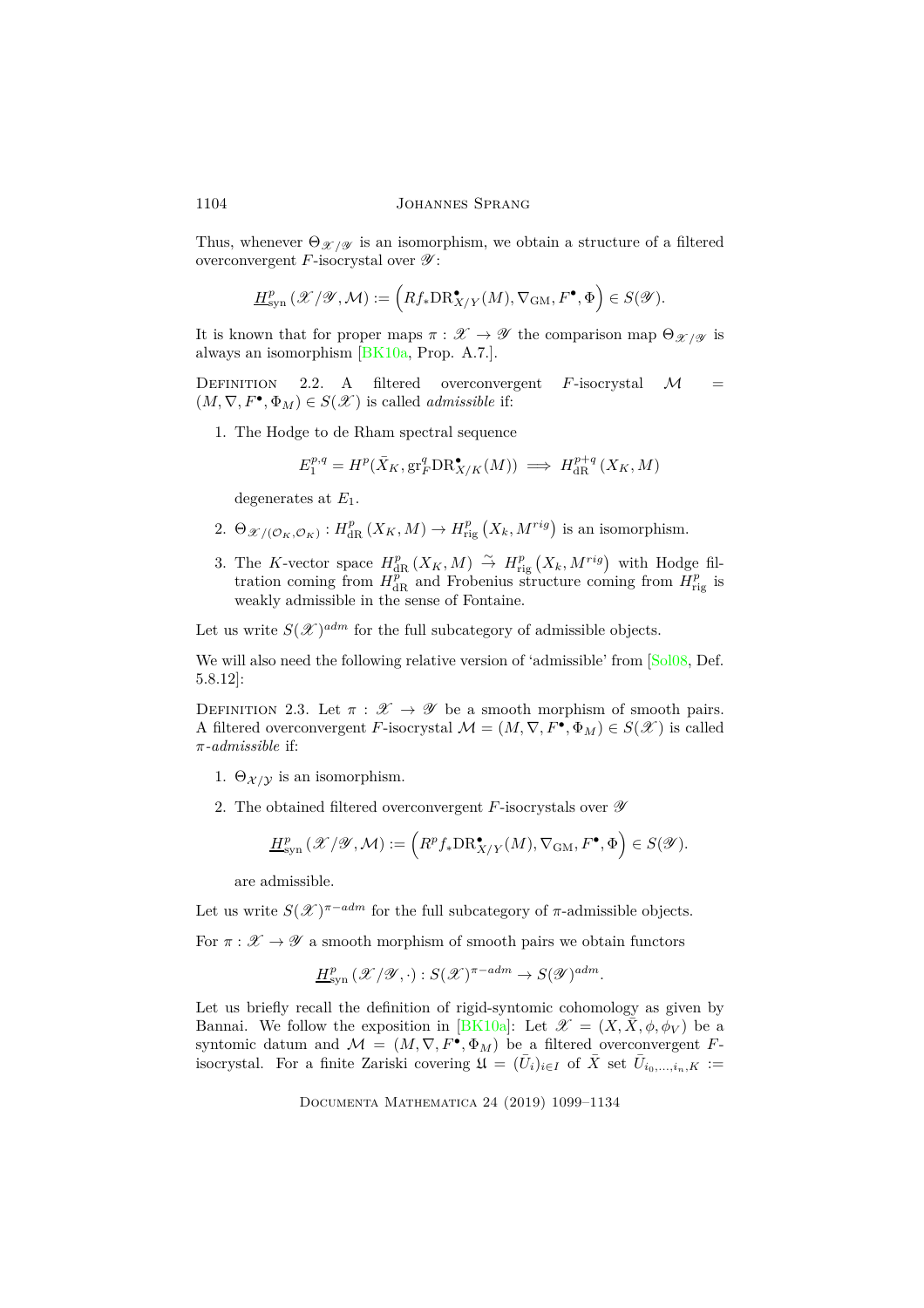$\bigcap_{0 \leq j \leq n} \bar{U}_{i_j,K}$ . If induces a covering  $(\mathcal{U}_{i,K})_{i \in I}$  of  $\mathcal{X}_K$  obtained via the completion of  $U_i \cap X$  along its special fiber. Let us write

$$
j_{i_0,\dots,i_n}:\mathcal U_{i_0,\dots,i_n,K}:=\bigcap_{0\leq j\leq n}\mathcal U_{i_j,K}\hookrightarrow\bar{\mathcal X}_K
$$

for the inclusion. The total complex associated with the Čech complex

$$
\prod_{i} \Gamma\left(\overline{U}_{i,K},\text{DR}^{\bullet}_{\mathrm{dR}}(M)\right) \to \prod_{i_0,i_1} \Gamma\left(\overline{U}_{i_0,i_1,K},\text{DR}^{\bullet}_{\mathrm{dR}}(M)\right) \to \dots
$$

will be denoted by  $R_{\text{dR}}^{\bullet}(\mathfrak{U},\mathcal{M})$ . Similarly, let us define  $R_{\text{rig}}^{\bullet}(\mathfrak{U},\mathcal{M})$  as the total complex associated with:

$$
\prod_i \Gamma\left(\bar{\mathcal{X}}_K, j_i^{\dagger} \text{DR}_{rig}^{\bullet}(M^{rig})\right) \to \prod_{i_0, i_1} \Gamma\left(\bar{\mathcal{X}}_K, j_{i_0, i_1}^{\dagger} \text{DR}_{rig}^{\bullet}(M^{rig})\right) \to \dots
$$

The Frobenius structure  $\Phi_M$  together with the overconvergent Frobenius  $\phi_X =$  $(\phi, \phi_V)$  induce

$$
\phi_{\mathfrak{U}}: K \otimes_{\sigma,K} R_{\mathrm{rig}}^{\bullet}(\mathfrak{U}, \mathcal{M}) \to R_{\mathrm{rig}}^{\bullet}(\mathfrak{U}, \mathcal{M})
$$

and the comparison map  $\Theta_{X/K}$  induces

$$
\Theta_{\mathfrak{U}} : R_{\mathrm{dR}}^{\bullet}(\mathfrak{U}, \mathcal{M}) \to R_{\mathrm{rig}}^{\bullet}(\mathfrak{U}, \mathcal{M}).
$$

Let

$$
R^\bullet_\mathrm{syn}(\mathfrak{U},\mathcal{M}):=\mathrm{Cone}\left(F^0R^\bullet_\mathrm{dR}(\mathfrak{U},\mathcal{M})\xrightarrow{(1-\phi_\mathfrak{U})\circ\Theta_\mathfrak{U}}R^\bullet_\mathrm{rig}(\mathfrak{U},\mathcal{M})\right)[1]
$$

where  $F^{\bullet}$  is the filtration induced by the Hodge filtration.

DEFINITION 2.4. The rigid syntomic cohomology of  $\mathscr X$  with coefficients in M is defined by

$$
H^n_{ \operatorname{syn} } \left( \mathscr{X}, \mathcal{M} \right) := \varinjlim_{\mathfrak{U}} H^n \left( R_{ \operatorname{syn} }^{\bullet} ( \mathfrak{U}, \mathcal{M} ) \right)
$$

where the limit is taken over all finite Zariski coverings.

By its very definition we have a long exact sequence

<span id="page-6-0"></span>
$$
\dots \to F^0 H_{\text{dR}}^m(X_K, M) \xrightarrow{1-\phi} H_{\text{rig}}^m(X_k, M^{\text{rig}}) \to H_{\text{syn}}^{m+1}(\mathcal{X}, \mathcal{M}) \to \dots \tag{1}
$$

Above we have defined functors

$$
\underline{H}^p_{\text{syn}}(\mathscr{X}/\mathscr{Y}, \cdot): S(\mathscr{X})^{\pi - adm} \to S(\mathscr{Y})^{adm}.
$$

The reason for the chosen notation for this functor is the following spectral sequence [\[Sol08,](#page-34-7) Theorem 5.9.1]. For  $\mathcal{M} = (M, \nabla, F^{\bullet}, \Phi_M) \in S(\mathcal{X})^{\pi - adm}$  and  $\pi : \mathscr{X} \to \mathscr{Y}$  a smooth morphism of smooth pairs there is a Leray spectral sequence:

$$
E_2^{p,q} = H_{\text{syn}}^p \left( \mathscr{Y}, \underline{H}_{\text{syn}}^p \left( \mathscr{X} / \mathscr{Y}, \mathcal{M} \right) \right) \implies E^{p+q} = H_{\text{syn}}^{p+q} \left( \mathscr{X}, \mathcal{M} \right).
$$

Either by this spectral sequence or directly by the above long exact sequence, we deduce the following: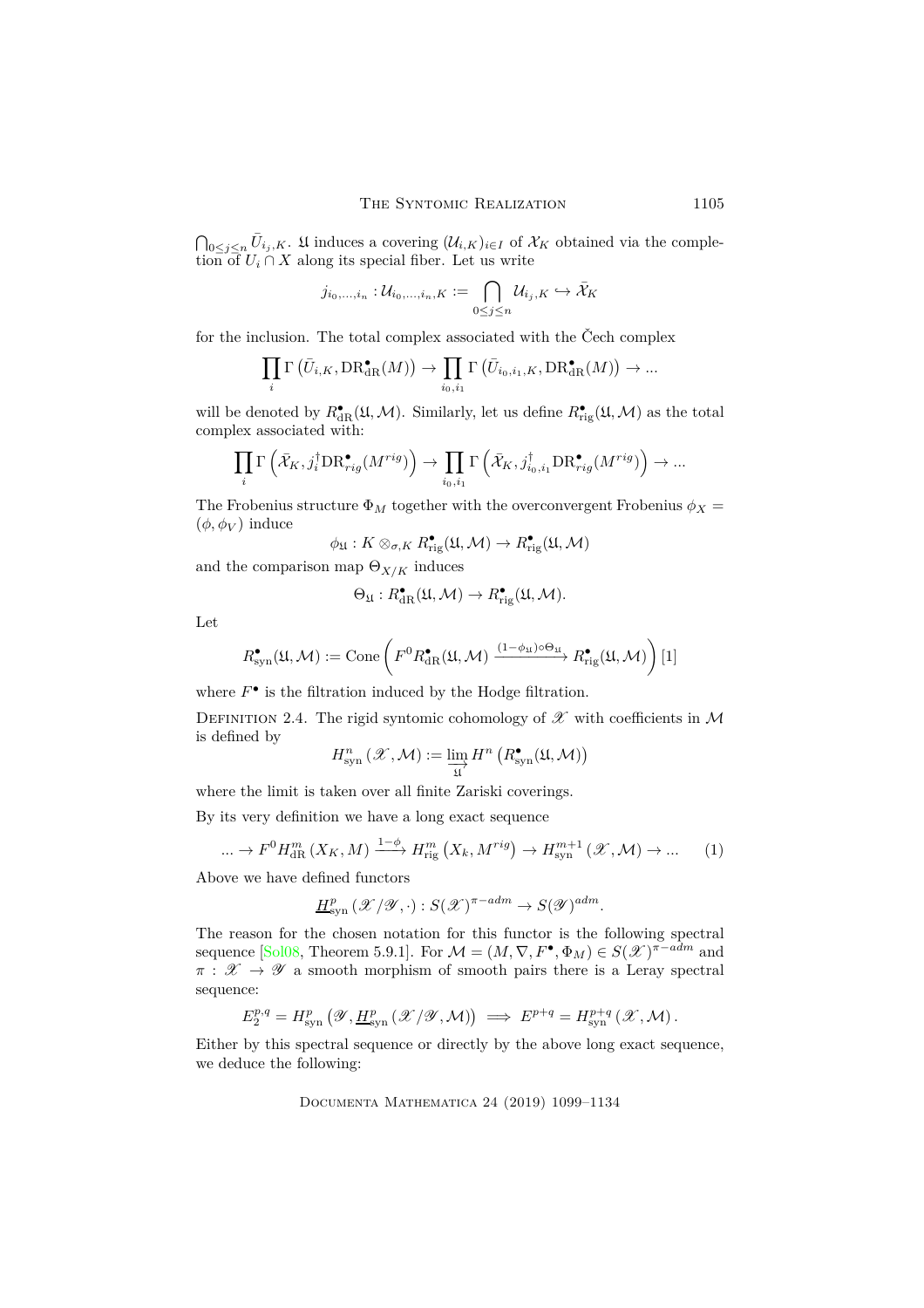COROLLARY 2.5. *For*  $\mathcal{V} := (\mathcal{O}_K, \mathcal{O}_K)$  *we have the short exact sequence:* 

$$
H^1_{\mathrm{syn}}\left(\mathscr{V},\underline{H}^m_{\mathrm{syn}}\left(\mathscr{X},\mathcal{M}\right)\right)\hookrightarrow H^{m+1}_{\mathrm{syn}}\left(\mathscr{X},\mathcal{M}\right)\twoheadrightarrow H^0_{\mathrm{syn}}\left(\mathscr{V},\underline{H}^{m+1}_{\mathrm{syn}}\left(\mathscr{X},\mathcal{M}\right)\right)
$$

Definition 2.6. The *boundary map*

$$
\delta: H^m_{\rm syn}\left(\mathscr X,\mathcal M\right)\to H^m_{\rm dR}\left(X_K,M\right)
$$

is defined as the composition of

$$
H^{m}_{\mathrm{syn}}\left(\mathscr{X},\mathcal{M}\right)\to H^{0}_{\mathrm{syn}}\left(\mathscr{V},\underline{H}^{m}_{\mathrm{syn}}\left(\mathscr{X},\mathcal{M}\right)\right)
$$

with the identification

$$
H_{\text{syn}}^0(\mathscr{V}, \underline{H}_{\text{syn}}^m(\mathscr{X}, \mathcal{M})) = \ker\left(F^0 H_{\text{dR}}^m(X_K, M) \xrightarrow{1-\phi} H_{\text{rig}}^m(X_k, M^{\text{rig}})\right)
$$

and the inclusion

$$
\ker\left(F^0 H_{\mathrm{dR}}^m\left(X_K, M\right) \xrightarrow{1-\phi} H_{\mathrm{rig}}^m\left(X_k, M^{rig}\right)\right) \subseteq H_{\mathrm{dR}}^m\left(X_K, M\right).
$$

In general, the category of filtered overconvergent *F*-isocrystals  $S(\mathscr{X})$  is not Abelian. As in [\[Ban00,](#page-33-7) Rem 1.15] we will regard the category  $S(\mathscr{X})$  as an exact category with the class of exact sequences given by

$$
0 \to M' \to M \to M'' \to 0
$$

such that the underlying sequence of  $\mathcal{O}_{\bar{X}_K}$ -modules is exact and the morphisms in the sequence are strictly compatible with the filtrations. The Tate objects  $K(n) \in S(\mathcal{X})$  are defined as

$$
K(n) = (\mathcal{O}_{\bar{X}_K}, \mathrm{d}\colon \mathcal{O}_{\bar{X}_K} \to \Omega^1_{\bar{X}_K}, F^{\bullet}, \Phi)
$$

with  $F^{-j}\mathcal{O}_{\bar{X}_K} = \mathcal{O}_{\bar{X}_K} \subseteq F^{-j+1}\mathcal{O}_{\bar{X}_K} = 0$  and  $\Phi(1) = p^{-j}$ . Let us write VIC  $(X_K/K)$  for the category of vector bundles on  $K_K$  with an integrable *K*-connection.

Proposition 2.7([\[Ban00,](#page-33-7) Proposition 4.4]). *For i* = 0*,* 1 *there is a canonical isomorphism*

$$
\mathrm{Ext}^i_{S(\mathscr{X})}(K(0),\mathcal{M}) \overset{\sim}{\to} H^i_{\mathrm{syn}}(\mathscr{X},\mathcal{M})
$$

*fitting into the commutative diagram*

$$
\begin{aligned} \operatorname{Ext}^i_{S(\mathscr{X})}(K(0),\mathcal{M}) &\xrightarrow{\quad \nu \quad} \operatorname{Ext}^i_{\operatorname{VIC}(X_K/K)}(K(0),M) \\ &\Big| \cong \qquad \qquad \Big| \cong \qquad \qquad \Big| \cong \\ H^i_{\operatorname{syn}}(\mathscr{X},\mathcal{M}) &\xrightarrow{\quad \delta \quad} H^i_{\operatorname{dR}}(X_K,M) \end{aligned}
$$

*where ν is the map forgetting the Hodge filtration and the Frobenius structure.*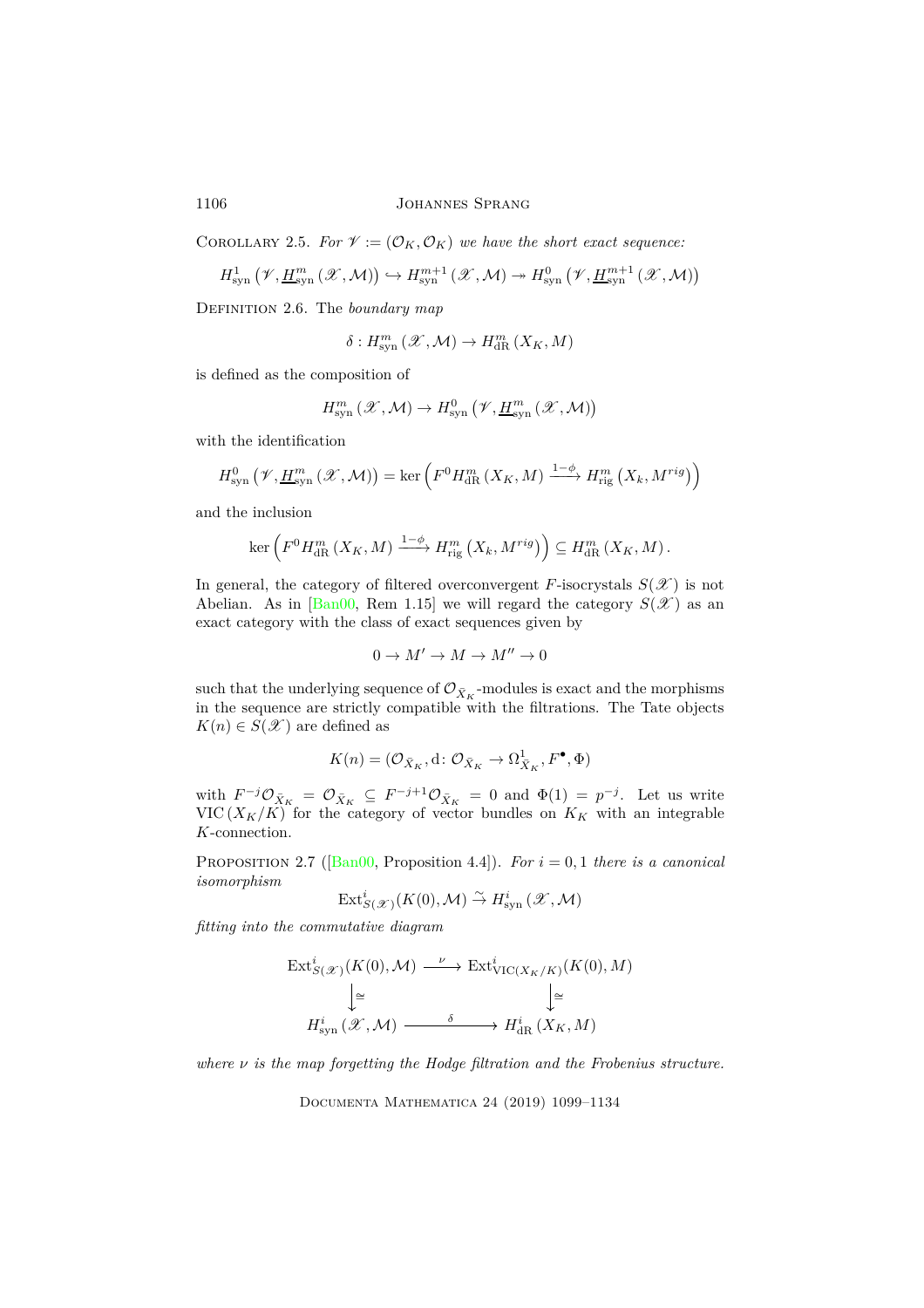For an admissible filtered overconvergent *F*-isocrystal  $\mathcal{M} = (M, \nabla, F^{\bullet}, \Phi_M)$  on  $(X,\bar{X})$  let us write

$$
\Phi\colon \Gamma(\bar{\mathcal{X}}_K,M^{rig})\to \Gamma(\bar{\mathcal{X}}_K,M^{rig}),\quad \alpha\mapsto \Phi_M(\phi^*\alpha)
$$

<span id="page-8-0"></span>for the map induced by the Frobenius structure. Last but not least, let us recall the following useful description of classes in  $H_{\text{syn}}^1(\mathscr{X}, \mathcal{M})$  if  $F^0M = 0$ :

PROPOSITION2.8 ( $[BK10a,$  Proposition A.16]). Let  $\mathcal{M} = (M, \nabla, F, \Phi)$  be an *admissible filtered overconvergent F*-*isocrystal with*  $F^0M = 0$ *. A cohomology class*

$$
[\alpha]\in H^1_{\rm syn}\left(\mathscr X,\mathcal M\right)
$$

*is given uniquely by a pair*  $(\alpha, \xi)$  *with* 

$$
\alpha \in \Gamma (\bar{X}_K, M^{rig}), \quad \xi \in \Gamma (\bar{X}_K, F^{-1}M \otimes \Omega^1_{\bar{X}_K}(\log D))
$$

*satisfying the conditions:*

$$
\nabla(\alpha) = (1 - \Phi)(\xi), \quad \nabla(\xi) = 0
$$

In particular, this result will apply to the polylogarithm class. Indeed, we will see that the differential equation of overconvergent functions describing the rigid syntomic polylogarithm class is just a restatement of the abstract differential equation

$$
\nabla(\alpha) = (1 - \Phi)(\xi).
$$

Corollary 2.9([\[BK10a,](#page-33-5) Corollary A.17]). *Suppose* (*α, ξ*) = [*α, ξ*] ∈  $H_{\text{syn}}^1(\mathscr{X},\mathcal{M})$  *is as in the previous proposition. Then, the image of*  $[\alpha,\xi]$  *under* 

$$
H^1_{\rm syn}\left({\mathscr X},{\mathcal M}\right)\to H^1_{\rm dR}\left({\mathscr X},M\right)
$$

*is given by*  $[\xi]$ *.* 

#### 3 The syntomic polylogarithm class

The syntomic elliptic polylogarithm is a pro-system of cohomology classes in syntomic cohomology with coefficients in certain filtered overconvergent *F*isocrystals, *called the syntomic logarithm sheaves*. The aim of this section is to introduce the syntomic logarithm sheaves and to define the syntomic polylogarithm class. Let us start with the definition of the syntomic logarithm sheaves. As before, let  $K/\mathbb{Q}_p$  be a finite unramified extension. Let  $\pi : \mathscr{E} =$  $(E, \bar{E}, \phi_E) \rightarrow \mathscr{S} = (S, \bar{S}, \phi_S)$  be a morphism of syntomic data with  $\pi : E \rightarrow S$ an elliptic curve over some affine scheme *S*.

Since  $\pi$  is proper,  $\mathcal{H} := \underline{H}^1_{syn}(\mathscr{E}/\mathscr{S}, K(1)) \in S(\mathscr{S})^{ad}$  and  $\mathcal{H}^{\vee} \in S(\mathscr{S})^{ad}$ are well defined admissible filtered overconvergent *F*-isocrystals. Let us define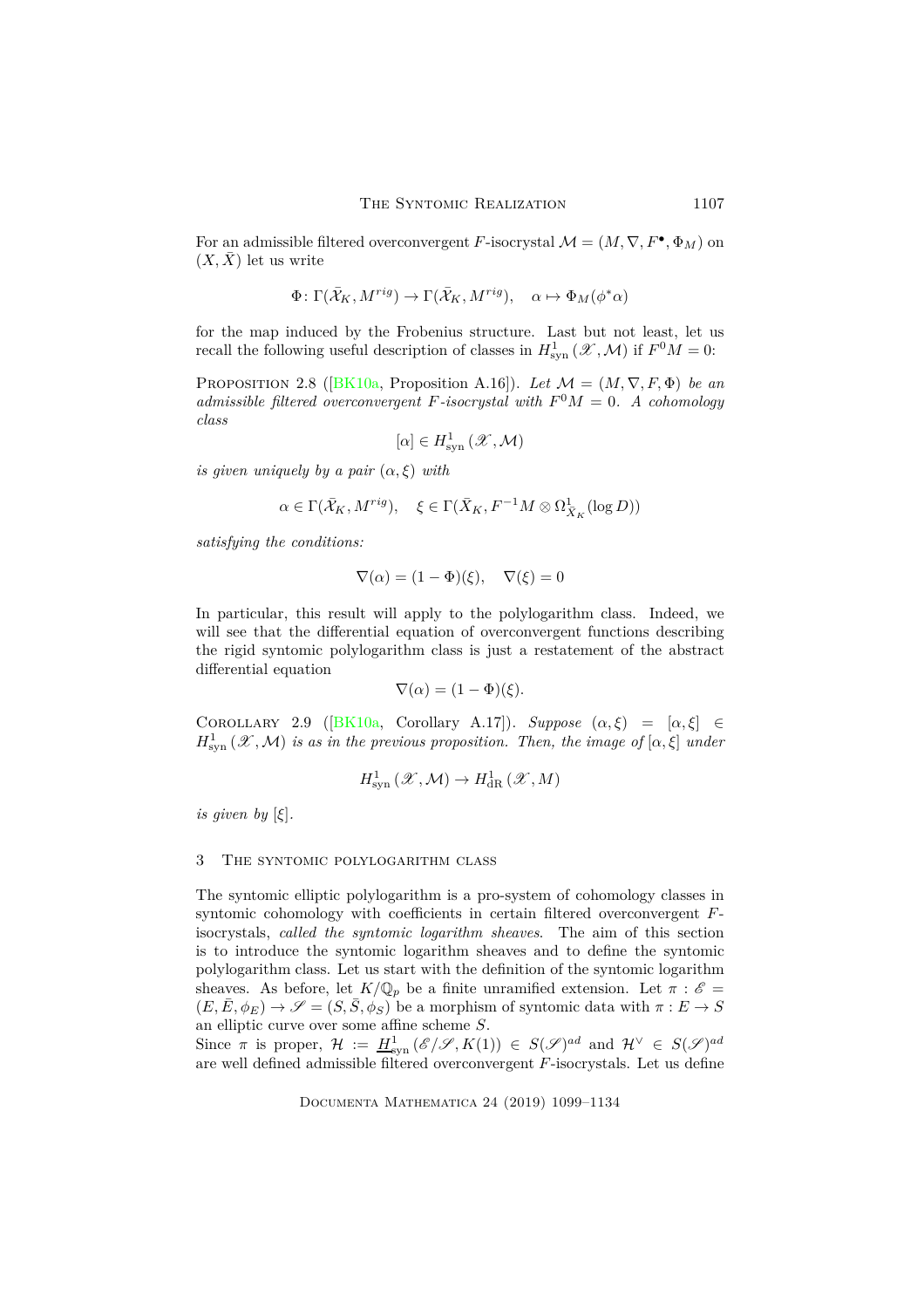$\mathcal{H}_E := \pi^* \mathcal{H}$ . Applying the Leray spectral sequence for syntomic cohomology gives a split short exact sequence:

$$
\overbrace{\mathrm{Ext}^1_{S(\mathscr{S})}(K(0),\mathcal{H})\overset{e^*}{\xrightarrow{\qquad \qquad }}\mathrm{Ext}^1_{S(\mathscr{E})}(K(0),\mathcal{H}_E)\overset{\tilde{\delta}}{\xrightarrow{\qquad \qquad }}\mathrm{Hom}_{S(\mathscr{S})}(\mathcal{H},\mathcal{H})}
$$

Let  $[\text{Log}^1_{syn}] \in \text{Ext}^1_{S(\mathscr{E})}(K(0), \mathcal{H}_E)$  be the unique extension class satisfying  $e^*$ [*Log*<sup>1</sup><sub>syn</sub>] = 0 and  $\tilde{\delta}$ [*Log*<sup>1</sup><sub>syn</sub>] = id<sub>H</sub>. A representative of this extension class does not have any non-trivial automorphisms, thus it is uniquely determined by its extension class up to unique isomorphism. An overconvergent *F*-isocrystal

$$
\mathcal{L}\text{og}^1_{\text{syn}} = (\text{Log}^1_{\text{dR}}, \nabla, F^{\bullet}_{\mathcal{L}\text{og}_{\text{syn}}}, \Phi_{\mathcal{L}\text{og}_{\text{syn}}})
$$

representing the extension class  $[\text{Log}_{syn}^1]$  will be called *the first syntomic logarithm sheaf*. The higher logarithm sheaves are defined by taking tensor symmetric powers

$$
\mathcal{L}og_{\text{syn}}^n := \underline{\text{TSym}}^n \mathcal{L}og_{\text{syn}}^1.
$$

Here, recall that the *n*-th tensor symmetric power  $T\text{Sym}^n \text{Log}_{\text{dR}}^1$  is defined by

$$
\operatorname{\overline{TSym}}^n\operatorname{Log}_{\operatorname{dR}}^1:=\left(\operatorname{Log}_{\operatorname{dR}}^1\otimes...\otimes\operatorname{Log}_{\operatorname{dR}}^1\right)^{S_n}
$$

where the symmetric group  $S_n$  acts by permutation. The connection, the filtration and the Frobenius structure on  $\text{Log}^1_{\text{dR}}$  induce an overconvergent *F*isocrystal structure on  $\text{Log}_{\text{dR}}^n := \text{TSym}^n \text{Log}_{\text{dR}}^1$ .

The canonical map  $Log_{syn}^1 \rightarrow K(0)$  induces transition maps  $Log_{syn}^{n+1} \rightarrow Log_{syn}^n$ . Since the extension class of the first logarithm sheaf pulls back to zero along *e*, we get a canonical isomorphism

$$
e^* \mathcal{L}og_{\text{syn}}^1 \overset{\sim}{\rightarrow} K(0) \oplus \mathcal{H}.
$$

By passing to tensor symmetric powers, we obtain

$$
e^* \mathcal{L}og_{\rm syn}^n \overset{\sim}{\to} \bigoplus_{k=0}^n \underline{\text{TSym}}^k \mathcal{H}.
$$

In particular,  $1 \in K(0) = TSym^0$  H gives us a canonical horizontal section  $\mathbb{1}^{(n)}$ in  $e^* \mathcal{L}og_{syn}^n$ . Although the section  $\mathbb{1}^{(n)} \in \Gamma(S, \text{Log}_{dR}^1)$  is uniquely determined by the datum of the logarithm sheaves it will be convenient to include it into the structure defining the *n*-th syntomic logarithm sheaf. So sometimes we will write

$$
\mathcal{L}\textit{og}^n_\text{syn} = (\mathrm{Log}^n_\text{dR}, \nabla, F^\bullet_{\mathcal{L}\textit{og}_\text{syn}}, \Phi_{\mathcal{L}\textit{og}_\text{syn}}, 1\hspace{-0.09cm}1^{(n)}).
$$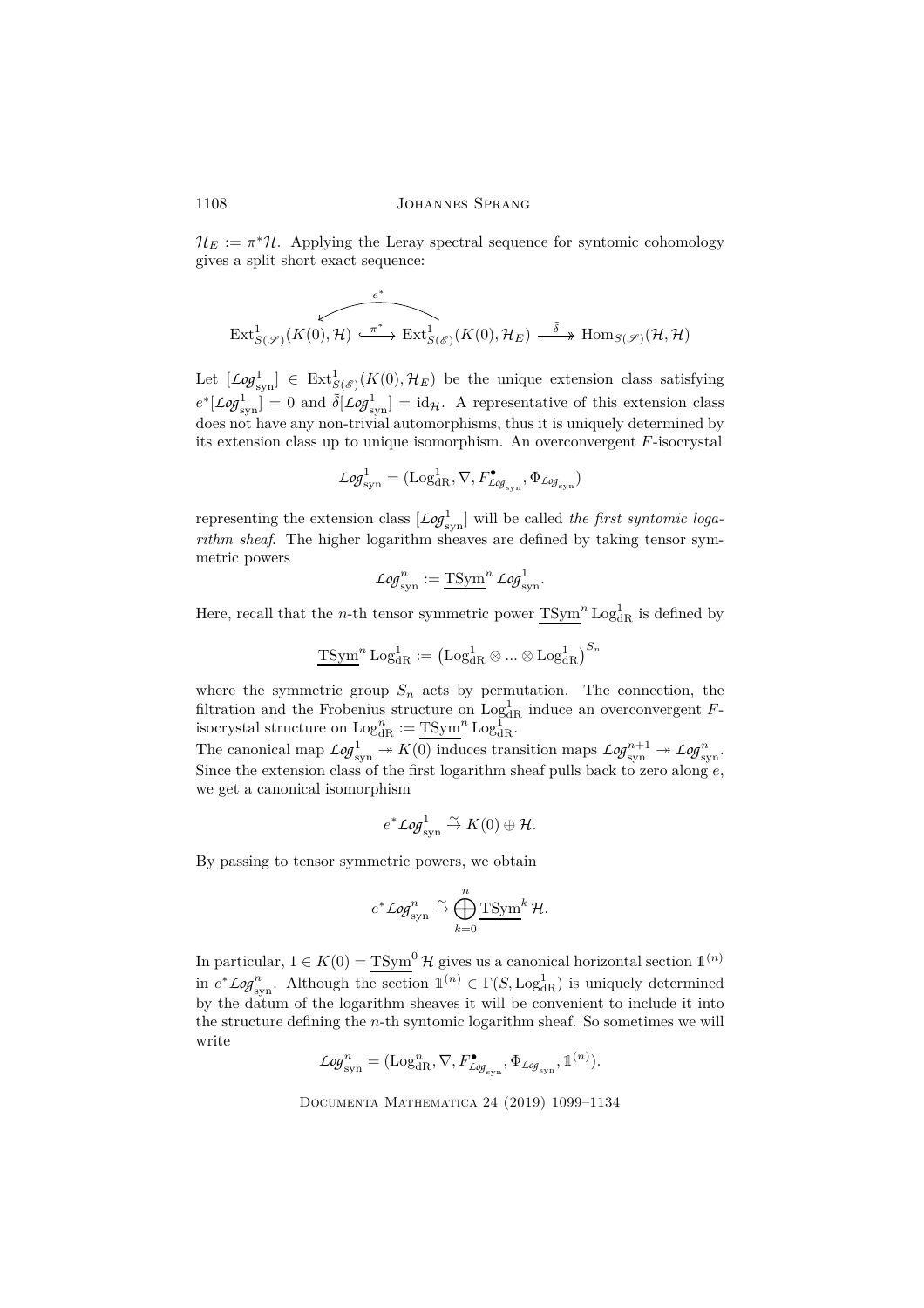Since  $\pi$  is proper, we have

$$
\underline{H}^i_{\rm syn}\left({\mathscr E}/{\mathscr S}, {\rm Log}^n_{\rm syn}\right)\in S({\mathscr S}).
$$

<span id="page-10-0"></span>One can compute the syntomic cohomology of the logarithm sheaves along the same lines as in the de Rham realization [\[Sch14,](#page-34-8) §1.2]:

PROPOSITION 3.1. Let  $\pi : \mathscr{E} \to \mathscr{S}$  be as before. The transition maps

$$
\underline{H}^i_{\rm syn}\left({\mathscr E}/{\mathscr S}, {\mathcal Log}_{\rm syn}^{n+1}\right) \to \underline{H}^i_{\rm syn}\left({\mathscr E}/{\mathscr S}, {\mathcal Log}_{\rm syn}^n\right)
$$

*are zero for*  $i = 0, 1$  *and are isomorphisms for*  $i = 2$ *. In particular, the trace isomorphism for*  $i = 2$  *gives canonical isomorphisms* 

$$
\underline{H}^2_{\rm syn}\left({\mathscr E}/{\mathscr S}, {\mathscr Log}^n_{\rm syn}\right)\stackrel{\sim}{\to} \dots \stackrel{\sim}{\to} \underline{H}^2_{\rm syn}\left({\mathscr E}/{\mathscr S}, {\mathscr Log}^0_{\rm syn}\right) \stackrel{\sim}{\to} K(0)
$$

*Proof.* Since the underlying *F*-isocrystals are the relative de Rham cohomology sheaves plus extra structure, the result follows from the corresponding result for de Rham cohomology [\[Spr18b,](#page-34-4) Proposition 2.2].  $\Box$ 

For the definition of the (*D*-variant) of the elliptic polylogarithm in rigid syntomic cohomology consider the following diagram of smooth pairs: For *D >* 1 define  $U_D := E \setminus E[D]$ .

$$
\mathscr{U}_D := (U_D, \overline{E}) \xrightarrow{\text{in}} \mathscr{E} := (E, \overline{E}) \xleftarrow{\text{in}} \mathscr{E}[D] := (E[D], \overline{E[D]})
$$
\n
$$
\downarrow^{\pi_{\mathscr{E}}} \qquad \qquad \downarrow^{\pi_{\mathscr{E}}} \qquad \qquad \downarrow^{\pi_{\mathscr{E}}}
$$
\n
$$
\mathscr{S} = (M, \overline{M})
$$

Combining the localization sequence with the vanishing results from proposition [3.1](#page-10-0) gives the exact sequence:

$$
0 \to \varprojlim_{n} H^{1}_{\mathrm{syn}}\left(\mathscr{U}_{D}, \mathcal{L}\text{og}^{n}_{\mathrm{syn}}(1)\right) \xrightarrow{\mathrm{Res}} \varprojlim_{n} H^{0}_{\mathrm{syn}}\left(\mathscr{E}[D], \mathcal{L}\text{og}^{n}_{\mathrm{syn}}(1)|_{\mathscr{E}[D]}\right) \xrightarrow{\mathrm{aug}} K.
$$

Let us write  $1_e \in \Gamma(E[D], \mathcal{O}_{E[D]})$  for the horizontal section supported on [*e*] and  $1_{E[D]} := 1 \in \Gamma(E[D], \mathcal{O}_{E[D]})$  for the section corresponding to the identity element of the ring  $\Gamma(E[D], \mathcal{O}_{E[D]})$ . Since both sections are horizontal, we will view them as elements of  $H_{\text{dR}}^0$  (*E*[*D*]). [\(1\)](#page-6-0) gives us the exact sequence

$$
0 \to \varprojlim_{n} H_{\text{syn}}^{0}\left(\mathscr{E}[D], \mathscr{L}\mathscr{G}_{\text{syn}}^{n}\right) \to \varprojlim_{n} F^{0} H_{\text{dR}}^{0}\left(E[D]_{K}, \text{Log}_{\text{dR}}^{n}\right) \xrightarrow{1-\phi} \varprojlim_{n} H_{\text{rig}}^{0}\left(E_{k}[D], (\text{Log}_{\text{dR}}^{n})^{rig}\right).
$$

This sequence allows us to view  $D^2 1_e - 1_{E[D]} \in \text{ker}(1 - \phi)$  as element of  $\varprojlim_n H^0_\mathrm{syn}\left(\mathscr{E}[D], \mathscr{L}g^n_\mathrm{syn}\right).$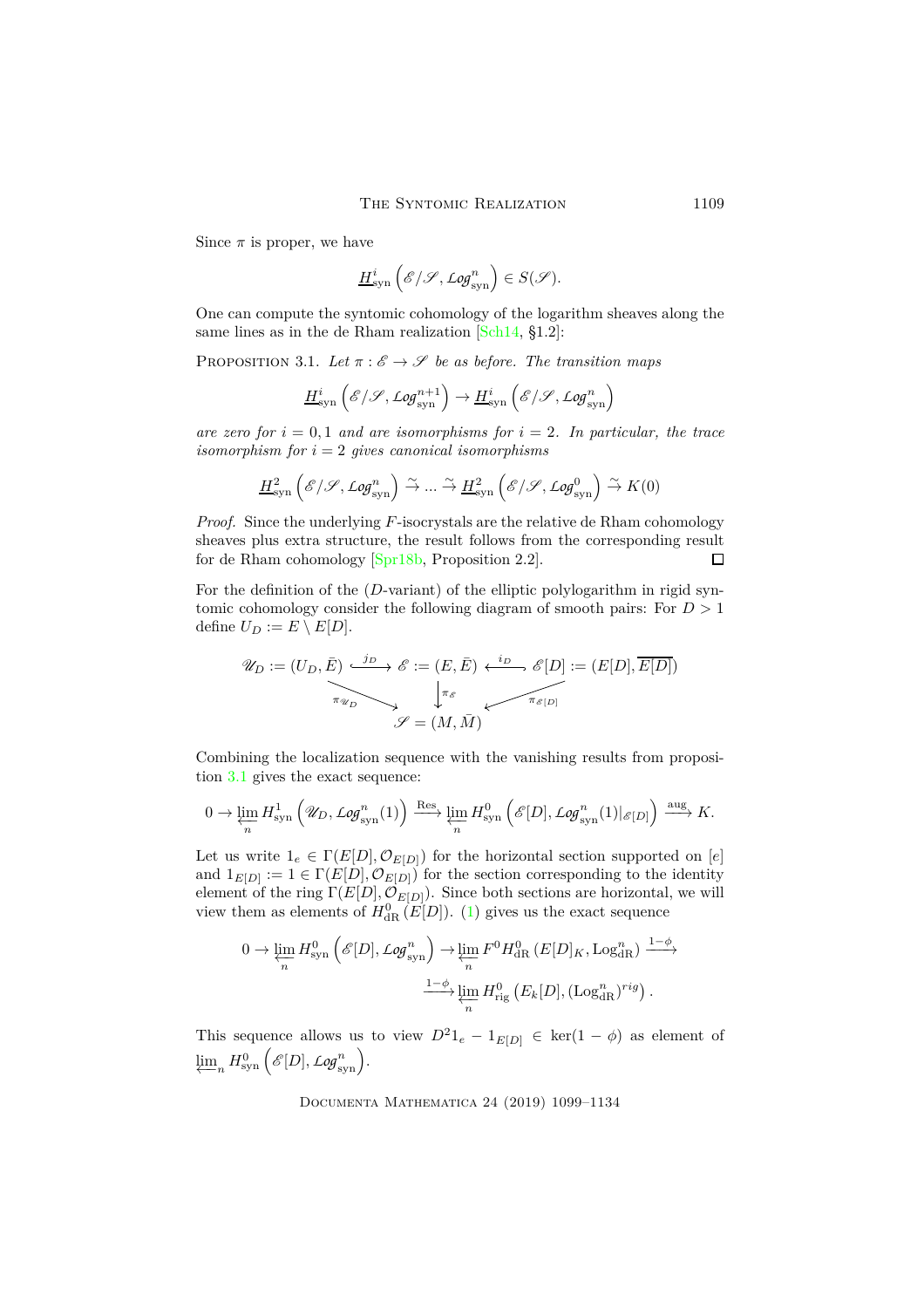DEFINITION 3.2. The *D*-variant of the syntomic polylogarithm is the unique pro-system

$$
\textit{pol}_{D,\rm syn}\in\varprojlim_n H^1_{\rm syn}\left(\mathscr{U}_D,\textit{Log}^n_{\rm syn}(1)\right)
$$

mapping to  $D^2 1_e - 1_{E[D]}$  under the residue map in the localization sequence.

#### 4 The de Rham realization of the elliptic polylogarithm

By forgetting the filtration and the Frobenius structure of the syntomic logarithm class  $\left[ \text{Log}^1_{\text{syn}} \right]$  we obtain an extension class in the category VIC  $(E/K)$ of vector bundles with integrable *K*-connections

$$
[\mathrm{Log}^1_{\mathrm{dR}}, \nabla] \in \mathrm{Ext}^1_{\mathrm{VIC}(E/K)}(\mathcal{O}_E, \mathcal{H}_E).
$$

The extension class  $[Log<sub>dR</sub><sup>1</sup>,  $\nabla$ ] maps to zero under  $e^*$  respectively to the iden$ tity in the split short exact sequence

$$
\mathrm{Ext}^1_{\mathrm{VIC}(S/K)}(\mathcal{O}_S, \mathcal{H}) \underset{e^*}{\overset{\pi^*}{\longleftrightarrow}} \mathrm{Ext}^1_{\mathrm{VIC}(E/K)}(\mathcal{O}_E, \mathcal{H}_E) \longrightarrow \mathrm{Hom}_{\mathrm{VIC}(S/K)}(\mathcal{H}, \mathcal{H}).
$$

Contrary to the syntomic realization, an extension representing the first de Rham logarithm class might have non-trivial automorphisms but the additional datum of the section  $1^{(1)}$  distinguishes a splitting of  $e^*Log_{\text{dR}}^1$  and thereby rigidifies the situation. The triple  $(Log_{dR}^1, \nabla_{Log_{dR}^1}, \mathbb{1}^{(1)})$  is called *the first de Rham logarithm sheaf*. For more details on the de Rham logarithm sheaves we refer the reader to [\[Spr18b,](#page-34-4) §2,§3]. The triple  $(\text{Log}_{dR}^n, \nabla, \mathbb{1}^{(n)})$  obtained by taking *n*-th tensor symmetric powers will be called *n-th de Rham logarithm sheaves*. The elliptic polylogarithm in algebraic de Rham cohomology

$$
\mathrm{pol}_{D,\mathrm{dR}} \in \lim_{n} \underline{H}_{\mathrm{dR}}^1(U_D/K, \mathrm{Log}_{\mathrm{dR}}^n)
$$

is then defined in complete analogy using the localization sequence in de Rham cohomology, i.e.  $pol_{D, \mathrm{dR}}$  is the unique pro-system mapping to the horizontal section  $D^2 1_e - 1_{E[D]}$  under the residue map in the exact sequence

$$
\varprojlim\nolimits_n H^1_{\rm dR}\left(U_D/K, \operatorname{Log}^n_{\rm dR}\right) \stackrel{{\rm Res}}{\longrightarrow} \prod\nolimits_{k=0}^\infty H^0_{\rm dR}\left(E[D]/K, \operatorname{\underline{Sym}}^k \mathcal{H}_{E[D]}\right) \stackrel{\sigma}{\longrightarrow} K
$$

According to a theorem of R. Scheider, the de Rham logarithm sheaves of an elliptic curve are given by restricting the Poincaré bundle on the universal vectorial extension to infinitesimal neighbourhoods of the elliptic curve. Let us briefly recall his construction here and let us refer to  $\lfloor \text{Sch}14 \rfloor$  or  $\lfloor \text{Spr}18b \rfloor$ , §4] for details. Let  $P$  be the Poincaré bundle on  $E \times_S E^{\vee}$  and let  $E^{\dagger} \to E^{\vee}$ be the universal vectorial extension of *E*∨. There is a universal integrable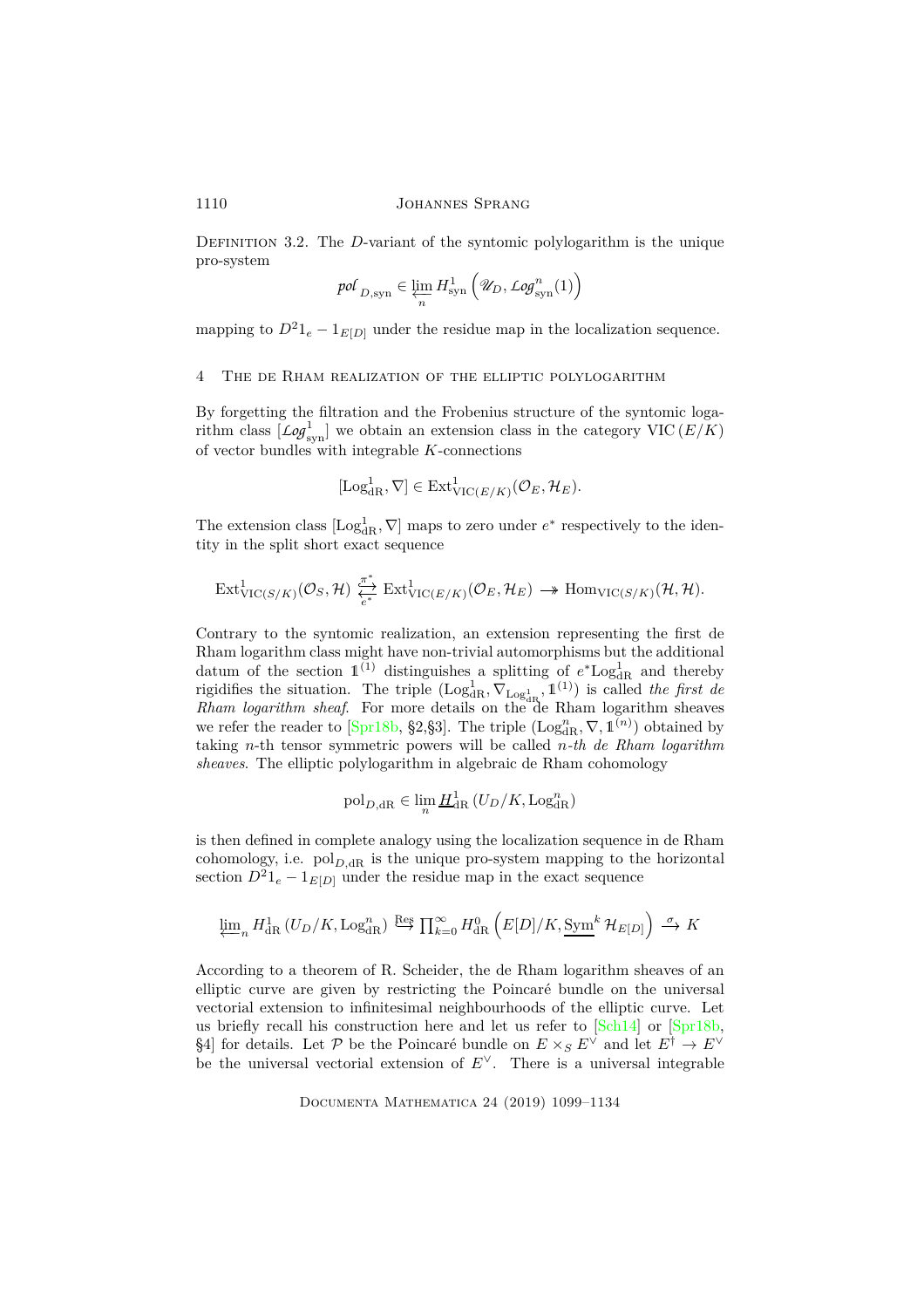*E*<sup>†</sup>-connection  $\nabla$ <sub>†</sub> on the pullback  $\mathcal{P}^{\dagger}$  of  $\mathcal{P}$  along  $E \times_S E^{\dagger} \to E \times_S E^{\vee}$ . The connection  $\nabla_{\uparrow}$  induces an integrable *S*-connection  $\nabla_{\mathcal{L}_n^{\dagger}}$  on

$$
\mathcal{L}_n^\dagger := (\mathrm{pr}_E)_*\left(\mathcal{P}^\dagger\Big|_{E\times_S\mathrm{Inf}_e^n\, E^\dagger}\right).
$$

Further, the canonical rigidification of the Poincaré bundle induces an isomorphism of  $\mathcal{O}_S$ -modules

$$
e^*{\mathcal{L}}_n^\dagger \stackrel{\sim}{\to} {\mathcal{O}}_{\operatorname{Inf}_e^n E^\dagger}.
$$

In particular, there is a distinguished section  $1 \in \Gamma(S, e^*\mathcal{L}_n^{\dagger})$ . The following Theorem is due to Scheider. For a much shorter proof we refer to [\[Spr18b,](#page-34-4) Corollary 4.9].

**THEOREM 4.1 (Scheider, [\[Sch14\]](#page-34-8)).** *There is a unique prolongation*  $\nabla_{\mathcal{L}_n^{\dagger}}^{abs}$  of the  $S$ *-connection*  $\nabla_{\mathcal{L}_n^{\dagger}}$  *to a*  $K$ *-connection such that* 

$$
(\mathcal{L}_n^\dagger, \nabla^{abs}_{\mathcal{L}_n^\dagger}, 1)
$$

*is an explicit model for the n-th de Rham logarithm sheaf.*

By its very definition  $\text{Log}^1_{\text{dR}}$  is an extension of  $\mathcal{O}_E$  by  $\mathcal{H}_E$ . Viewing  $\mathcal{O}_E$  as sitting in filtration step 0, there is a unique Hodge filtration  $F^{\bullet}$  of  $\text{Log}^{1}_{\text{dR}}$  compatible with the Hodge filtrations of  $\mathcal{H}_E$  and  $\mathcal{O}_E$ . The filtration on Log<sub>dR</sub> is defined by passing to symmetric powers. Let us write  $\text{Log}_{dR}^n(1)$  for  $\text{Log}_{dR}^n$  with shifted filtration  $F^{\bullet+1}$ . Building on the result of Scheider, we have constructed in [\[Spr18b,](#page-34-4) §5] 1-forms with values in the logarithm sheaves

$$
L_n^D \in \Gamma(E, \Omega_{E/S}^1(E[D]) \otimes_{\mathcal{O}_E} F^0 \mathcal{L}_n^{\dagger}(1)).
$$

Let us briefly indicate the construction of  $L_n^D$  and let us refer to [\[Spr18b,](#page-34-4) §5] for details: The starting point of our construction is the *Kronecker section*, which is defined as follows: The autoduality isomorphism

$$
\lambda: E \longrightarrow \underline{\text{Pic}_{E/S}^0} =: E^{\vee}
$$
  
\n
$$
P \longmapsto [\mathcal{O}_E([-P] - [e])]
$$
 (2)

gives an explicit model for the rigidified Poincaré bundle

$$
(\mathcal{P},r_0):=\left(\mathrm{pr}_1^*\mathcal{O}_E([e])^{\otimes -1}\otimes\mathrm{pr}_2^*\mathcal{O}_E([e])^{\otimes -1}\otimes\mu^*\mathcal{O}_E([e])\otimes \pi_{E\times E}^*\underline{\omega}_{E/S}^{\otimes -1},r_0\right).
$$

Here,  $\Delta = \ker(\mu : E \times E^{\vee} \to E)$  is the anti-diagonal and  $r_0$  is the rigidification  $(e \times id)^* \mathcal{P} \cong \mathcal{O}_{E^{\vee}}$  induced by the canonical isomorphism

$$
e^* \mathcal{O}_E(-[e]) \xrightarrow{\sim} \underline{\omega}_{E/S} := e^* \Omega^1_{E/S}.
$$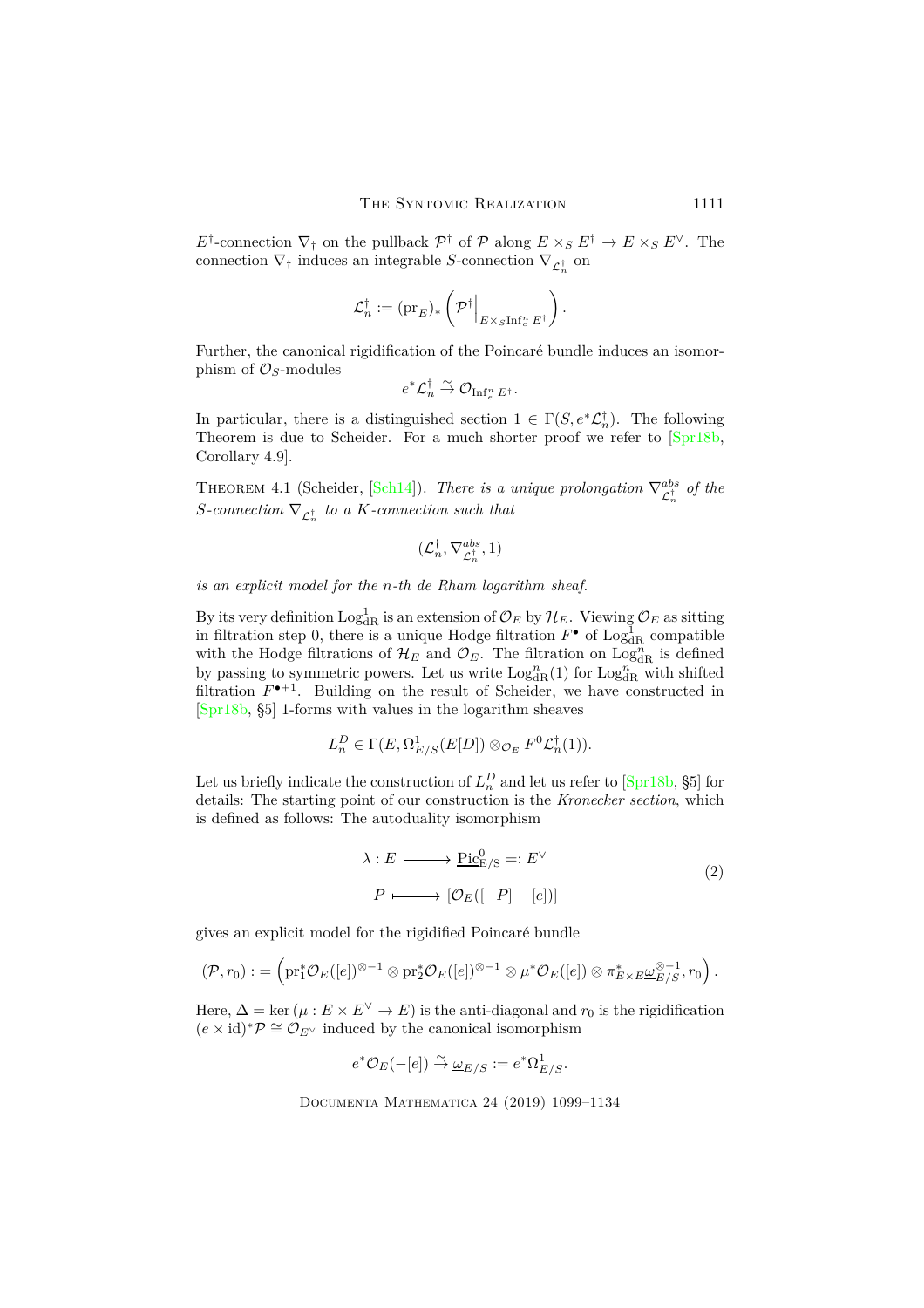This description of the Poincaré bundle gives the following isomorphism of locally free  $\mathcal{O}_{E\times E}$ -modules, i.e. all tensor products are taken over  $\mathcal{O}_{E\times E}$ :

$$
\mathcal{P} \otimes \mathcal{P}^{\otimes -1} \cong \mathcal{P} \otimes \Omega^1_{E \times E/E}([e \times E] + [E \times e]) \otimes \mathcal{O}_{E \times E}(-\Delta) \tag{3}
$$

The line bundle  $\mathcal{O}_{E\times E}(-\Delta)$  can be identified with the ideal sheaf  $\mathcal{J}_{\Delta}$  of the anti-diagonal  $\Delta$  in  $E \times_S E$  in a canonical way. If we combine the inclusion

<span id="page-13-0"></span>
$$
\mathcal{O}_{E \times E}(-\Delta) \cong \mathcal{J}_{\Delta} \hookrightarrow \mathcal{O}_{E \times E}
$$

with [\(3\)](#page-13-0), we get a morphism of  $\mathcal{O}_{E \times E}$ -modules

<span id="page-13-1"></span>
$$
\mathcal{P} \otimes \mathcal{P}^{\otimes -1} \hookrightarrow \mathcal{P} \otimes \Omega^1_{E \times E/E}([e \times E] + [E \times e]). \tag{4}
$$

The *Kronecker section*

$$
s_\mathrm{can}\in\Gamma\left(E\times_S E^\vee,\mathcal{P}\otimes_{\mathcal{O}_{E\times E^\vee}}\Omega^1_{E\times E^\vee/E^\vee}([e\times E^\vee]+[E\times e])\right)
$$

is then defined as the image of the identity section  $id_{\mathcal{P}} \in \Gamma(E \times E, \mathcal{P} \otimes \mathcal{P}^{\otimes -1})$ under  $(4)$ .

The universal property of the Poincaré bundle gives us a canonical isomorphisms for  $D > 1$ :

$$
\gamma_{1,D} \colon (\mathrm{id} \times [D])^* \mathcal{P} \overset{\sim}{\to} ([D] \times \mathrm{id})^* \mathcal{P}
$$

Let us define the *D-variant of the Kronecker section* by

$$
s_{\text{can}}^D := D^2 \cdot \gamma_{1,D} \left( (\text{id} \times [D])^*(s_{\text{can}}) \right) - ([D] \times \text{id})^*(s_{\text{can}}).
$$

The restriction of  $s_{\text{can}}^D$  along  $E \times_S \text{Inf}_e^n E^\vee \hookrightarrow E \times_S E^\vee$  induces a section

$$
l_n^D \in \Gamma\left(E, \mathcal{L}_n^{\dagger} \otimes_E \Omega^1_{E/S}(E[D])\right).
$$

This almost yields the desired 1-forms  $L_n^D$  except, that  $l_n^D$  are only 1-forms relative *S*. But it is possible to lift these 1-forms in a canonical way to the absolute 1-forms

$$
L_n^D \in \Gamma\left(E, \mathcal{L}_n^{\dagger} \otimes_E \Omega^1_{E/K}(E[D])\right).
$$

THEOREM4.2 ( $[\text{Spr18b, Theorem 5.8}]$ ). *The system of* 1*-forms*  $(L_n^D)_{n \geq 0}$  *represents the polylogarithm in algebraic de Rham cohomology*

$$
([L_n^D])_{n\geq 0} = \text{pol}_{D,\text{dR}} \in \lim_n \underline{H}_{\text{dR}}^1(U_D/S, \text{Log}_{\text{dR}}^n(1)).
$$

<span id="page-13-2"></span>Combining this with proposition [2.8,](#page-8-0) has the following immediate consequence for the syntomic realization: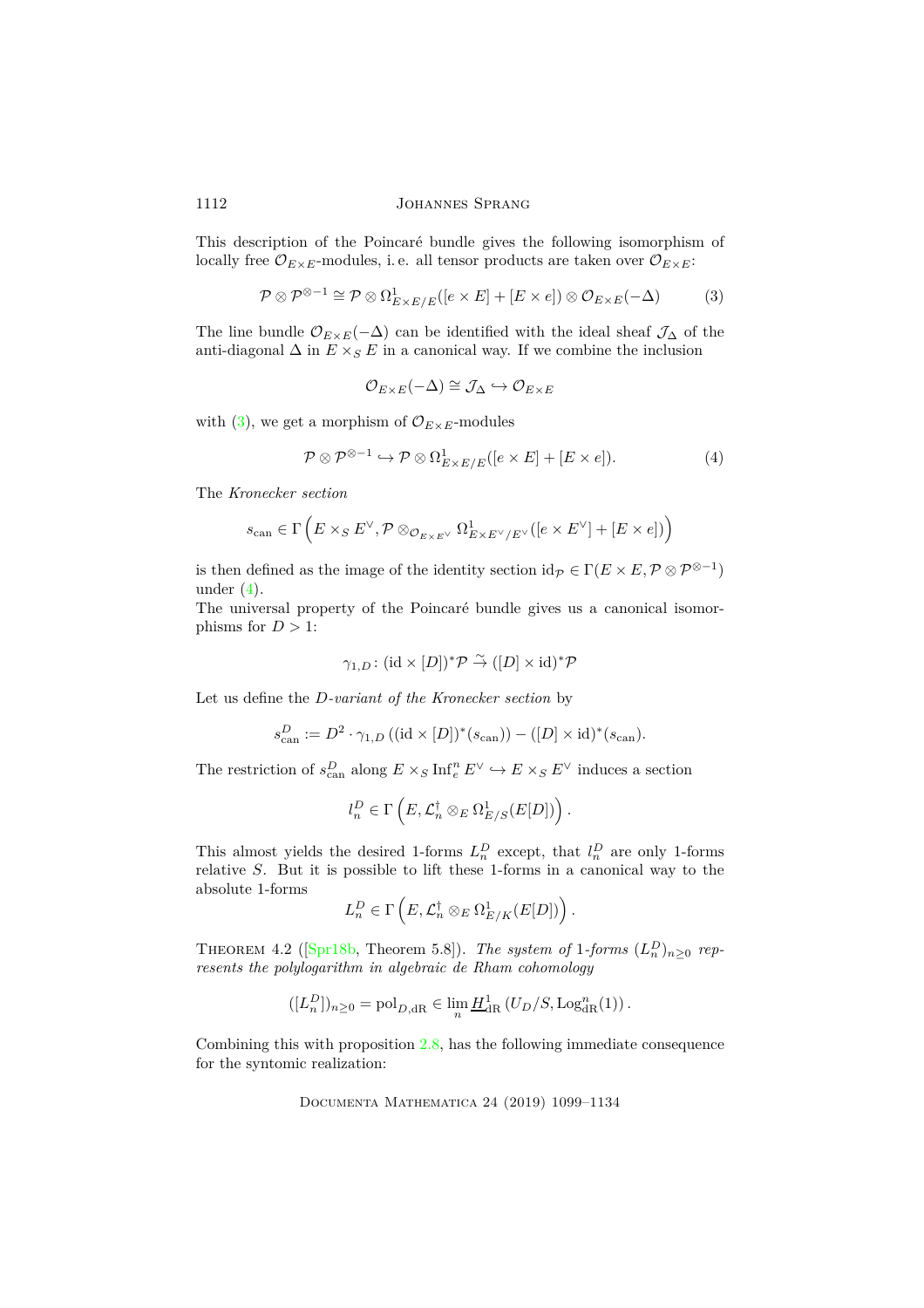COROLLARY 4.3. Let  $\pi : \mathscr{E} \to \mathscr{S}$  be a morphism of syntomic data of el*liptic curves.* There is a unique system of overconvergent sections  $\rho_n \in$  $\Gamma(\bar{\mathscr{E}}_K, j_D^{\dagger}(\mathcal{L}_n^{\dagger}))$  *satisfying the differential equation* 

$$
\nabla_{\text{Log}_{syn}}(\rho_n) = (1 - \Phi)(L_n^D).
$$

*The pair*  $(\rho_n, L_n^D)$  *is the unique pair representing the syntomic realization of the polylogarithm:*

$$
([\rho_n, L_n^D])_{n \geq 0} = \text{pol}_{D, \text{syn}} \in \varprojlim_n H^1_{\text{syn}}\left(\mathscr{U}_D, \text{Log}_\text{syn}^n\right).
$$

In the following we would like to give an explicit description of the overconvergent sections  $\rho_n$  which describe the Frobenius structure on the polylogarithmic extension in syntomic cohomology.

# 5 The ordinary locus of the modular curve

Let *p* be a prime and  $N > 3$  be an integer prime to *p*. Let  $K = \mathbb{Q}_p$  and denote by V the smooth pair  $\mathcal{V} = (\text{Spec } \mathbb{Z}_p, \text{Spec } \mathbb{Z}_p)$ . For the modular curve  $M = M_{N, \mathbb{Z}_p}$ with  $\Gamma(N)$ -level structure over  $\mathbb{Z}_p$  choose a smooth compactification  $\overline{M}$  and let  $(E = E_N, \alpha_N)$  be the universal elliptic curve with level *N*-structure over *M*. Let  $\bar{E}$  be the Neron model of *E* over  $\bar{M}$ . Then

$$
(E,\bar{E})\xrightarrow{\pi} (M,\bar{M})
$$

is a smooth proper morphism of smooth pairs. If we restrict to the ordinary locus  $E^{\text{ord}} \subseteq E$ , we obtain a smooth proper morphism of smooth pairs:

$$
(E^{\text{ord}}, \bar{E}) \to (M^{\text{ord}}, \bar{M})
$$

Let  $\mathcal{E}^{\text{ord}}, \bar{\mathcal{E}}$  resp.  $\mathcal{M}^{\text{ord}}, \bar{\mathcal{M}}$  be the formal completion of  $E^{\text{ord}}, \bar{E}$  resp.  $M^{\text{ord}}, \bar{M}$ with respect to the special fiber. Then,  $\mathcal{M}^{\text{ord}}$  classifies ordinary elliptic curves with level *N*-structure over *p*-adic rings. If we divide an ordinary elliptic curve with level *N*-structure  $(E, \alpha)$  by its canonical subgroup, we obtain another ordinary elliptic curve  $(E' = E/C, \alpha')$  with level *N*-structure. In particular, the map  $(E, \alpha) \mapsto (E/C, \alpha')$  induces a map

Frob : 
$$
\mathcal{M}^{\text{ord}} \to \mathcal{M}^{\text{ord}}
$$

lifting the Frobenius morphism on the special fiber. By [\[Kat73,](#page-34-9) Chapter 3] the induced Frobenius  $M_{\mathbb{Q}_p}^{\text{ord}} \to M_{\mathbb{Q}_p}^{\text{ord}}$  on the associated rigid analytic space  $M_{\mathbb{Q}_p}^{\text{ord}}$ is overconvergent. In particular, we have a canonical overconvergent Frobenius  $\phi_M$  on the smooth pair  $(M^{\text{ord}}, \bar{M})$ . The associated syntomic datum will be denoted by

$$
\mathscr{M}^{\operatorname{ord}}:=(M^{\operatorname{ord}},\bar{M},\phi_M).
$$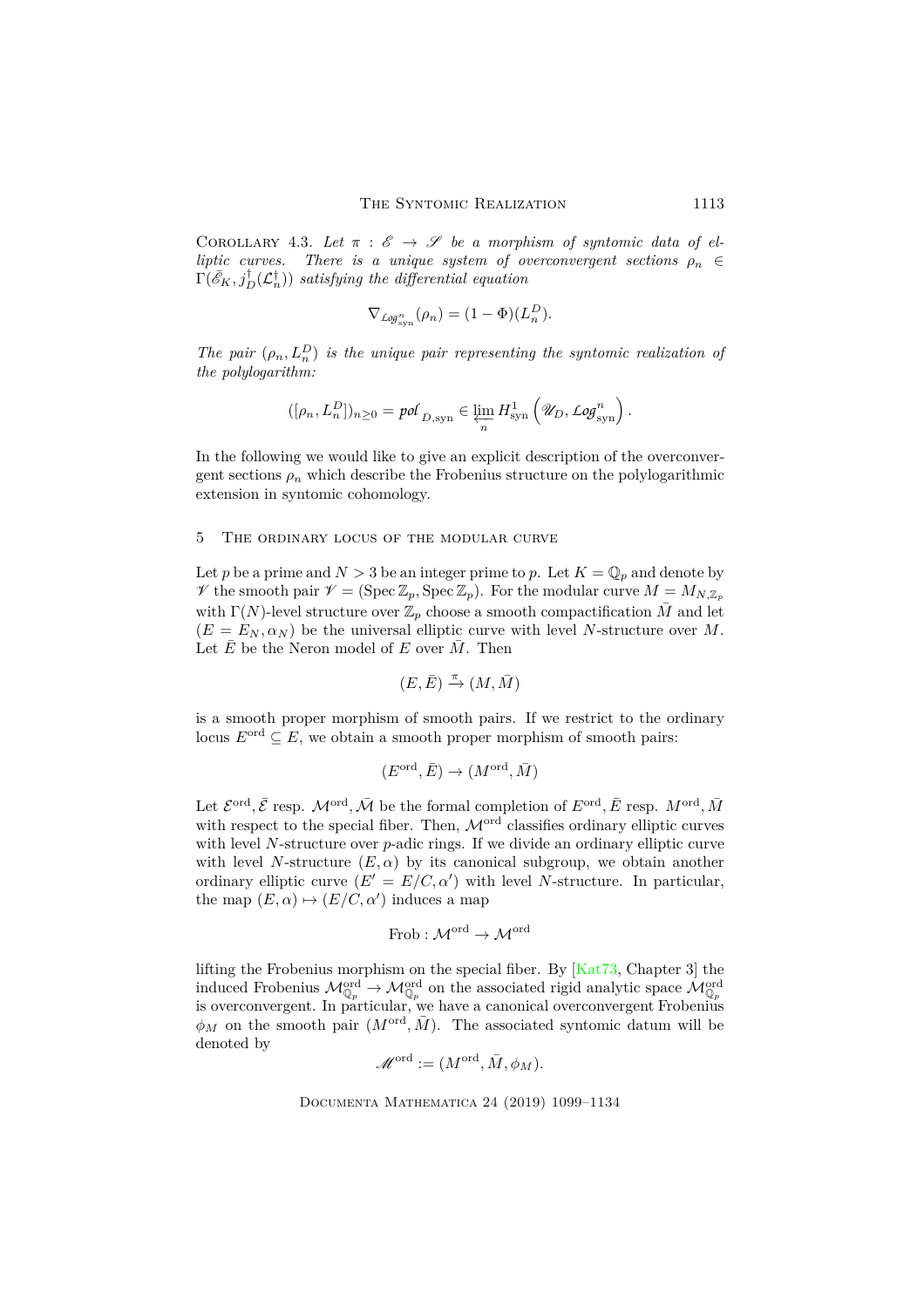For the moment let us write  $E^{\text{ord}}|_{\mathcal{M}^{\text{ord}}}$  for the pullback of the ordinary elliptic curve to the formal completion. Then,  $E^{\text{ord}}|_{\mathcal{M}^{\text{ord}}}$  is the universal ordinary elliptic curve with level structure over *p*-adic rings. The commutative diagram

$$
E^{\text{ord}}|_{\mathcal{M}^{\text{ord}}}\xrightarrow{\varphi} E'|_{\mathcal{M}^{\text{ord}}} := (E^{\text{ord}}/C)|_{\mathcal{M}^{\text{ord}}}\xrightarrow{\text{Frob}} E^{\text{ord}}|_{\mathcal{M}^{\text{ord}}}
$$

$$
\downarrow \qquad \qquad \downarrow \qquad \qquad \downarrow
$$

$$
\mathcal{M}^{\text{ord}}\xrightarrow{\text{Frob}} \mathcal{M}^{\text{ord}}
$$

induces a Frobenius lift  $E^{\text{ord}}|_{\mathcal{M}^{\text{ord}}} \to E^{\text{ord}}|_{\mathcal{M}^{\text{ord}}}$  on  $E^{\text{ord}}|_{\mathcal{M}^{\text{ord}}}$  which gives us a canonical overconvergent Frobenius  $\phi_E$  on the smooth pair  $(E^{\text{ord}}, \overline{E})$ . The associated syntomic datum is

$$
\mathscr{E} := (E^{\mathrm{ord}}, \bar{E}, \phi_E).
$$

Let us write  $\pi : \mathscr{E} \to \mathscr{M}$  for the corresponding morphism of syntomic data. Let us now turn our attention to the moduli space of trivialized elliptic curves as defined by Katz [\[Kat76\]](#page-34-10). Let  $E/S = \text{Spec } R$  be an elliptic curve over a *p*-adic ring *R*. A trivialization of *E* is an isomorphism

$$
\beta:\hat E\stackrel\sim\to \widehat{\mathbb G}_{m,S}
$$

of formal groups over *R*. For  $N \geq 1$  a natural number coprime to *p*, a trivialized elliptic curve with  $\Gamma(N)$ -level structure is a triple  $(E, \beta, \alpha_N)$  consisting of an elliptic curve  $E/S$  a rigidification  $\beta$  and a level structure  $\alpha_N : (\mathbb{Z}/N\mathbb{Z})_S^2 \xrightarrow{\sim}$ *E*[*N*]. Let  $(E^{\text{triv}}, \beta, \alpha_N)$  be the universal trivialized elliptic curve with  $\Gamma(N)$ level structure over  $M^{\text{triv}} = \text{Spec } V(\mathbb{Z}_p, \Gamma(N))$ . For more details we refer to [\[Kat76,](#page-34-10) Ch. V]. The ring  $V(\mathbb{Z}_p, \Gamma(N))$  will be called ring of generalized *p*adic modular forms. Let us write  $\mathcal{M}^{\text{triv}} = Spf V(\mathbb{Z}_p, \Gamma(N))$  for the formal completion of the moduli space  $M^{\text{triv}} = \text{Spec } V(\mathbb{Z}_p, \Gamma(N))$  along its special fiber. The existence of a trivialization on an elliptic curve already implies that the curve is ordinary. Thus, the forgetful map

$$
(E, \alpha, \beta) \mapsto (E, \alpha)
$$

induces a map  $\mathcal{M}^{\text{triv}} \to \mathcal{M}^{\text{ord}}$ . The induced map on rigid analytic spaces sits in the following Cartesian diagram

$$
\begin{array}{ccc} \mathcal{E}_{\mathbb{Q}_p}^{\mathrm{triv}}&\stackrel{\tilde{p}}{\longrightarrow} & \mathcal{E}_{\mathbb{Q}_p}^{\mathrm{ord}}\\ \downarrow & & \downarrow \\ \mathcal{M}_{\mathbb{Q}_p}^{\mathrm{triv}}&\stackrel{}{\longrightarrow} & \mathcal{M}_{\mathbb{Q}_p}^{\mathrm{ord}}. \end{array}
$$

For  $(a, b) \in (\mathbb{Z}/N\mathbb{Z})^2$  let  $t = t_{a,b}$  respectively  $\tilde{t} = \tilde{t}_{a,b}$  be the associated torsion sections on  $E^{\text{ord}}$  respectively  $E^{\text{triv}}$ . Let us furthermore write  $\left|\tilde{t}\right|$  for the tubular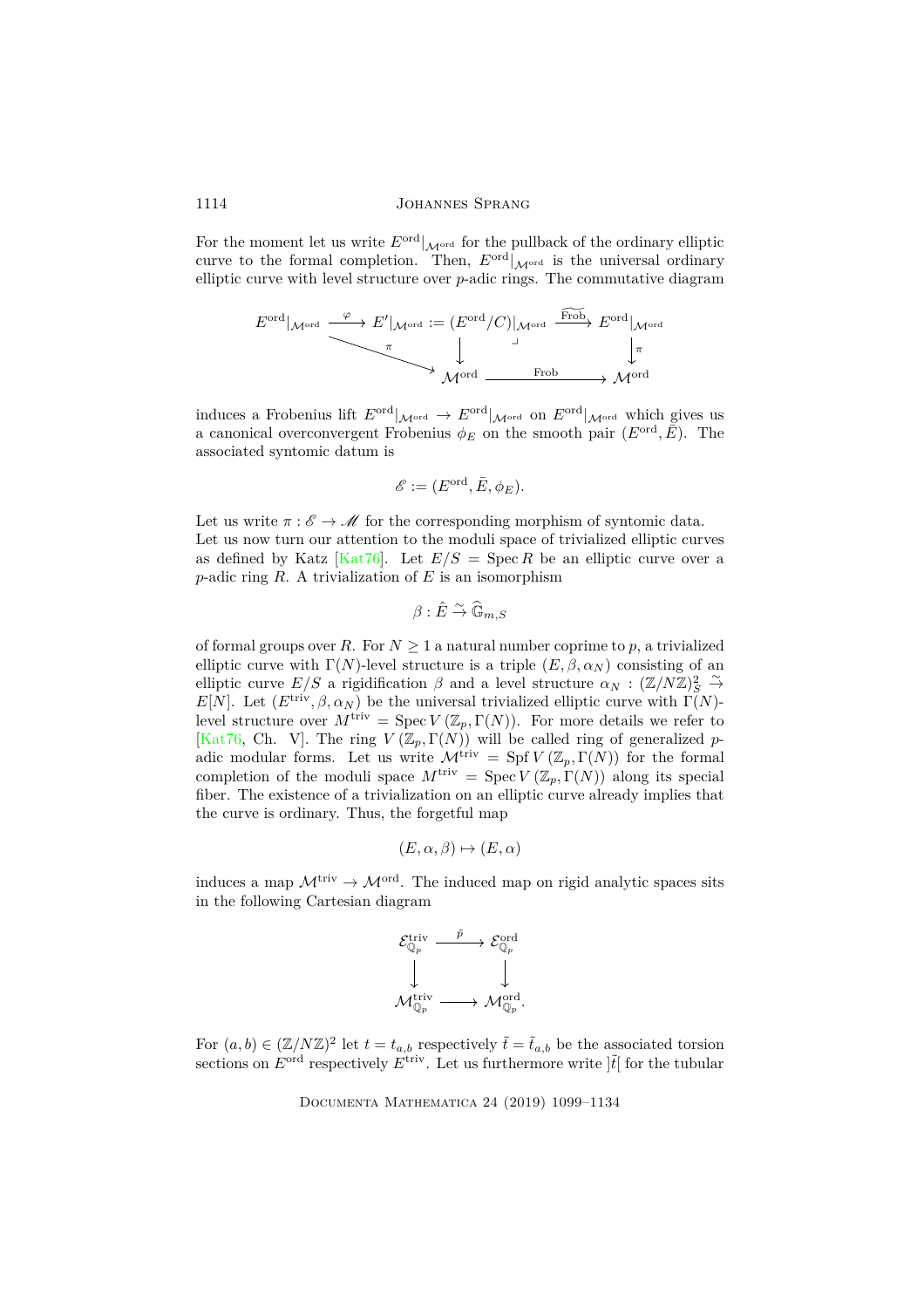neighbourhood of the reduction of  $\tilde{t}$  in  $\mathcal{E}_{\mathbb{Q}_p}^{\text{triv}}$ . Pullback along the covering map  $\tilde{p}$  induces an injection

$$
\Gamma(]t[,({\mathcal L}_{n,E^{\rm ord}}^\dagger)^{rig}) \hookrightarrow \Gamma(]\tilde t[,({\mathcal L}_{n,E^{\rm triv}}^\dagger)^{rig}), \quad \sigma \mapsto \tilde p^*\sigma.
$$

The main goal of the rest of the paper is to give an explicit description of the overconvergent sections  $\rho_n$  appearing in the description of the syntomic polylogarithm in corollary [4.3.](#page-13-2) The advantage of describing  $\tilde{p}^*(\rho_n)$  instead of  $\rho_n$  is that we will construct a canonical basis  $\hat{\omega}^{[k,l]}$  of  $(\mathcal{L}^{\dagger}_{n,E^{\text{triv}}})^{rig}$  in section [8.](#page-22-0) This basis allows us to describe sections of  $\mathcal{L}_n^{\dagger}$  on tubular neighbourhoods of torsion sections explicitly.

# 6 An explicit model for the syntomic logarithm sheaves for ordinary elliptic curves

As before let  $\mathscr{E}^{\text{ord}} \to \mathscr{M}^{\text{ord}}$  be the syntomic datum associated to the ordinary part of the modular curve of level  $\Gamma(N)$ . First let us give a complete description of the syntomic logarithm sheaves in terms of the Poincaré bundle. Recall, that the tuple

$$
(\mathcal{L}_n^\dagger, \nabla^{abs}_{\mathcal{L}_n^\dagger}, F^\bullet, 1)
$$

provides an explicit model for the de Rham part of the syntomic logarithm sheaves in terms of the Poincaré bundle. It remains to give an explicit description of the Frobenius structure. Let us write  $\varphi$ :  $E^{ord} \twoheadrightarrow E' = E^{ord}/C$  for the isogeny given by the quotient of *E*ord by its canonical subgroup. Recall, that the universal vectorial extension  $E^{\text{ord},\dagger}$  of  $E^{\text{ord},\vee}$  classifies line bundles of degree zero with an integrable connection. In particular, there is a unique map  $\varphi^{\dagger}: E'^{\dagger} \to E^{\text{ord}, \dagger}$  together with a unique horizontal isomorphism

<span id="page-16-0"></span>
$$
(\mathrm{id}_{E^{\mathrm{ord}}}\times\varphi^{\dagger})^*\mathcal{P}^{\dagger}\stackrel{\sim}{\to}(\varphi\times\mathrm{id}_{E'^{\dagger}})^*\mathcal{P}'^{\dagger}.\tag{5}
$$

classifying the line bundle  $(\varphi \times id_{E'^\dagger})^* \mathcal{P}'^{\dagger}$  with its pullback connection. The restriction of  $\varphi^{\dagger}: E'^{\dagger} \to E^{\text{ord}, \dagger}$  to the *n*-th infinitesimal neighbourhood of the identity induces an isomorphism:

$$
\varphi^\dagger|_{{\rm Inf}^n_e\,E_K'^\dagger}\colon\,{\rm Inf}^n_e\,E_K'^\dagger\stackrel{\sim}{\to} {\rm Inf}^n_e\,E_K^{{\rm ord},\dagger}.
$$

Restricting the map [\(5\)](#page-16-0) along  $E_K \times \text{Inf}_{e}^{n} E_K^{\dagger}$  gives an horizontal isomorphism

<span id="page-16-1"></span>
$$
\mathcal{L}_{n,E_K}^{\dagger} \stackrel{\sim}{\to} \varphi^* \mathcal{L}_{n,E_K'}^{\dagger}.
$$

The reader familiar with the properties of the logarithm sheaves might have noticed, that this isomorphism is nothing than the observation that the logarithm sheaves are invariant under isogenies. Now, let us once again consider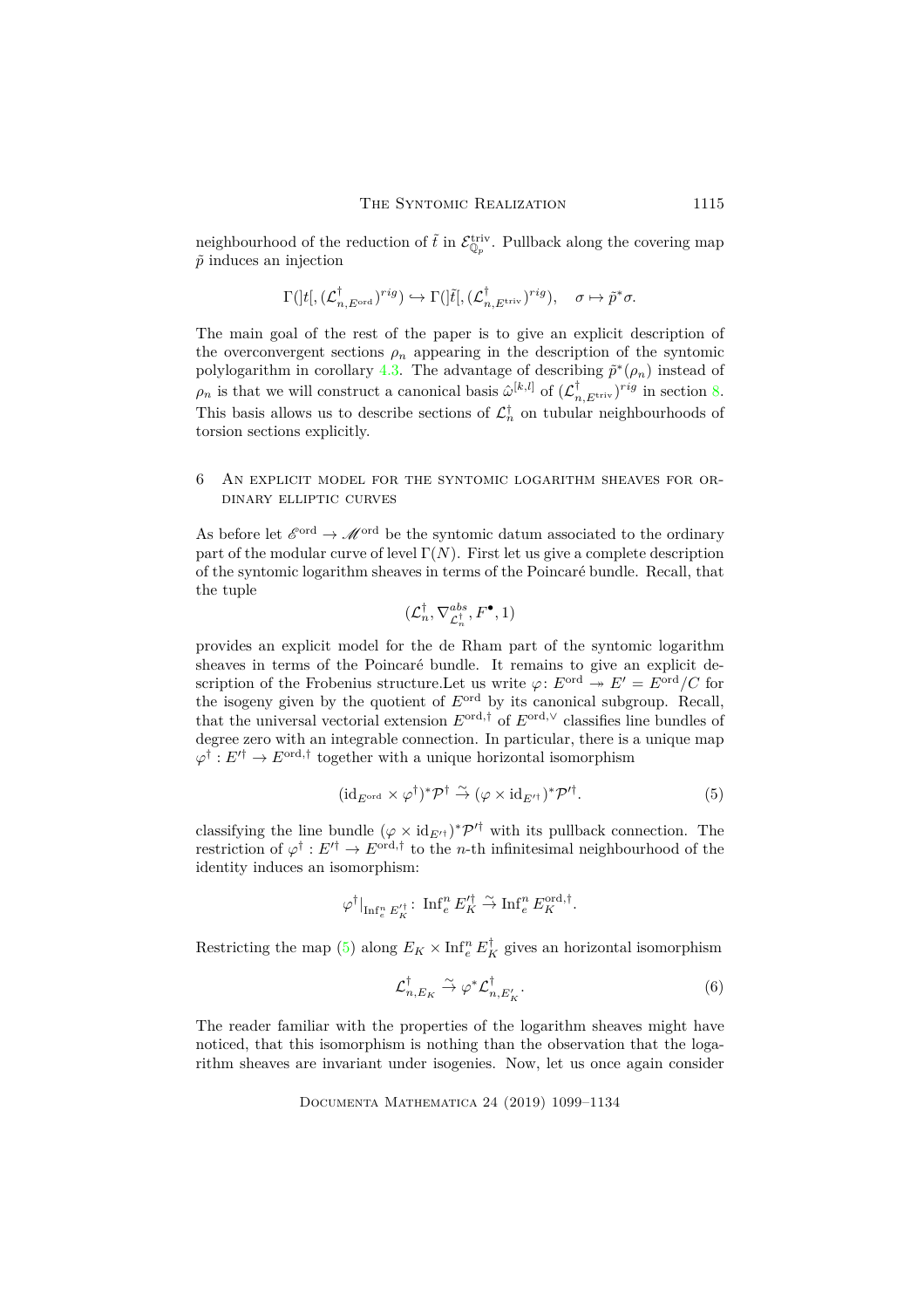the diagram

$$
E^{\text{ord}}|_{\mathcal{M}^{\text{ord}}} \xrightarrow{\varphi} E'|_{\mathcal{M}^{\text{ord}}} := (E^{\text{ord}}/C)|_{\mathcal{M}^{\text{ord}}} \xrightarrow{\text{Frob}} E^{\text{ord}}|_{\mathcal{M}^{\text{ord}}}
$$

$$
\downarrow \qquad \qquad \downarrow
$$

$$
\mathcal{M}^{\text{ord}} \xrightarrow{\text{Frob}} \mathcal{M}^{\text{ord}}
$$

Recall, that the composition  $\phi_E := \widetilde{\text{Frob}} \circ \varphi$  provides a canonical Frobenius lift on *E*ord. Since the Poincaré bundle is compatible with base change we have an horizontal isomorphism

<span id="page-17-0"></span>
$$
\widetilde{\text{Frob}}^* \mathcal{L}_n^{\dagger} \overset{\sim}{\to} \mathcal{L}_{n,E'}^{\dagger}.
$$
 (7)

Thus, combining [\(6\)](#page-16-1) and [\(7\)](#page-17-0) gives an horizontal isomorphism

$$
\mathcal{L}_{n,E^{\mathrm{ord}}_K}^{\dagger}\stackrel{\sim}{\to} \phi_E^*\mathcal{L}_{n,E^{\mathrm{ord}}_K}^{\dagger}.
$$

The inverse of this map induces the desired Frobenius structure

$$
\Phi_{\mathcal{L}_n^{\dagger}} \colon \phi_E^*(\mathcal{L}_n^{\dagger})^{rig} \stackrel{\sim}{\to} (\mathcal{L}_n^{\dagger})^{rig}.
$$

This completes our full description of the syntomic logarithm sheaves in terms of the Poincaré bundle:

Proposition 6.1. *The filtered overconvergent F-isocrystal*

$$
(\mathcal{L}_n^\dagger, \nabla^{abs}_{\mathcal{L}_n^\dagger}, F^\bullet, \Phi_{\mathcal{L}_n^\dagger}, 1)
$$

*is an explicit model for the syntomic logarithm sheaf.*

*Proof.* It only remains to prove that the constructed Frobenius structure coincides with the abstractly defined Frobenius structure of the syntomic logarithm sheaves. But it follows immediately from the definition of  $\Phi_{\mathcal{L}_n^{\dagger}}$  that  $e^*\Phi_{\mathcal{L}_n^{\dagger}}(1) = 1$  where  $1 \in \Gamma(S, e^*\mathcal{L}_n^{\dagger})$  is the fixed section in the above datum. Since there is only one horizontal morphism with this property, we see that  $\Phi_{{\mathcal L}_n^{\dagger}}$  coincides with the abstractly defined Frobenius structure on the syntomic  $\log$ arithm sheaf.  $\Box$ 

### 7 *p*-adic theta functions and the *p*-adic Eisenstein measure

In this section we recall our approach towards *p*-adic interpolation of Eisenstein–Kronecker series via *p*-adic theta functions, see [\[Spr18a,](#page-34-3) Part II].

# 7.1 *p*-adic Eisenstein–Kronecker series

Let us first recall Norman's definition of the *p*-adic Eisenstein–Kronecker series. Classical modular forms of weight *k* and level  $\Gamma(N)$ , can be seen more geometrically as sections of the *k*-th tensor power of the cotangent-sheaf  $\omega_{E(\mathbb{C})/M(\mathbb{C})}^{\otimes k}$  of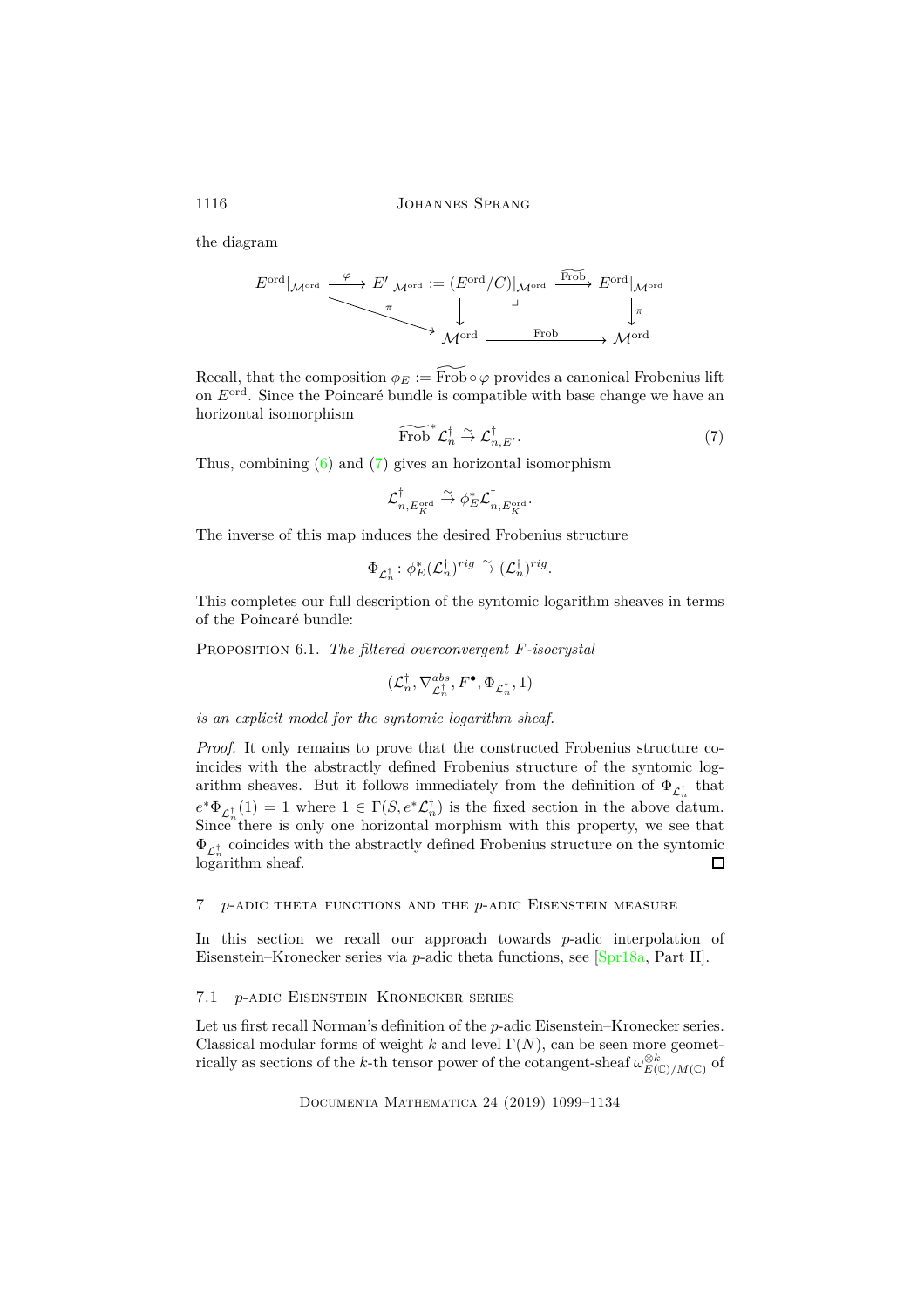the complex universal elliptic curve of level  $\Gamma(N)$ . This leads in a natural way to the definition of geometric modular forms and allows to study modular forms from an algebraic perspective. More generally, a certain class of  $\mathcal{C}^{\infty}$ -modular forms, the *quasi-holomorphic modular forms* allows a similar interpretation. For more on *quasi-holomorphic modular forms* and there geometric interpretation let us refer to [\[Urb14,](#page-34-11) §2]. It is possible to see quasi-holomorphic modular forms (of level  $\Gamma(N)$ , weight *k* and order *r*) as sections

$$
F^{k-r} \, \underline{\mathrm{Sym}}^k \, \mathcal{H}^1_{\mathrm{dR}}
$$

sitting in a certain filtration step of the Hodge filtration of symmetric powers of the relative de Rham cohomology  $\mathcal{H}^1_{\mathrm{dR}} := R^1 \pi_* \Omega^{\bullet}_{E/M}$ . The link back to the associated  $\mathcal{C}^{\infty}$ -modular forms comes from the Hodge decomposition

$$
\mathcal{H}^1_{\mathrm{dR}}(\mathcal{C}^\infty)\overset{\sim}{\to}\omega(\mathcal{C}^\infty)\oplus\bar{\omega}(\mathcal{C}^\infty)
$$

which is non-holomorphic. *Eisenstein–Kronecker series* provide a particular class of nearly-holomorphic modular forms of number theoretic interest. For a given lattice  $\Gamma = \mathbb{Z} + \tau \mathbb{Z} \subseteq \mathbb{C}$  and  $t \in \frac{1}{N}\Gamma$ ,  $t' \in \frac{1}{D}\Gamma$  let us consider the series

$$
\tilde{e}_{a,b}(t,t';\tau):=\frac{(-1)^{a+b-1}(b-1)!}{A(\Gamma)^a}\sum_{\gamma\in\Gamma\backslash\{-t\}}\frac{(\bar{t}+\bar{\gamma})^a}{(t+\gamma)^b}\langle\gamma,t'\rangle
$$

with  $\langle z, w \rangle := \exp\left(\frac{z\bar{w}-w\bar{z}}{A(\Gamma)}\right)$  and  $A(\Gamma) = \frac{\tau-\bar{\tau}}{2\pi i}$ . This series converges absolutely for  $b > a + 2$ ; for arbitrary integers a, b it can be defined by analytic continuation, c.f. [\[BK10b\]](#page-33-8). The above mentioned geometric interpretation of nearly-holomorphic modular forms is very useful for studying algebraic and *p*-adic properties of Eisenstein-Kronecker series. Indeed, it is possible to associate in a functorial way to every test object  $(E/S, t, t')$  with  $E/S$  an elliptic curve and  $t \in E[N](S), t' \in E[D](S)$  torsion sections certain elements

$$
E_{t,t'}^{a,b} \in \Gamma(S, \underline{\mathrm{Sym}}^{k+r} \underline{H}_{\mathrm{dR}}^1(E/S))
$$

which correspond to the classical analytic Eisenstein–Kronecker series  $\tilde{e}_{a,b}(t,t')$ via the Hodge decomposition on the universal elliptic curve. This purely algebraic interpretation of real analytic Eisenstein series goes back to a construction of Katz involving the Gauss-Manin connection on the modular curve. An alternative construction can be given using the Poincaré bundle on the universal vectorial extension of an elliptic curve, cf. [\[Spr18a,](#page-34-3) §4]. For the construction of  $E^{a,b}_{t,t'}$  and for the discussion of their properties we refer to [\[Spr18a,](#page-34-3) §4]. While studying the syntomic realization of the elliptic polylogarithm, the following variant of the geometric Eisenstein–Kronecker series will appear naturally: For a test object  $(E/S, t \in E[N](S))$  and a fixed integer  $D > 1$  let us consider

$$
{}_D E^{k,r+1}_t:=\sum_{0 \neq t' \in E[D](S)} E^{k,r+1}_{t,t'} \in \Gamma(S,\underline{\mathrm{Sym}}^{k+r+1} \,\underline{H}^1_{\mathrm{dR}}\,(E/S)).
$$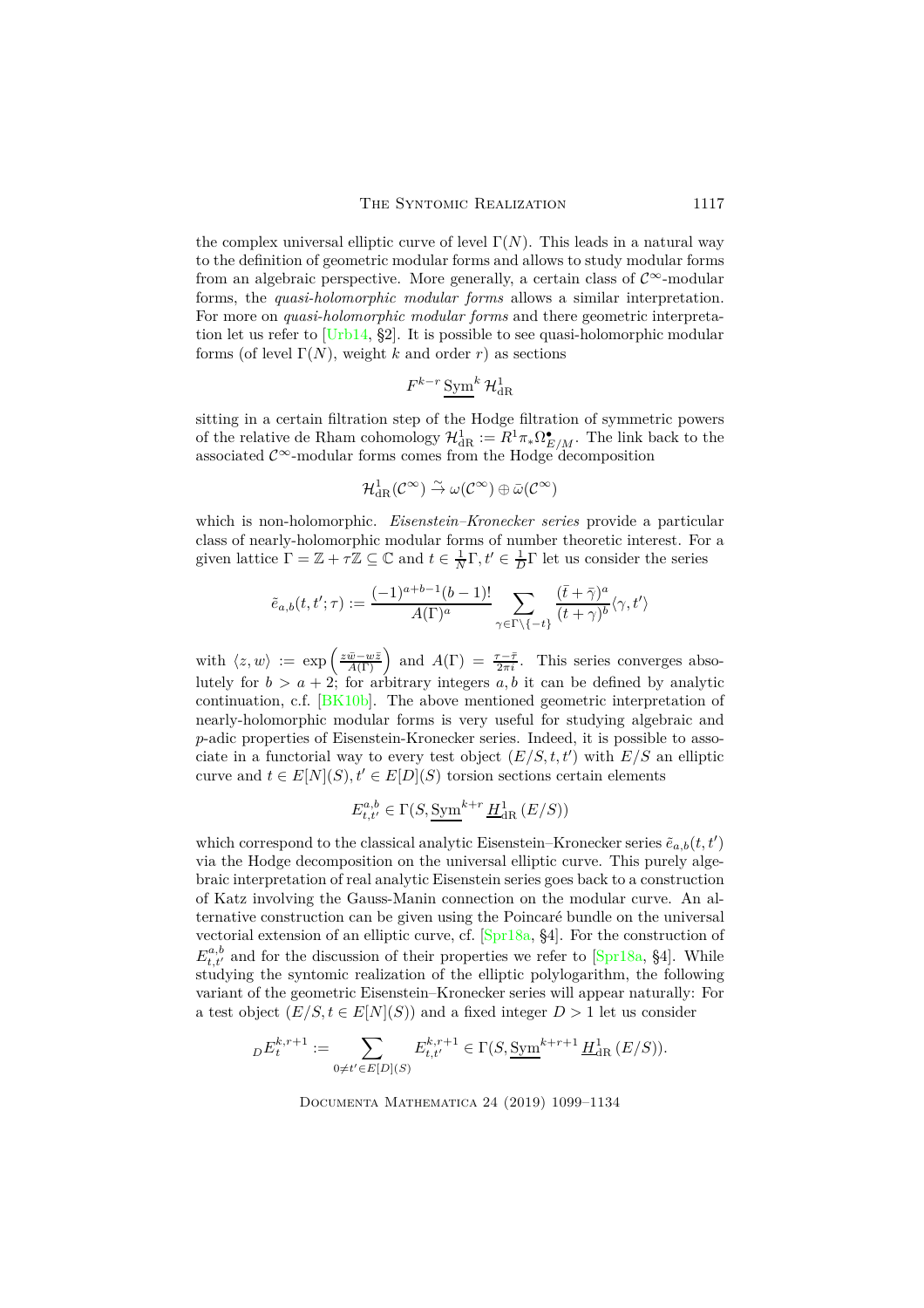Once the algebraic sections  $DE_t^{k,r+1}$  are defined, it is straightforward to define Eisenstein–Kronecker series *p*-adically. Instead of applying the Hodge decomposition one can use the unit root decomposition on the universal trivialized elliptic curve to construct generalized *p*-adic modular forms: Let  $E^{\text{triv}}/M^{\text{triv}}$  be the universal trivialized elliptic curve and for  $(a, b) \in (\mathbb{Z}/N\mathbb{Z})^2$ let  $t = t_{a,b} \in E^{\text{triv}}[N](M^{\text{triv}})$  be the associated *N*-torsion section. Applying the unit root decomposition

$$
\underline{\text{Sym}}^{k+r+1}\underline{H}_{\mathrm{dR}}^1\left(E^{\mathrm{triv}}/M^{\mathrm{triv}}\right)\twoheadrightarrow \underline{\text{Sym}}^{k+r+1}\underline{\omega}_{E^{\mathrm{triv}}/M^{\mathrm{triv}}}\stackrel{\sim}{\to}\mathcal{O}_{M^{\mathrm{triv}}}
$$

followed by the trivialization  $\underline{\omega}_{E^{\text{triv}}/M^{\text{triv}}} = \beta^* \left( \frac{dT}{1+T} \right)$  $\big) \cdot \mathcal{O}_{M^{\mathrm{triv}}}$  to the sections  $E_t^{k,r+1}$  yields generalized *p*-adic modular forms

$$
{}_{D}\mathcal{E}_{(a,b)}^{k,r+1} \in V\left(\mathbb{Z}_p,\Gamma(N)\right) = \Gamma(M^{\text{triv}}, \mathcal{O}_{M^{\text{triv}}}).
$$

Let us call these *p*-adic modular forms *p-adic Eisenstein–Kronecker series*.

### <span id="page-19-0"></span>7.2 *p*-adic theta functions of the Poincaré bundle

Let us briefly recall the construction of *p*-adic theta functions for sections of the Poincaré bundle. For details we refer to [\[Spr18a,](#page-34-3) §6]. Let *E/S* be an elliptic curve over a *p*-adic ring  $S = \text{Spec } R$  with fiberwise ordinary reduction. Let us write

$$
i_n\colon C_n:=E[p^n]_0\hookrightarrow E,\quad j_n\colon D_n:=E^\vee[p^n]_0\hookrightarrow E^\vee
$$

for the inclusion of the connected components of the  $p<sup>n</sup>$ -torsion groups. We define

$$
\varphi_n\colon E\twoheadrightarrow E/C_n=:E'
$$

and write  $D'_n := (E')^{\vee}[p^n]_0$  for the connected of the  $p^n$ -torsion of  $(E')^{\vee}$ . Since  $\varphi_n^{\vee}$ :  $(E')^{\vee} \stackrel{n}{\to} E^{\vee}$  is étale, it induces an isomorphism  $D'_n \stackrel{\sim}{\to} D_n$ . Let us write P for the Poincaré bundle on  $E \times_S E^{\vee}$  and  $\mathcal{P}'$  for the Poincaré bundle on  $E' \times_S (E')^{\vee}$ . By pullback of the Poincaré bundle  $\mathcal P$  along the commutative diagram

$$
D'_n \xrightarrow{j'_n} (E')^{\vee}
$$

$$
\downarrow \cong \qquad \qquad \downarrow \varphi_n^{\vee}
$$

$$
D_n \xrightarrow{j_n} E^{\vee}
$$

and using the isomorphism (id  $\times \varphi_n^{\vee}$ )<sup>\*</sup> $\mathcal{P} \stackrel{\sim}{\to} (\varphi_n \times id)^* \mathcal{P}'$  we obtain an isomorphism

$$
(i_n \times j_n)^* \mathcal{P} \stackrel{\sim}{\to} (i_n \times j_n')^* (\mathrm{id} \times \varphi_n^{\vee})^* \mathcal{P} \stackrel{\sim}{\to} (i_n \times j_n')^* (\varphi_n \times \mathrm{id})^* \mathcal{P}'.
$$

On the other hand,  $\varphi_n \circ i_n$  factors through the zero section and we can use the canonical rigidification of the Poincaré bundle  $(e \times id)\mathcal{P}' \stackrel{\sim}{\rightarrow} \mathcal{O}_{(E')^{\vee}}$  to deduce the isomorphism of  $\mathcal{O}_S$ -modules

$$
(i_n \times j_n)^*\mathcal{P} \overset{\sim}{\to} (\varphi_n \circ i_n \times j_n')^*\mathcal{P}' \overset{\sim}{\to} \mathcal{O}_{C_n} \otimes_{\mathcal{O}_S} \mathcal{O}_{D_n}.
$$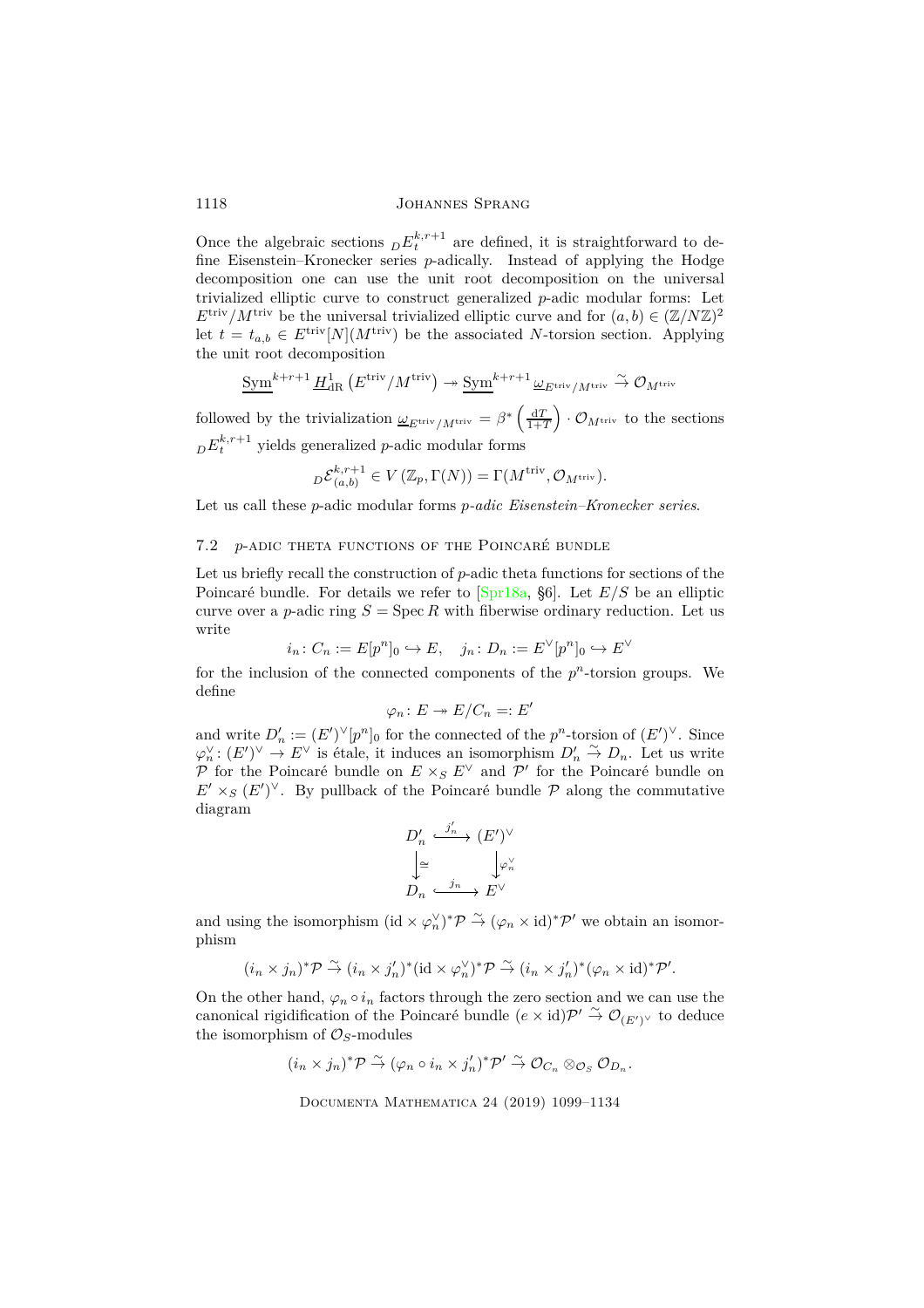By passing to the limit, we obtain the desired isomorphism

$$
\mathcal{P}|_{\hat{E}\times_S\hat{E}^\vee}\stackrel{\sim}{\to}\mathcal{O}_{\hat{E}\times_S\hat{E}^\vee}.
$$

Slightly more generally, we can define a trivialization at every *N*-torsion section  $t \in E[N](S)$  for *N* coprime to *p* as follows: The canonical isomorphism

$$
([N] \times id)^{*}\mathcal{P} \stackrel{\sim}{\to} (\mathrm{id} \times [N])^{*}\mathcal{P}
$$

induces an isomorphism

<span id="page-20-0"></span>
$$
(T_t \times [N])^* \mathcal{P} \stackrel{\sim}{\to} (T_t \times \text{id})^* ([N] \times \text{id})^* \mathcal{P} = ([N] \times \text{id})^* \mathcal{P} \stackrel{\sim}{\to} (\text{id} \times [N]^* \mathcal{P}). \tag{8}
$$

Since *N* is coprime to *p*, the map  $[N]: \hat{E}^{\vee} \to \hat{E}^{\vee}$  is an isomorphism. Restricting [\(8\)](#page-20-0) along  $\hat{E} \times_S \hat{E}^{\vee}$  allows us to define a trivialization of the Poincaré bundle infinitesimally around torsion sections:

<span id="page-20-1"></span>
$$
\mathcal{P}|_{\hat{E}_t \times_S \hat{E}^\vee} \overset{\sim}{\to} \mathcal{P}|_{\hat{E} \times_S \hat{E}^\vee} \overset{\sim}{\to} \mathcal{O}_{\hat{E} \times_S \hat{E}^\vee}.
$$
 (9)

This trivialization allows us to define *p*-adic theta functions for sections of the Poincaré bundle. Let us apply this to the universal trivialized elliptic curve  $E^{\text{triv}}/M^{\text{triv}}$  of level  $\Gamma(N)$  with *N* co-prime to *p*. Let us recall that  $V(Z_p, \Gamma(N)) := \Gamma(M^{\text{triv}}, \mathcal{O}_{M^{\text{triv}}})$  is the ring of *generalized p-adic modular forms*. For  $(a, b) \in (\mathbb{Z}/N\mathbb{Z})^2$  let us write  $\tilde{t} := \tilde{t}_{(a,b)}$  for the associated *N*-torsion section. The trivialization gives us an isomorphism

$$
\Gamma(\hat E_t^{\mathrm{triv}}\times_{M^\mathrm{triv}}\hat E^{\mathrm{triv},\vee},\mathcal P|_{\hat E^\mathrm{triv}\times \hat E^\mathrm{triv},\vee})\stackrel{\sim}{\to} V\left(\mathbb{Z}_p,\Gamma(N)\right)[\![S,T]\!].
$$

If  $U \subseteq E^{\text{triv}} \times_{M^{\text{triv}}} \hat{E}^{\text{triv}}$  is an open neighbourhood of the torsion section  $\tilde{t}$  and  $\sigma \in \Gamma(U, \mathcal{P})$ , let us write

$$
\theta_{\tilde{t}}(\sigma) \in V\left(\mathbb{Z}_p, \Gamma(N)\right)[\![S, T]\!]
$$

for the image of  $\sigma|_{\hat{E}^{\text{triv}}_t \times \hat{E}^{\text{triv},\vee}}$  under the above isomorphism. We call  $\theta_{(a,b)}(\sigma)$ the *p*-adic theta function associated to the section  $\sigma$  at  $\tilde{t}$ . Of particular interest for us is the *p*-adic theta function associated to the Kronecker section  $s_{\text{can}}^D$ . Let us write

<span id="page-20-2"></span>
$$
D^{\theta} \tilde{t} := D^{\theta}(a, b) := \theta_{\tilde{t}}(s_{\text{can}}^D)
$$
\n(10)

for the *p*-adic theta function associated to the Kronecker section at  $\tilde{t} = \tilde{t}_{(a,b)}$ . In the next section, we will see that the *p*-adic theta function  $D^{\theta}(a,b)$  is closely related to *p*-adic Eisenstein–Kronecker series.

#### 7.3 *p*-adic theta functions and *p*-adic Eisenstein–Kronecker series

Let us now turn our attention to the *p*-adic interpolation of the *p*-adic Eisenstein–Kronecker series. Let us refer to [\[Spr18a,](#page-34-3) §8] for details: For a *p*-adic ring *R* the *Amice transform* is an isomorphism of *R*-algebras

$$
R[\![S_1, ..., S_n]\!] \xrightarrow{\sim} \text{Meas}(\mathbb{Z}_p^n, R), \quad f \mapsto \mu_f
$$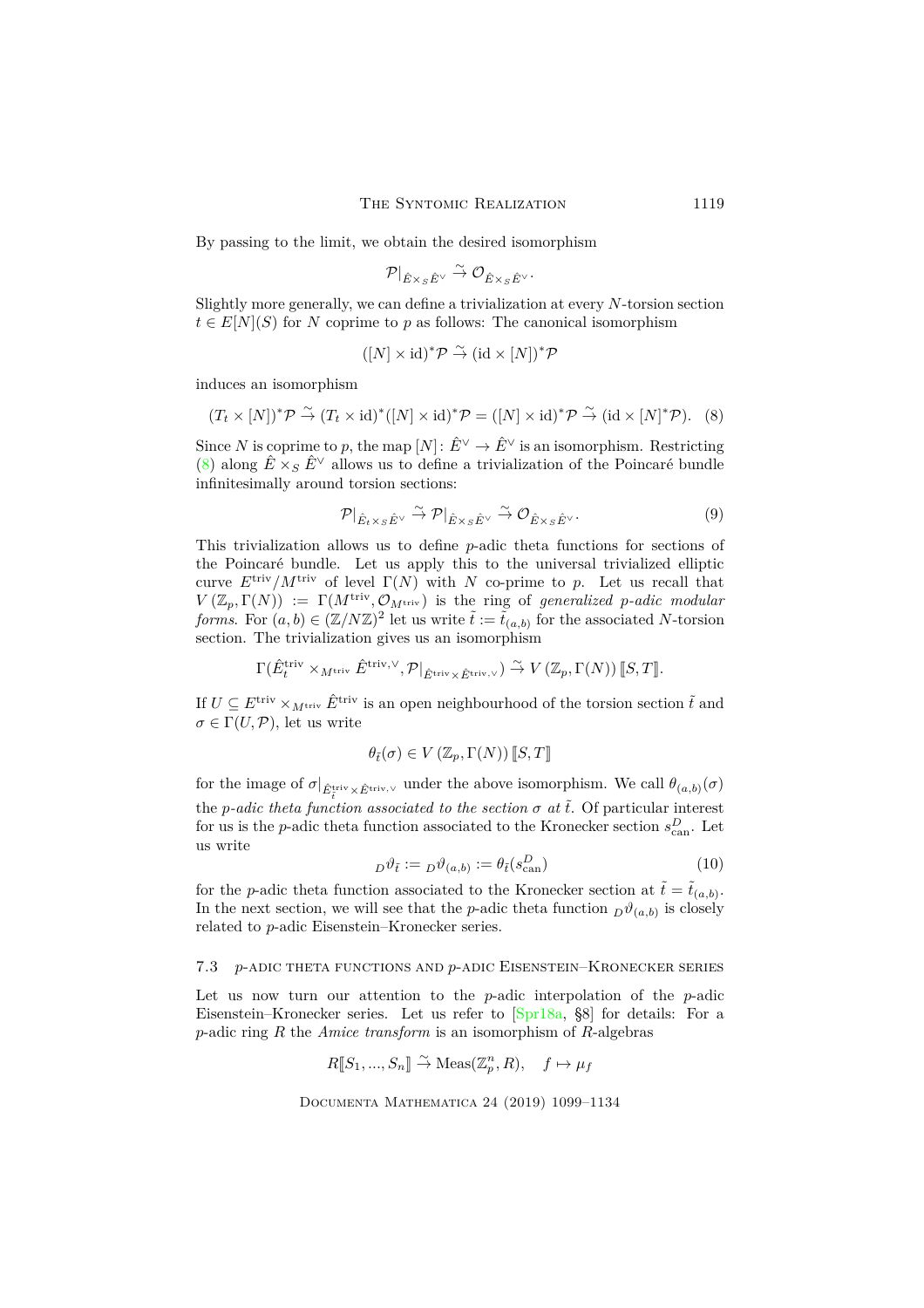between the ring of power series over *R* and the ring of *p*-adic measures with values in *R*. It is uniquely characterized by the property

$$
\int_{\mathbb{Z}_p^n} x_1^{k_1} \cdot ... x_n^{k_n} d\mu_f(x_1, ..., x_n) = \partial_1^{\circ k_1} ... \partial_n^{\circ k_n} f|_{S_1 = ... = S_n = 0}
$$

where  $\partial_i := (1 + S_i) \frac{\partial}{\partial S_i}$  is the invariant derivation associated to the coordinate  $S_i$  on  $\widehat{\mathbb{G}}_{m,R}^n$ . It turns out that the Amice transform of the *p*-adic theta function  $D^{\theta}(a,b) \in V(\mathbb{Z}_p,\Gamma(N))$  *[S, T*] provides a measure  $\mu_{D,(a,b)}^{\text{Eis}}$  which interpolates the Eisenstein–Kronecker series *p*-adically:

Theorem 7.1([\[Spr18a,](#page-34-3) Cor. 8.2]).

$$
{}_{D}\mathcal{E}_{(a,b)}^{k,r+1} = \int_{\mathbb{Z}_p^2} x^k y^r d\mu_{D,(a,b)}^{\text{Eis}}.
$$

Let us view the restricted measure  $\mu_{D,(a,b)}^{\text{Eis}}$  $\Big|_{\mathbb{Z}_p^{\times} \times \mathbb{Z}_p}$  again as a measure on  $\mathbb{Z}_p \times \mathbb{Z}_p$ and define  $_D\vartheta_{(a)}^{(p)}$  $\binom{p}{(a,b)}$  as the power series corresponding to it under the Amice transform. As above, let us write Frob:  $M^{\text{triv}} \to M^{\text{triv}}$  for the Frobenius lift on the moduli space of trivialized elliptic curves induced by taking the quotient by the canonical subgroup  $E^{\text{triv}} \twoheadrightarrow E^{\text{triv}}/C$ . By abuse of notation, let us also write Frob<sup>\*</sup> for the map

$$
\text{Frob}^*: V(\mathbb{Z}_p, \Gamma(N)) [[S, T]] \to V(\mathbb{Z}_p, \Gamma(N)) [[S, T]]
$$

obtained by base change, i.e. Frob<sup>∗</sup> acts coefficient-wise on a power-series. We can give the following explicit description of  $D^{\theta(p)}_{a}$  $\binom{(p)}{(a,b)}(S,T)$ :

<span id="page-21-0"></span>Proposition 7.2. *The Amice transform of the restricted measure*  $\mu_{D,(a,b)}^{\text{Eis}}$  $\Big|_{\mathbb{Z}_p^{\times} \times \mathbb{Z}_p}$  *is given by the formula* 

$$
{}_D\vartheta_{(a,b)}^{(p)}(S,T) = {}_D\vartheta_{(a,b)}(S,T) - \text{Frob}^* {}_D\vartheta_{(a,b)}([p](S),T).
$$

*where* [*p*](*S*) *denotes the* [*p*]*-series of the formal multiplicative group.*

*Proof.* In [\[Spr18a,](#page-34-3) Thm 11.1] we have proven the formula

$$
\int_{\mathbb{Z}_p^{\times} \times \mathbb{Z}_p} f(x, y) d\mu_{D,(a,b)}^{\text{Eis}} \n= \int_{\mathbb{Z}_p \times \mathbb{Z}_p} f(x, y) d\mu_{D,(a,b)}^{\text{Eis}} - \text{Frob}^* \int_{\mathbb{Z}_p \times \mathbb{Z}_p} f(p \cdot x, y) d\mu_{D,(a,b)}^{\text{Eis}}.
$$

By passing to the Amice transform, we get the desired equality.

 $\Box$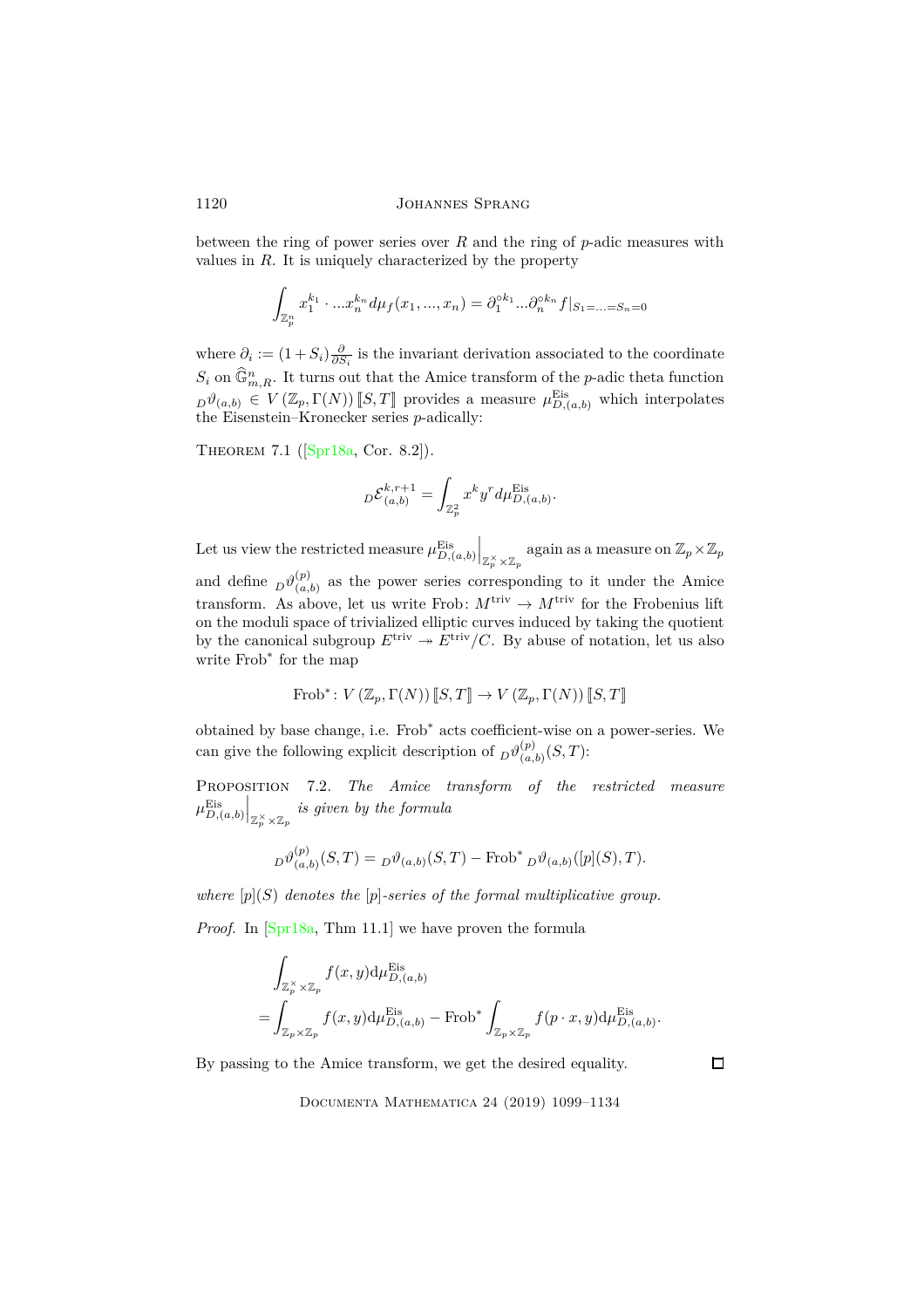#### <span id="page-22-0"></span>8 The infinitesimal splitting

Recall that the logarithm sheaves can be obtained by taking successive extensions of symmetric powers of  $\mathcal{H}_E$ . These extensions split after pullback along *e*, i.e.

$$
e^*\mathcal{L}_n^\dagger \stackrel{\sim}{\rightarrow} \bigoplus_{k=0}^n \underline{\mathrm{Sym}}^k\,\mathcal{H}.
$$

In this section we will extend this splitting to some infinitesimal neighbourhood of torsion sections. On the universal trivialized elliptic curve we have further a canonical basis of  $H$ . This together with the splitting will provide us with a canonical basis of  $(\mathcal{L}_n^{\dagger})^{rig}$  in tubular neighbourhoods of torsion sections.

# 8.1 Basic properties

Let  $E/S$  be an elliptic curve over a *p*-adic ring  $S = \text{Spec } R$  with fiber-wise ordinary reduction. Let us first recall that  $\mathcal{L}_n^{\dagger}$  was defined by restriction of the Poincaré bundle P † to an infinitessimal thickening of *E*:

$$
\mathcal{L}_n^{\dagger} := (\mathrm{pr}_E)_* \left( \mathcal{P}^{\dagger} \Big|_{E \times_S \mathrm{Inf}_e^n E^{\dagger}} \right).
$$

Similarly, let us define  $\mathcal{L}_n$  as the restriction of the classical Poincaré bundle on  $E \times_S E^{\vee}$  to an infinitessimal thickening of *E*, i.e.

$$
\mathcal{L}_n := (\mathrm{pr}_E)_*\left(\mathcal{P}|_{E\times_S\mathrm{Inf}_e^n E^\vee}\right).
$$

Let us write

$$
\hat{\mathcal{L}}_n := \mathcal{L}_n|_{\hat{E}}, \quad \hat{\mathcal{L}}_n^\dagger := \mathcal{L}_n^\dagger|_{\hat{E}}
$$

for the restriction of  $\mathcal{L}_n$  and  $\mathcal{L}_n^{\dagger}$  to  $\hat{E}$ . The canonical projection of the universal vectorial extension to the dual elliptic curve  $E^{\dagger} \rightarrow E^{\vee}$  induces an inclusion  $\mathcal{L}_n \hookrightarrow \mathcal{L}_n^{\dagger}$  which allows us to view  $\mathcal{L}_n$  as a sub-bundle of  $\mathcal{L}_n^{\dagger}$ . Note, that the connection on  $\mathcal{L}_n^{\dagger}$  does not restrict to a connection on  $\mathcal{L}_n$ . The  $\mathbb{G}_m$ -biextension structure of the Poincaré bundle allows us to construct co-multiplication maps

$$
\hat{\mathcal{L}}_n \to \underline{\text{TSym}}^n \, \hat{\mathcal{L}}_1, \quad \hat{\mathcal{L}}_n^\dagger \to \underline{\text{TSym}}^n \, \hat{\mathcal{L}}_1^\dagger
$$

let us refer to [\[Spr18a,](#page-34-3) §9.2] for their definition. We have the following:

Lemma 8.1([\[Spr18a,](#page-34-3) Lemma 9.1]). *The co-multiplication maps*

$$
\hat{\mathcal{L}}_n \to \underline{\text{TSym}}^n \, \hat{\mathcal{L}}_1, \quad \hat{\mathcal{L}}_n^{\dagger} \to \underline{\text{TSym}}^n \, \hat{\mathcal{L}}_1^{\dagger}
$$

*are injective and isomorphisms on the generic fiber*

$$
\hat{\mathcal{L}}_{n,E_{\mathbb{Q}_p}} \stackrel{\sim}{\to} \underline{\text{TSym}}^n \, \hat{\mathcal{L}}_{1,E_{\mathbb{Q}_p}}, \quad \hat{\mathcal{L}}_{n,E_{\mathbb{Q}_p}}^{\dagger} \stackrel{\sim}{\to} \underline{\text{TSym}}^n \, \hat{\mathcal{L}}_{1,E_{\mathbb{Q}_p}}^{\dagger}
$$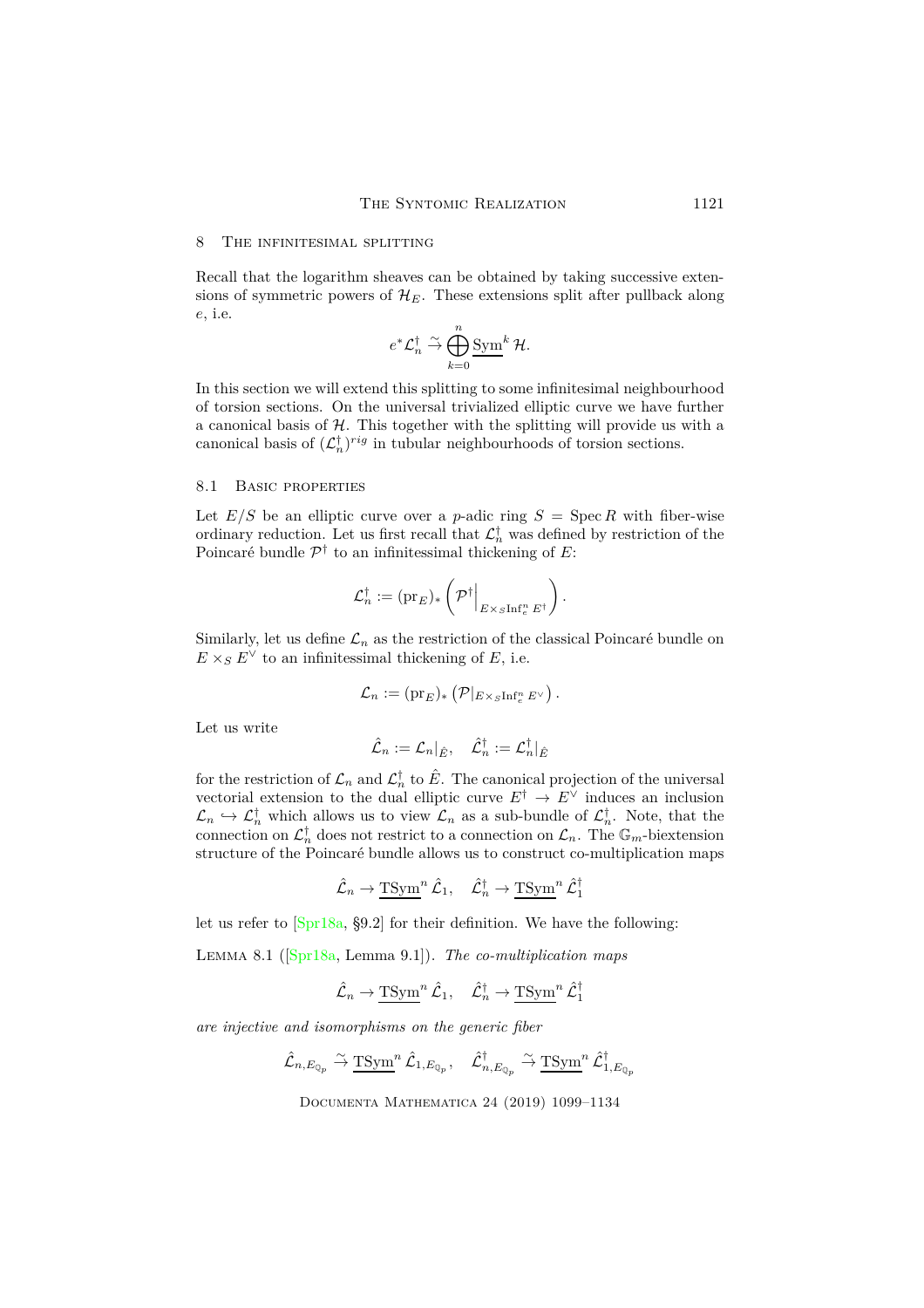The construction of section [7.2](#page-19-0) provides an isomorphism

$$
\widehat{\mathcal{P}} := \mathcal{P} \Big|_{\hat{E} \times_S \hat{E}^\vee} \xrightarrow{\sim} \mathcal{O}_{\hat{E} \times_S \hat{E}^\vee} = \mathcal{O}_{\hat{E}} \hat{\otimes}_{\mathcal{O}_S} \mathcal{O}_{\hat{E}^\vee}.
$$

The restriction of this trivialization along  $\hat{E} \times_S \text{Inf}_e^1 E^\vee$  provides the splitting

$$
\hat{\mathcal{L}}_1 = \mathcal{O}_{\hat{E}} \otimes_{\mathcal{O}_S} \mathcal{O}_{\text{Inf}_e^1 E^\vee} = \mathcal{O}_{\hat{E}} \otimes_{\mathcal{O}_S} (\mathcal{O}_S \oplus \underline{\omega}_{E^\vee/S}). \tag{11}
$$

Applying  $T\text{Sym}^n$  to the isomorphism  $\hat{\mathcal{L}}_1 \cong \mathcal{O}_{\hat{E}} \otimes_{\mathcal{O}_S} (\mathcal{O}_S \oplus \underline{\omega}_{E^{\vee}/S})$  gives

$$
\hat{\mathcal{L}}_{n,E_{\mathbb{Q}_p}} \overset{\sim}{\to} \bigoplus_{k=0}^n \underline{\text{TSym}}^k \underline{\omega}_{\hat{E}_{\mathbb{Q}_p}}
$$

 $\omega_{\hat{E}_{\mathbb{Q}_p}} := \mathcal{O}_{\hat{E}_{\mathbb{Q}_p}} \otimes_{\mathcal{O}_S} \underline{\omega}_{E^{\vee}/S}.$ 

# 8.2 The infinitesimal splitting on the universal trivialized ellip-TIC CURVE

If we apply this to the universal trivialized elliptic curve  $E^{\text{triv}}/M^{\text{triv}}$  of level  $\Gamma(N)$ , we obtain

$$
\hat{\mathcal{L}}_{n,E_{\mathbb{Q}_p}^\textup{triv}} \overset{\sim}{\to} \bigoplus_{k=0}^n \underline{\mathbf{T} \mathbf{Sym}}^k \underline{\omega}_{\hat{E}_{\mathbb{Q}_p}^\textup{triv}}.
$$

The isomorphism  $\hat{E}^{\text{triv}, \vee} \stackrel{\sim}{\to} \hat{E}^{\text{triv}} \stackrel{\sim}{\to} \hat{\mathbb{G}}_{m,M^{\text{triv}}}$  provides us with a generator  $\omega := \beta^* \left( \frac{\mathrm{d}T}{1+T} \right)$  $\left( \sum_{i=1}^{\infty} E^{\text{triv}}, \underline{\omega}_{\hat{E}^{\text{triv}}}\right)$  corresponding to the invariant differential  $dT/(1+T)$  on  $\mathbb{G}_m$ . The tensor symmetric algebra carries a canonical divided power structure  $x \mapsto x^{[k]} := x \otimes ... \otimes x$  on  $\overline{\text{TSym}}^{>0} \underline{\omega}_{\hat{E}^{\text{triv}}}$ . This allows us to define

$$
\hat{\omega}^{[k]}:=\omega^{[k]}.
$$

Similarly, the inclusion  $\underline{\omega}_{E^{\text{triv}, \vee}/M^{\text{triv}}} \hookrightarrow \mathcal{H}$  gives us a section  $[\omega] \in \Gamma(M^{\text{triv}}, \mathcal{H})$ . Let  $[u] \in \Gamma(M^{\text{triv}}, \mathcal{H})$  be the unique section in the unit root subspace of H with  $\langle [u], [w] \rangle = 1$ . The pair  $([u], [\omega])$  generates H as  $\mathcal{O}_{M^{\text{triv}}}$ -module and induces sections

$$
\hat{\omega}^{[k],[l]} := [\omega]^{[k]} \cdot [u]^{[l]} \in \Gamma(\hat{E}^{\text{triv}}, \underline{\text{TSym}}^{k+l} \mathcal{H}_{\hat{E}^{\text{triv}}}).
$$

LEMMA8.2 ( $[\text{Spr18a, Lemma 9.2.}]\right)$ . *We have canonical*  $\mathcal{O}_{\hat{E}^{\text{triv}}}$ *-linear decompositions:*

$$
\widehat{\mathcal{L}}_{n, E_{\mathbb{Q}_p}^{\text{triv}}} \overset{\sim}{\to} \bigoplus_{k=0}^n \hat{\omega}^{[k]} \cdot \mathcal{O}_{\hat{E}_{\mathbb{Q}_p}^{\text{triv}}}, \quad \widehat{\mathcal{L}}_{n, E_{\mathbb{Q}_p}^{\text{triv}}}^{\dagger} \overset{\sim}{\to} \bigoplus_{k+l \leq n} \hat{\omega}^{[k,l]} \cdot \mathcal{O}_{\hat{E}_{\mathbb{Q}_p}^{\text{triv}}}.
$$

*These decompositions are compatible with the transition maps*

$$
\widehat{\mathcal{L}}_{n,E_{\mathbb{Q}_p}^\textup{\text{triv}}} \twoheadrightarrow \widehat{\mathcal{L}}_{n-1,E_{\mathbb{Q}_p}^\textup{\text{triv}}}, \quad \widehat{\mathcal{L}}_{n,E_{\mathbb{Q}_p}^\textup{\text{triv}}}^{\dagger} \twoheadrightarrow \widehat{\mathcal{L}}_{n-1,E_{\mathbb{Q}_p}^\textup{\text{triv}}}
$$

and the inclusion  $\widehat{\mathcal{L}}_{n,E_{\mathbb{Q}_p}^{\mathrm{triv}}} \hookrightarrow \widehat{\mathcal{L}}_{n,E_{\mathbb{Q}_p}^{\mathrm{triv}}}^{\dagger}$ .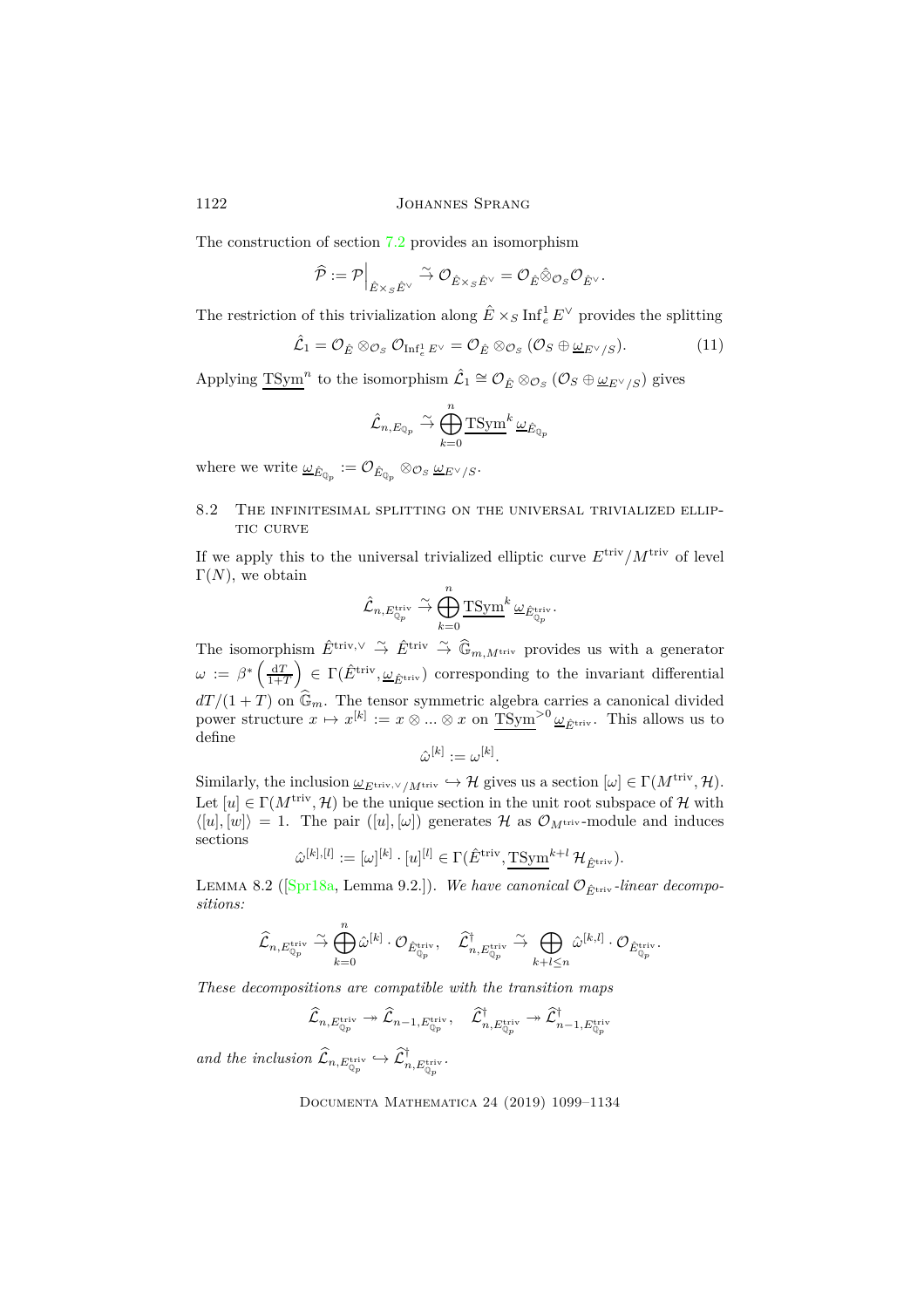Let us write  $\mathcal{E}_{\mathbb{Q}_p}^{\text{triv}}$  for the rigidification of  $E^{\text{triv}}$  and  $\left|\tilde{t}\right| \subseteq \mathcal{E}_{\mathbb{Q}_p}^{\text{triv}}$  for the tubular neighbourhood in  $\mathcal{E}_{\mathbb{Q}_p}^{\text{triv}}$  of the reduction of the torsion section  $\tilde{t}$ . Let us write  $\hat{E}_{\tilde{t}}^{\text{triv}}$  for the formal completion of  $\hat{E}^{\text{triv}}$  along  $\tilde{t}$ . Now,

$$
\hat{E}^{\mathrm{triv}}_{\tilde{t}} \overset{\sim}{\to} \hat{E}^{\mathrm{triv}} \overset{\sim}{\to} \hat{\mathbb{G}}_{m,M^{\mathrm{triv}}}
$$

yields an isomorphism of rigid analytic spaces:

$$
]\tilde{t}[\overset{\sim}{\to} B^-(0,1)\times \mathcal{M}^{\mathrm{triv}}_{\mathbb{Q}_p}
$$

The isomorphism [\(9\)](#page-20-1) induces

$$
\mathcal{L}_n|_{\hat{E}^{\mathrm{triv}}_{\tilde{t}}}\stackrel{\sim}{\to} \mathcal{L}_n|_{\hat{E}^{\mathrm{triv}}}=\hat{\mathcal{L}_n}.
$$

Combining this with the decomposition

$$
\hat{\mathcal{L}}_{n,E_{\mathbb{Q}_p}^\textup{triv}} \overset{\sim}{\to} \bigoplus_{k=0}^n \underline{\textup{TSym}}^k \underline{\omega}_{\hat{E}_{\mathbb{Q}_p}^\textup{triv}}
$$

<span id="page-24-0"></span>and passing to the associated rigid analytic space, we obtain the following:

COROLLARY 8.3. *There is a natural isomorphism of*  $\mathcal{O}_{B^-(0,1)\times \mathcal{M}_{\mathbb{Q}_p}^{\text{triv}}}^{\text{an}}$ -modules

$$
\left(\mathcal{L}_{n,E_K^{\mathrm{triv}}}^{\dagger}\right)^{rig}\Big|_{]\tilde{t}[}\overset{\sim}{\to} \bigoplus_{k+l\leq n} \hat{\omega}^{[k,l]}\mathcal{O}_{B^-(0,1)\times \mathcal{M}_{\mathbb{Q}_p}^{\mathrm{triv}}}^{\mathrm{an}}.
$$

*The basis*  $(\hat{\omega}^{[k,l]})_{0 \leq k+l \leq n}$  *is compatible with the transition maps of the logarithm sheaves.*

We can now express the connection on  $\mathcal{L}_n$ † explicitly:

LEMMA 8.4. *The connection*  $\nabla_{\mathcal{L}_n^{\dagger}}$  on  $\hat{\mathcal{L}}_n$ † *is explicitly given under the decomposition*

$$
\widehat{\mathcal{L}}_{n,E_{\mathbb{Q}_p}^\mathrm{triv}}^\dagger\stackrel{\sim}{\to} \bigoplus_{k+l\leq n} \hat{\omega}^{[k,l]}\cdot \mathcal{O}_{\hat{E}_{\mathbb{Q}_p}^\mathrm{triv}}.
$$

*by the formula*

$$
\nabla_{\mathcal{L}_n^{\dagger}}(\hat{\omega}^{[k,l]}) = (l+1)\hat{\omega}^{[k,l+1]} \otimes \omega.
$$

*Proof.* We have proven in [\[Spr18a,](#page-34-3) Lemma 9.4] that

$$
\nabla_{\mathcal{L}_n^{\dagger}}(\hat{\omega}^{[k,l]}) = c \cdot (l+1) \hat{\omega}^{[k,l+1]} \otimes \omega
$$

for some  $c \in \mathbb{Z}_p$ . With slightly more effort, we can refine this and prove  $c = 1$ . By definition, the basis  $\hat{\omega}^{[k,l]}$  is compatible with the co-multiplication maps

$$
\widehat{\mathcal{L}}_{n,E_{\mathbb{Q}_p}}^{\dagger} \overset{\sim}{\rightarrow} \underline{\text{TSym}}^n \widehat{\mathcal{L}}_{1,E_{\mathbb{Q}_p}}^{\dagger}.
$$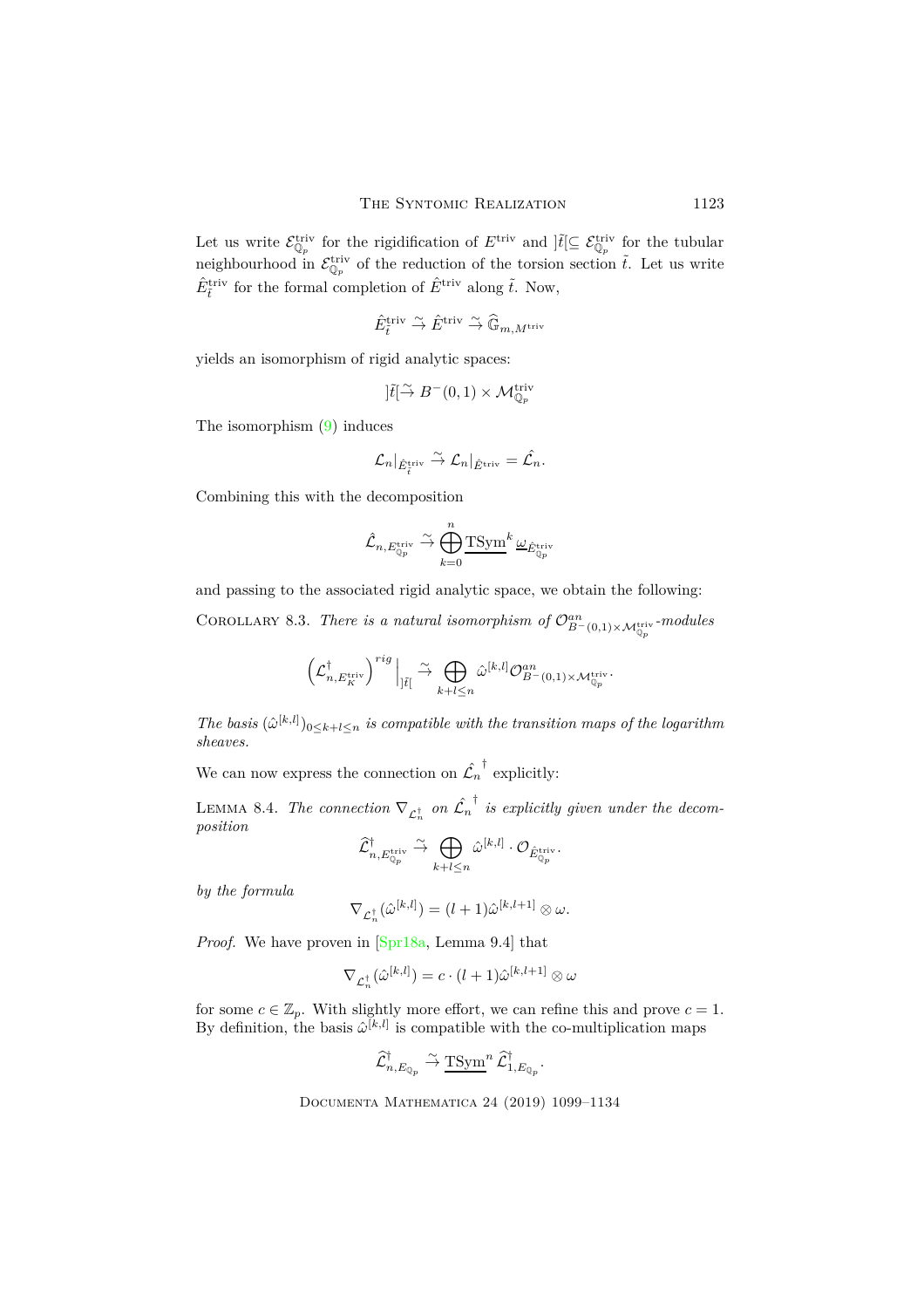Further these co-multiplication maps are horizontal, thus it is enough to prove the case  $n = 1$ . For simplicity let us write  $M := M^{\text{triv}}$  and  $E = E^{\text{triv}}$ . As in [\[Kat81,](#page-34-12) §5.1] let us write  $H_{\text{dR}}^{\bullet}(\hat{E}/M)$  for the relative cohomology of the separated completion  $\hat{\Omega}^1_{\hat{E}/M}$  of the classical de Rham complex. Let us write VIC  $(\hat{E}/M)$  for the category of locally free  $\mathcal{O}_{\hat{E}}$ -modules of finite rank equipped with an (integrable) *M*-connection, i.e. modules  $\mathcal F$  with an  $\mathcal O_M$ -linear derivative

$$
\mathcal{F} \to \hat{\Omega}^1_{\hat{E}/M} \otimes_{\mathcal{O}_{\hat{E}}} \mathcal{F}.
$$

Similarly, let us write VIC  $(E/M)$  for the category of locally free  $\mathcal{O}_E$ -modules of finite rank equipped with an (integrable)  $M$ -connection. Let us consider  $\mathcal{O}_E$ and  $\mathcal{H}_E$  as objects of VIC  $(E/M)$  equipped with the trivial connection. To an extension

$$
0\to\mathcal{H}_E\to\mathcal{F}\to\mathcal{O}_E\to 0
$$

we can associate a section  $\Gamma(M, H^1_{\text{dR}}(E/S, H_E))$  as the image of  $1 \in$  $\Gamma(S, \mathcal{O}_S) = \Gamma(S, \underline{H}_{\text{dR}}^0(E/S))$  under the connecting homomorphism

$$
0 \to \underline{H}_{\mathrm{dR}}^0(E/S, \mathcal{H}_E) \to \underline{H}_{\mathrm{dR}}^0(E/S, \mathcal{F}) \to \underline{H}_{\mathrm{dR}}^0(E/S) \to \underline{H}_{\mathrm{dR}}^1(E/S, \mathcal{H}_E).
$$

This gives us a map

$$
\delta\colon \operatorname{Ext}^1_{\operatorname{VIC}(E/M)} \to \Gamma(M, \underline{H}^1_{\operatorname{dR}}(E/S, \mathcal{H}_E)) = \Gamma(M, \mathcal{H} \otimes \underline{H}^1_{\operatorname{dR}}(E/M)).
$$

By the defining property of the logarithm sheaves, we know that  $\delta([\mathcal{L}_1^{\dagger}])$  corresponds to the identity section of  $\mathcal{H}^{\vee} \otimes \mathcal{H}$  using the canonical isomorphism  $H^1_{\text{dR}}(E/M) \cong \mathcal{H}^{\vee}$ . Similarly, we have a connecting homomorphism

$$
\hat{\delta}\colon \operatorname{Ext}^1_{\operatorname{VIC}(\hat{E}/M)} \to \Gamma(M,\underline{H}^1_{\operatorname{dR}}\left(\hat{E}/S,\mathcal{H}_E\right)) = \Gamma(M,\mathcal{H} \otimes \underline{H}^1_{\operatorname{dR}}\left(\hat{E}/M\right)).
$$

By restriction along  $\hat{E} \hookrightarrow E$  we get a commutative diagram

$$
\begin{array}{ccc}\n\operatorname{Ext}^1_{\mathrm{VIC}(E/M)}(\mathcal{O}_E, \mathcal{H}_E) & \xrightarrow{\delta} \Gamma(M, \mathcal{H} \otimes \underline{H}^1_{\mathrm{dR}}(E/M)) \\
\downarrow & & \downarrow \n\end{array}
$$
\n
$$
\operatorname{Ext}^1_{\mathrm{VIC}(\hat{E}/M)}(\mathcal{O}_{\hat{E}}, \mathcal{H}_{\hat{E}}) \xrightarrow{\delta} \Gamma(M, \mathcal{H} \otimes \underline{H}^1_{\mathrm{dR}}(\hat{E}/M)).
$$

It is straight-forward to check, that  $\hat{\delta}([\hat{\mathcal{L}}_1^{\dagger}])$  is contained in  $\Gamma(M, \mathcal{H} \otimes D(\hat{E}/M))$ where  $D(\hat{E}/M) \subseteq \underline{H}_{\text{dR}}^1(\hat{E}/S)$  is the submodule of primitive elements [\[Kat81,](#page-34-12) §5.1]. There is a natural inclusion  $\underline{\omega}_{E/M} \hookrightarrow D(\hat{E}/M)$  which is in our case an isomorphism since the co-kernel is the co-Lie algebra of the dual *p*-divisible group of  $\hat{E}$  over  $R$  [\[Kat81,](#page-34-12) (5.3.2)]. In particular, we can identify the inclusion  $D(\hat{E}/M) \subseteq H_{\text{dR}}^1(\hat{E}/M)$  with the natural inclusion  $\omega_{E/M} \subseteq H_{\text{dR}}^1(\hat{E}/M)$ .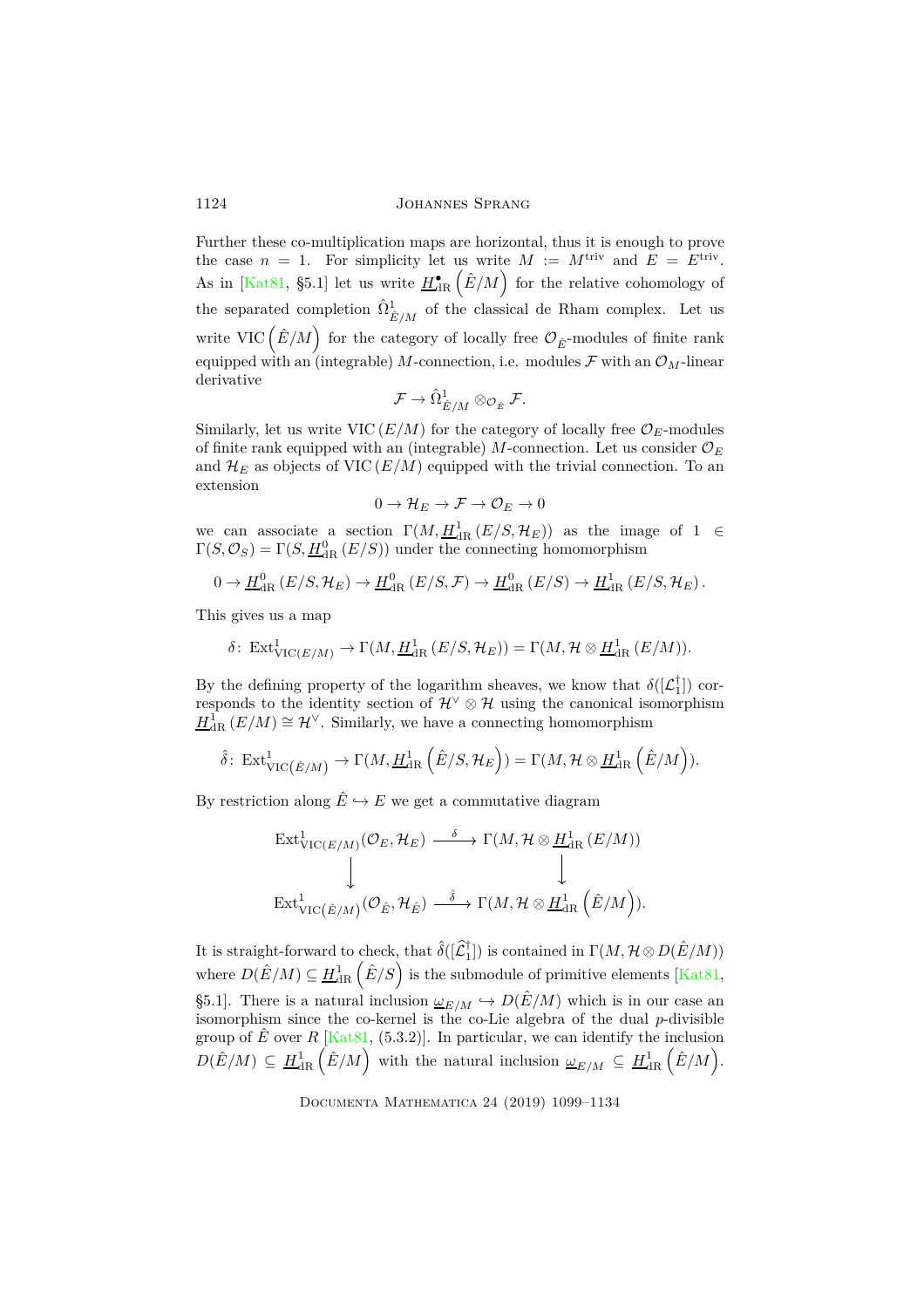Using this identification, the above commutative diagram and  $\delta([\mathcal{L}_1^{\dagger}]) = id_{\mathcal{H}}$ implies

$$
\hat{\delta}([\hat{\mathcal{L}}_1^{\dagger}]) = u \otimes [\omega] \in \Gamma(M, \mathcal{H} \otimes \underline{H}_{\mathrm{dR}}^1(\hat{E}/M)).
$$

Indeed, under the canonical projection  $\mathcal{H} \to \underline{\omega}_{E/M}^{\vee}$  the unit root space is mapped isomorphically onto  $\underline{\omega}_{E/M}^{\vee}$  and the generator *u* maps onto the dual  $\omega^{\vee}$  of  $\omega$ . On the other hand, since the basis  $\hat{\omega}^{[0,0]}, \hat{\omega}^{[0,1]}, \hat{\omega}^{[1,0]}$  splits the extension

$$
0 \to \mathcal{H}_{\hat{E}} \to \widehat{\mathcal{L}}_1^{\dagger} \to \mathcal{O}_{\hat{E}} \to 0
$$

we can compute the boundary map explicitly by the formula  $[\nabla_{\mathcal{L}_1^{\dagger}}(\hat{\omega}^{[0,0]})] \in$  $\Gamma(M, \underline{H}_{\mathrm{dR}}^1(\hat{E}/M) \otimes \mathcal{H})$  where

$$
[\cdot ]\colon \hat{\Omega}_{\hat{E}/M}^1\to \underline{H}^1_{\mathrm{dR}}\left(\hat{E}/M\right)
$$

maps a form to its associated cohomology class. Since we already know  $\nabla_{\mathcal{L}_1^{\dagger}}(\hat{\omega}^{[0,0]}) = c \cdot \hat{\omega}^{[0,1]} \otimes \omega$  and since  $\hat{\omega}^{[0,1]} := u$ , we get

$$
\hat{\delta}([\widehat{\mathcal{L}}_1^{\dagger}]) = [\nabla_{\mathcal{L}_1^{\dagger}}(\hat{\omega}^{[0,0]})] = c \cdot u \otimes [\omega].
$$

We conclude  $c = 1$ .

The Frobenius structure

$$
\Phi_{\mathcal{L}_n^\dagger} \colon \phi_E^*(\mathcal{L}_n^\dagger)^{rig} \stackrel{\sim}{\to} (\mathcal{L}_n^\dagger)^{rig}
$$

induces a map on global sections

$$
\Phi\colon \Gamma(\bar{\mathscr{E}}_K, j_D^{\dagger}(\mathcal{L}_n^{\dagger})) \to \Gamma(\bar{\mathscr{E}}_K, j_D^{\dagger}(\mathcal{L}_n^{\dagger})), \quad \alpha \mapsto \Phi_{\mathcal{L}_n^{\dagger}}(\phi_E^* \alpha).
$$

Here, note that  $j_D^{\dagger}$  denotes the overconvergent sections functor  $j_D^{\dagger}$  :=  $\lim j_{V*}j_V^{-1}$  where *V* runs over all strict neighbourhoods of  $U_K$  in  $\bar{\mathcal{E}}_K$ . The Frobenius structure can be expressed in terms of the basis as follows:

<span id="page-26-0"></span>Lemma 8.5. *The Frobenius structure is given by the following formula:*

$$
\Phi(\hat{\omega}^{[k],[l]}) = p^{-l}\hat{\omega}^{[k],[l]}.
$$

*In particular,*  $\Phi$  *acts trivially on*  $\hat{\mathcal{L}}_n$ *.* 

*Proof.* From [\[Spr18a,](#page-34-3) Lemma 9.3] we have the formula

$$
\mathcal{L}_n^{\dagger} \rightarrow \phi_E^* \mathcal{L}_n^{\dagger}, \quad \hat{\omega}^{[k], [l]} \mapsto p^l \cdot \phi^* \hat{\omega}^{[k], [l]}.
$$

The result follows, since the Frobenius structure is by definition the inverse of this map.  $\Box$ 

Documenta Mathematica 24 (2019) 1099–1134

 $\Box$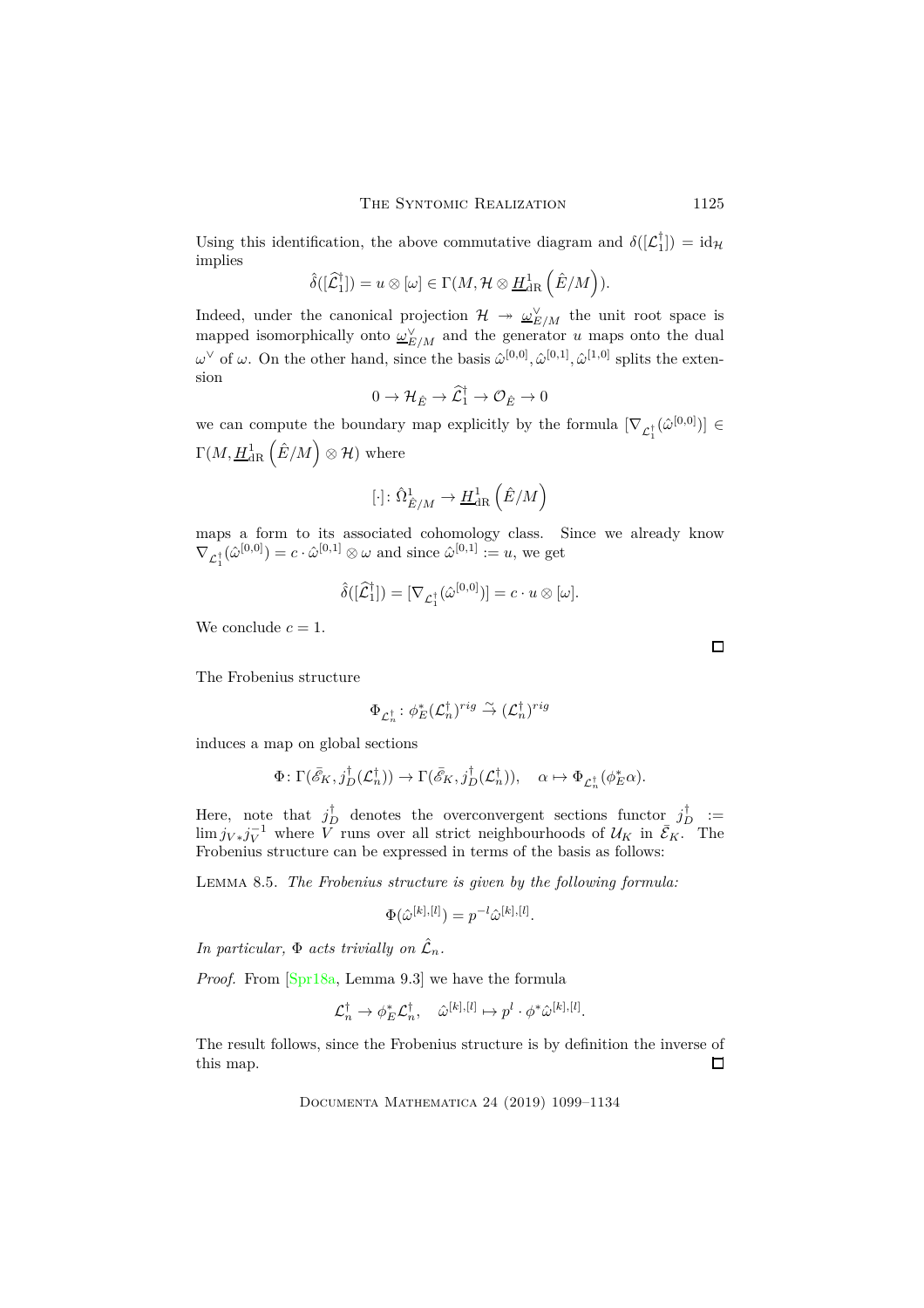PROPOSITION 8.6. Let us choose some natural number  $D > 1$  co-prime to N. *The analytification of the section*  $(1 - \Phi)(l_n^D)$  *is given by the explicit formula:* 

$$
((1-\Phi)(l_n^D))^{rig}\Big|_{j\tilde{t}|} = \sum_{k=0}^n \left( (1+s')\frac{\partial}{\partial s'}\right)^{\circ k} D^{\vartheta}(\tilde{t}) (s,s')\Big|_{s'=0} \hat{\omega}^{[k,0]} \otimes \omega \quad (12)
$$

*Here,*  $D^{\theta}$ <sup>(*p*)</sup> *is the p*-adic theta function defined in [\(10\)](#page-20-2) and *s* and *s'* are the *coordinates corresponding to the variables S* and *T* in  $V(\mathbb{Z}_p, \Gamma(N))$  [*S, T*].

*Proof.* Since  $l_n^D$  is obtained by restriction of  $s_{\text{can}}^D$  to  $E^{\text{triv}} \times_M \text{triv Int}_e^n E^{\text{triv},\vee}$  and since  $D^{\theta}$ *t* is the *p*-adic theta function associated to  $s_{\text{can}}^D$  at  $\tilde{t}$ , we deduce from [\[Spr18a,](#page-34-3) Lemma 9.6] the formula

$$
\left((l^D_n)\right)^{rig}\Big|_{]\tilde t[}=\sum_{k=0}^n\left((1+s')\frac{\partial}{\partial s'}\right)^{\diamond k}{}_D\vartheta_{\tilde t}(s,s')\Bigg|_{s'=0}\hat\omega^{[k,0]}\otimes\omega.
$$

Recall from proposition [7.2](#page-21-0) the identity

$$
D^{\vartheta_{(a,b)}^{(p)}}(S,T) := D^{\vartheta_{(a,b)}^{(p)}}(S,T) - \text{Frob}^* D^{\vartheta_{(a,b)}^{(p)}}([p](S),T).
$$

Let us denote by  $\phi^* : \mathcal{O}_{\hat{E}^{\text{triv}}} \to \mathcal{O}_{\hat{E}^{\text{triv}}}$  the map induced by  $\phi : \hat{E}^{\text{triv}} \to \hat{E}^{\text{triv}}$  on structure sheaves. lemma [8.5](#page-26-0) shows the commutativity of the diagram

$$
\Gamma(\hat{E}, \hat{\mathcal{L}}_n) \xrightarrow{\simeq} \bigoplus_{k=0}^n \Gamma(\mathcal{O}_{\hat{E}}, \hat{\omega}^{[k]} \cdot \mathcal{O}_{\hat{E}})
$$

$$
\downarrow^{\Phi} \qquad \qquad \downarrow^{\phi^*}
$$

$$
\Gamma(\hat{E}, \hat{\mathcal{L}}_n) \xrightarrow{\simeq} \bigoplus_{k=0}^n \Gamma(\mathcal{O}_{\hat{E}}, \hat{\omega}^{[k]} \cdot \mathcal{O}_{\hat{E}}).
$$

In terms of the explicit coordinates on  $\hat{E}^{\text{triv}}$  coming from the trivialization  $\hat{E}^{\text{triv}} \overset{\sim}{\to} \widehat{\mathbb{G}}_{m,M^{\text{triv}}}$  we can describe the Frobenius lift  $\phi^{\#}$  explicitly as

$$
V(\mathbb{Z}_p, \Gamma(N))[[S]] \to V(\mathbb{Z}_p, \Gamma(N))[[S]], \quad f(S) \mapsto \text{Frob}^* f([p](S)).
$$

Thus, we obtain

$$
\left((1 - \Phi)(l_n^D)\right)^{rig}\Big|_{\substack{\tilde{f} \in \tilde{I} \\ k=0}} = \sum_{k=0}^n \left((1 + s')\frac{\partial}{\partial s'}\right)^{\circ k} \left(\frac{\partial^k}{\partial s'}(s, s') - \text{Frob}^* \frac{\partial^k}{\partial s'}(p](s), s')\right)\Big|_{s'=0} \hat{\omega}^{[k,0]} \otimes \omega = \sum_{k=0}^n \left((1 + s')\frac{\partial}{\partial s'}\right)^{\circ k} \frac{\partial^k}{\partial s'}(s, s')\Big|_{s'=0} \hat{\omega}^{[k,0]} \otimes \omega.
$$

 $\Box$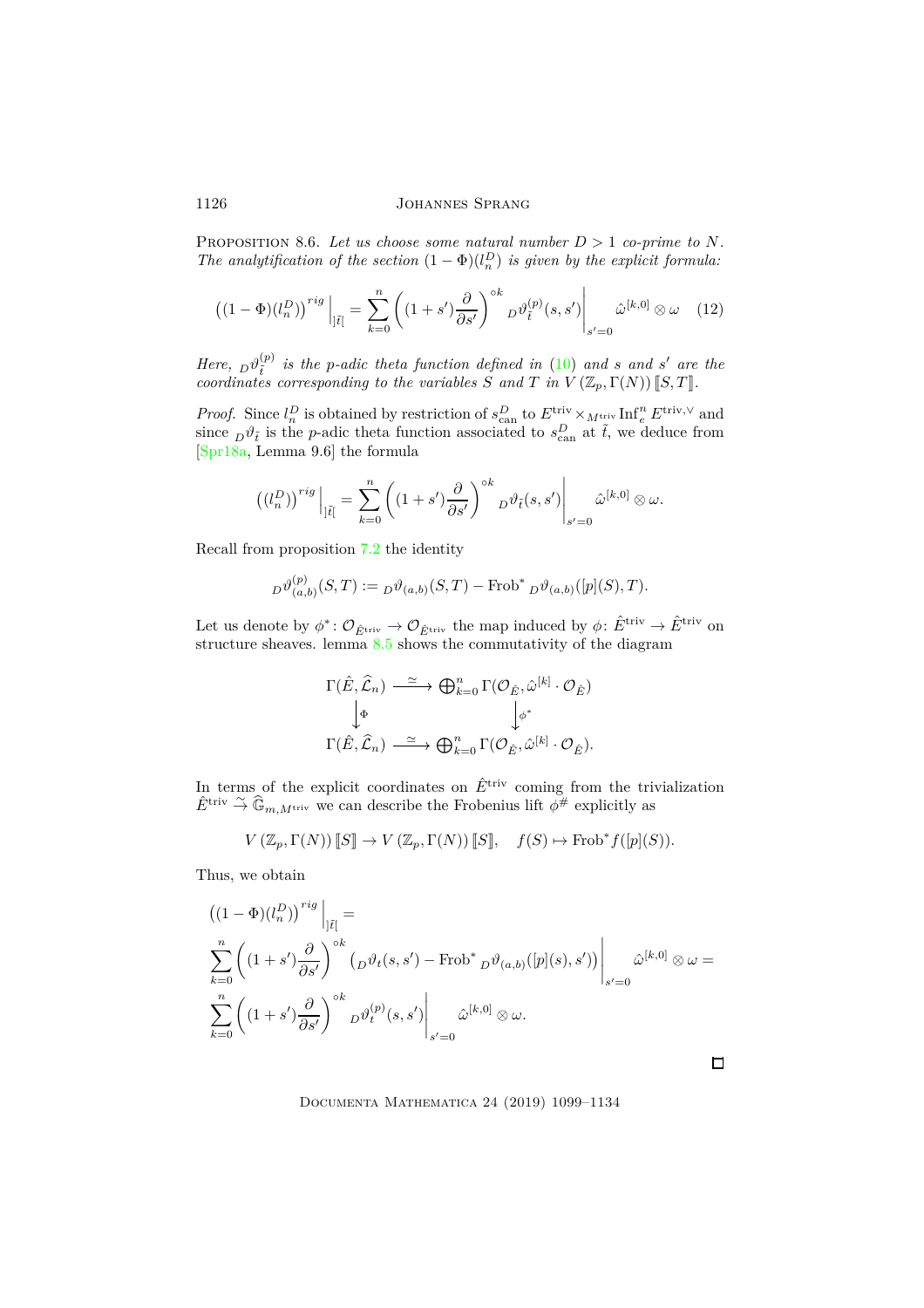### 9 The syntomic realization and moment functions of the Eisenstein measure

In the following, we would like to give a more explicit description of the syntomic realization of the polylogarithm for elliptic curves with ordinary reduction. Let us consider the universal situation. Let  $\mathscr{E}^{\text{ord}}$  and  $\mathscr{M}^{\text{ord}}$  be the syntomic data associated to the ordinary locus of the modular curve of level Γ(*N*). According to corollary [4.3](#page-13-2) we already know that the syntomic polylogarithm is uniquely represented by the pair

$$
([(L_n^D, \rho_n)])_{n \ge 0} = pol_{D, \text{syn}}
$$

satisfying

$$
\nabla_{\mathcal{L}}(\tilde{\rho}_n) = (1 - \Phi)(l_n^D)
$$

The sections  $L_n^D$  are constructed in a natural way out of the Poincaré bundle and appear in the de Rham realization of the elliptic polylogarithm. Our aim is to give a more explicit description of the overconvergent sections  $\rho_n$ . Let  $(0,0) \neq (a,b) \in (\mathbb{Z}/N\mathbb{Z})^2$  and  $t \in E^{ord}[N](M^{ord})$  resp.  $\tilde{t} \in E^{triv}[N](M^{triv})$  be the associated *N*-torsion sections. Recall that we obtain an inclusion

$$
\Gamma(]t[,(\mathcal{L}_{n,E^{\text{ord}}}^{\dagger})^{rig})\hookrightarrow \Gamma(]\tilde{t}[,(\mathcal{L}_{n,E^{\text{triv}}}^{\dagger})^{rig}).
$$

by pullback along the canonical projection map. Let us write  $\rho_n$  for the pullback of  $\rho_n$ . The infinitesimal splitting allows us to decompose  $\rho_n$  as

$$
\tilde{\rho}_n|_{]\tilde{t}[}=\sum_{k+l\leq n}\hat{\mathrm{e}}_{\tilde{t},(k,l)}\hat{\omega}^{[k,l]}
$$

with  $\hat{e}_{\tilde{t},(k,l)} \in \Gamma$  $\left(B^{-}(0,1)\times\mathcal{M}^{\mathrm{triv}}, \mathcal{O}_{B^{-}(0,1)\times\mathcal{M}_{\mathbb{Q}_p}^{\mathrm{triv}}}\right)$  $\setminus$ . It will be convenient to view  $\hat{e}_{\tilde{t}, (k,l)}$  as analytic functions on the open unit disc with values in the ring of generalized *p*-adic modular forms:

$$
B^-(0,1) \to V(\mathbb{Z}_p,\Gamma(N)) \otimes_{\mathbb{Z}_p} \mathbb{Q}_p, \quad x \mapsto \hat{e}_{\tilde{t},(k,l)}(x)
$$

<span id="page-28-0"></span>The syntomic polylogarithm admits the following explicit description:

Theorem 9.1. *The elliptic polylogarithm in syntomic cohomology on the ordinary locus of the modular curve is given by the pair*

$$
[(\rho_n, L_n^D)] = \text{pol}_{D,\text{syn}}.
$$

*Here,*  $(L_n^D)_{n \geq 0}$  *is the compatible system of* 1*-forms with values in the logarithm sheaves describing the de Rham part. We have the following explicit description of ρ*˜*<sup>n</sup> in terms of moment functions of the p-adic Eisenstein measure: For*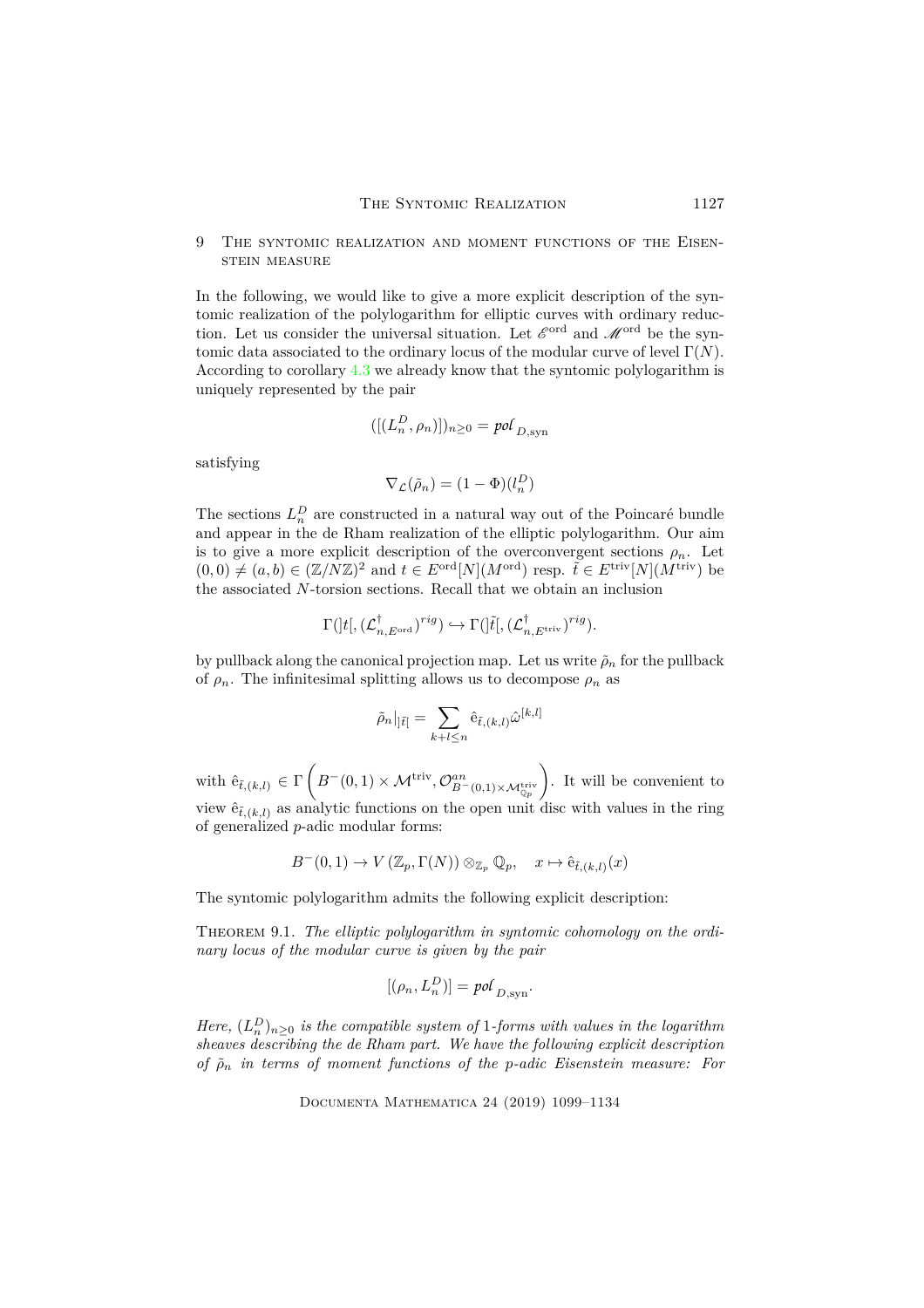$(a, b) \neq (0, 0)$  *let*  $t = t_{a,b}$  *be the associated N-torsion section on the universal elliptic curve E*ord *with* Γ(*N*)*-level structure. We have the decomposition*

$$
\tilde{\rho}_n|_{]\tilde{t}[}=\sum_{k+l\leq n}\hat{\mathrm{e}}_{\tilde{t},(k,l)}\hat{\omega}^{[k,l]}
$$

*with rigid analytic functions*  $(s \mapsto \hat{e}_{\tilde{t},(k,l)}(s))_{k,l\geq 0}$  *on the open unit disc with values in the ring of generalized p-adic modular forms which are explicitly given by:*

$$
\hat{e}_{\tilde{t},(k,l)}(s) = (-1)^l l! \int_{\mathbb{Z}_p^{\times} \times \mathbb{Z}_p} y^k x^{-(l+1)} (1+s)^x d\mu_{D,(a,b)}^{\text{Eis},(p)}(x,y)
$$

In the proof, we will use the differential equation

$$
\nabla_{\mathcal{L}}(\tilde{\rho}_n) = (1 - \Phi)(l_n^D)
$$

to characterize the functions  $\hat{\mathbf{e}}_{\tilde{t},(k,l)}$ . While this differential equation determines  $\rho_n$  globally, it turns out that the local differential equation on tubular neighbourhoods of torsion sections does not have a unique solution. In [\[BKT10,](#page-33-4) Lem. 3.9] this problem is solved by imposing a trace-zero condition making the solution unique. We follow this strategy and prove in a first step that  $x \mapsto \hat{e}_{\tilde{t},(k,l)}(x)$  satisfies a trace-zero condition. The trace-zero condition is an immediate consequence of the distribution relation of the Kronecker section *s*can:

<span id="page-29-2"></span>LEMMA 9.2. *The functions*  $s \mapsto \hat{e}_{\tilde{t},(k,l)}(s)$  *satisfy:* 

$$
\sum_{\zeta \in \widehat{\mathbb{G}}_m[p](\mathbb{C}_p)} \widehat{\mathbf{e}}_{\tilde{t},(k,l)} \left( s +_{\widehat{\mathbb{G}}_m} \zeta \right) = 0, \quad \forall s \in B^-(0,1)(\mathbb{C}_p)
$$

*Proof.* Let us write  $\varphi: E^{\text{triv}} \to E' := E^{\text{triv}} / C$  for the quotient by the canonical subgroup and  $\mathcal{P}'$  for the Poincaré bundle of  $E'$ . The universal property of the Poincaré bundle gives an isomorphism

$$
\gamma_{\varphi, id} \colon (\varphi \times id)^* \mathcal{P}' \overset{\sim}{\to} (id \times \varphi^{\vee})^* \mathcal{P}.
$$

For  $\tau \in \ker \varphi$  we obtain

<span id="page-29-0"></span>
$$
(T_{\tau} \times \varphi^{\vee})^* \mathcal{P} \stackrel{\sim}{\to} (T_{\tau} \circ \varphi \times id)^* \mathcal{P}' = (\varphi \times id)^* \mathcal{P}' \stackrel{\sim}{\to} (id \times \varphi^{\vee})^* \mathcal{P}.
$$
 (13)

We have studied such translation operators in more generality in [\[Spr18a,](#page-34-3) §3.3, Appendix A]. To be consistent with the notation of [\[Spr18a\]](#page-34-3), let us write

<span id="page-29-1"></span>
$$
\mathcal{U}_{\tau,e}^{\varphi,\mathrm{id}}\colon (T_\tau\times\varphi^\vee)^*\mathcal{P}\stackrel{\sim}{\to} (\mathrm{id}\times\varphi^\vee)^*\mathcal{P}
$$

for the map in  $(13)$ . We have proven in  $\sqrt{\text{Spr18a}}$ , Corollary A.4 the following formula

$$
\sum_{\tau \in \ker \varphi(S)} ([D] \times \mathrm{id})^* \mathcal{U}_{\tau,e}^{\varphi, \mathrm{id}} ((T_\tau \times \varphi^\vee)^* s_{\mathrm{can}}^D) =
$$
\n
$$
= ([D] \times \mathrm{id})^* \gamma_{\varphi, \mathrm{id}} ((\varphi \times \mathrm{id})^* (s_{\mathrm{can}, E'}^D)).
$$
\n(14)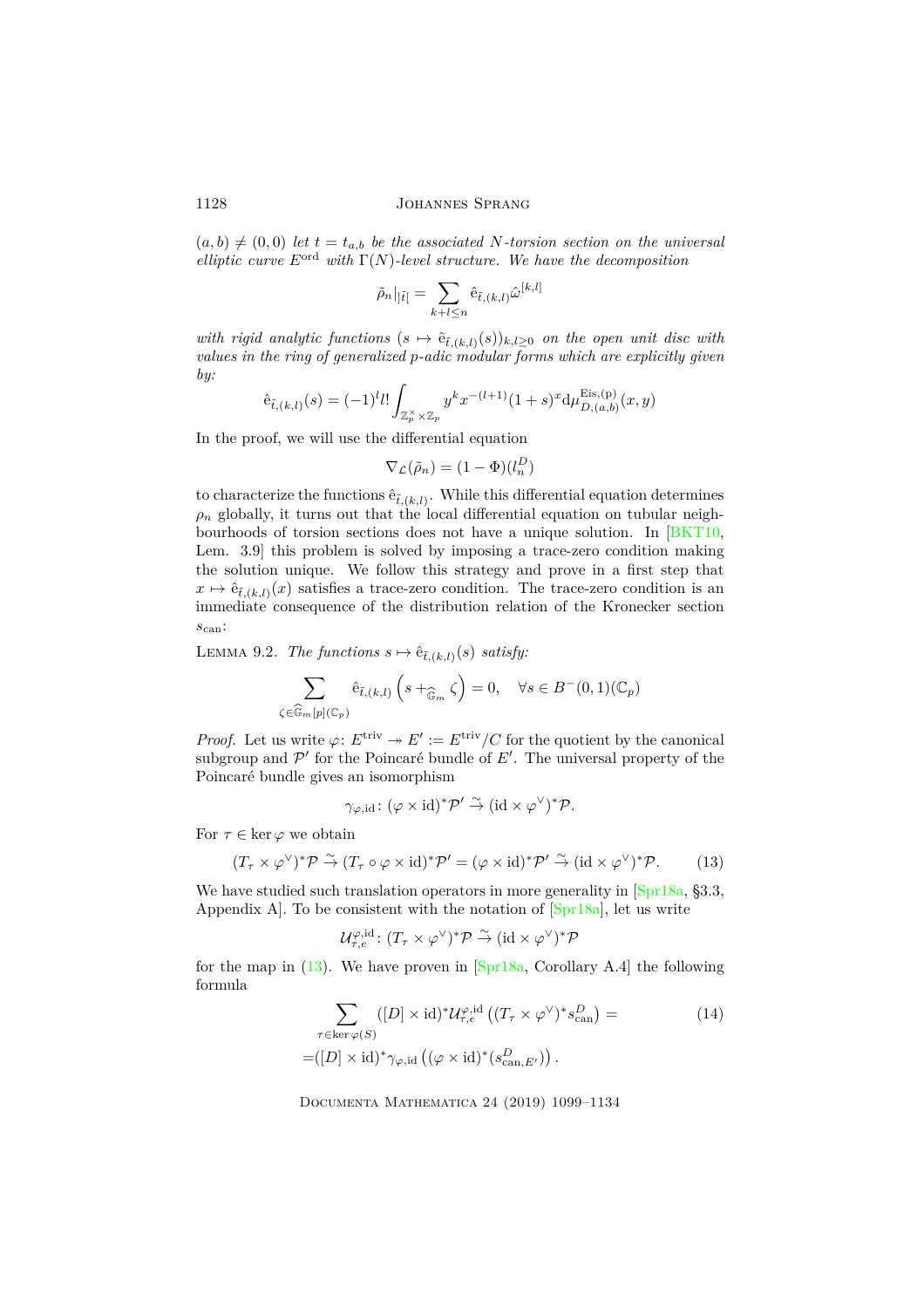On the other hand, restricting [\(13\)](#page-29-0) along  $E \times \text{Inf}_{e}^{n} E^{\vee}$  gives the isomorphism

$$
\tilde{\mathcal{U}}_\tau\colon T_\tau^*\mathcal{L}_n \stackrel{\sim}{\to} \mathcal{L}_n.
$$

Since  $l_n^D$  is obtained by restriction of  $s_{\text{can}}^D$  along  $E \times \text{Inf}_e^n E^\vee$ , we can deduce from [\(14\)](#page-29-1) the formula

$$
\sum_{\tau \in \hat{E}^{\text{triv}}[p]} \tilde{\mathbf{U}}_{\tau}(T_{\tau}^* l_n^D) = p\Phi(l_n^D).
$$

Since  $\tau \in \text{ker}(\varphi)$  we have  $\tilde{\mathbf{U}}_{\tau}(T^*_{\tau}\Phi(l_n^D)) = \Phi(l_n^D)$ , which allows us to reformulate the above formula as

<span id="page-30-0"></span>
$$
\sum_{\tau \in \hat{E}^{\text{triv}}[p]} \tilde{\mathbf{U}}_{\tau} (T_{\tau}^*(1 - \Phi)(l_n^D)) = 0.
$$
 (15)

Again, by the universal property of the Poincaré bundle  $(\mathcal{P}^{\dagger}, \nabla_{\dagger})$  with integrable connection, we obtain an horizontal isomorphism

$$
(T_{\tau} \times \varphi^{\dagger})^* \mathcal{P}^{\dagger} \stackrel{\sim}{\to} (T_{\tau} \circ \varphi \times \mathrm{id})^* (\mathcal{P}')^{\dagger} = (\varphi \times \mathrm{id})^* (\mathcal{P}')^{\dagger} \stackrel{\sim}{\to} (\mathrm{id} \times \varphi^{\vee})^* \mathcal{P}^{\dagger}.
$$
 (16)

Restricting this along  $E\times\mathrm{Inf}_e^n\,E^\vee$  gives us an horizontal isomorphism

$$
\tilde{\mathcal{U}}_\tau^\dagger\colon T_\tau^*\mathcal{L}_n^\dagger \stackrel{\sim}{\to} \mathcal{L}_n^\dagger.
$$

Both translation isomorphisms are compatible with the inclusion  $\mathcal{L}_n \subseteq \mathcal{L}_n^{\dagger}$ , i.e. we have a commutative diagram

$$
T^*_{\tau}\mathcal{L}_n \longleftrightarrow T^*_{\tau}\mathcal{L}_n^{\dagger}
$$

$$
\downarrow \tilde{\iota}_{\tau}
$$

$$
\mathcal{L}_n \longleftrightarrow \mathcal{L}_n^{\dagger}.
$$

In particular, we obtain from  $\nabla(\rho_n) = (1 - \Phi)(l_n^D)$  and the horizontality of  $\tilde{U}_{\tau}^{\dagger}$ the formula

$$
\nabla_{\mathcal{L}_n^{\dagger}}\left(\sum_{\tau \in \hat{E}^{\text{triv}}[p]} \tilde{\mathbf{U}}_{\tau}^{\dagger}(T_{\tau}^* \tilde{\rho}_n)\right) = \sum_{\tau \in \hat{E}^{\text{triv}}[p]} \tilde{\mathbf{U}}_{\tau}^{\dagger}(T_{\tau}^* \left[(1-\Phi)l_n^D\right]).
$$

Using  $(15)$  we get

$$
\nabla_{\mathcal{L}_n^{\dagger}} \left( \sum_{\tau \in \hat{E}^{\text{triv}}[p]} \tilde{\mathbf{U}}_{\tau} (T_{\tau}^* \tilde{\rho}_n) \right) = 0. \tag{17}
$$

But the only overconvergent section  $s \in \Gamma(\bar{e}_K, j_D^{\dagger}(\text{Log}_{syn}^n))$  satisfying the differential equation

$$
\nabla_{\mathcal{L}_n^{\dagger}}\left(s\right) = 0
$$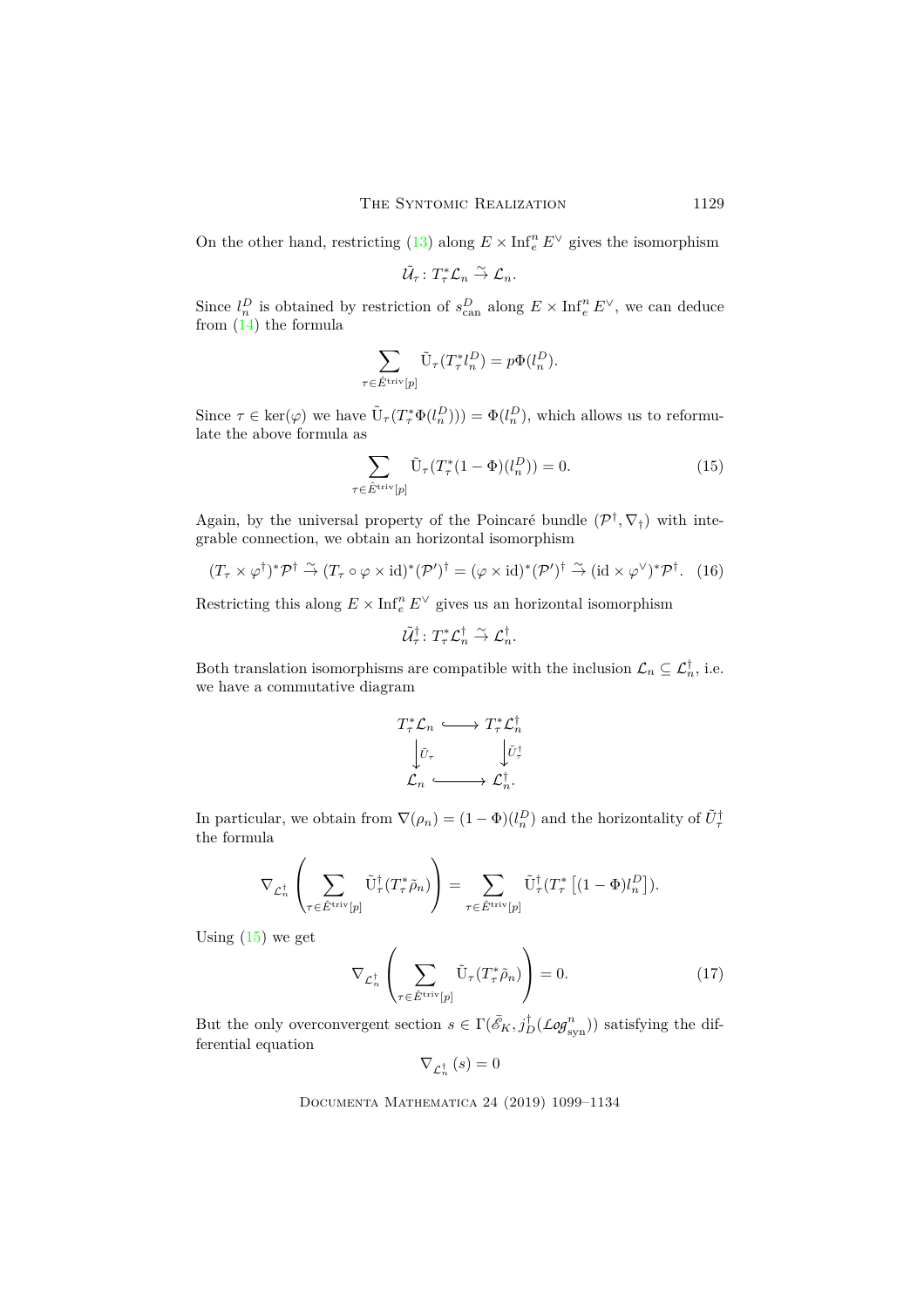is the zero section. We conclude

$$
\sum_{\tau \in \hat{E}^{\mathrm{triv}}[p]} \tilde{\mathrm{U}}_\tau(T_\tau^* \tilde{\rho}_n) = 0
$$

Recall, that  $\tilde{\rho}_n|_{\vert \tilde{t} \vert} = \sum_{k+l \leq n} \hat{e}_{t,(k,l)} \hat{\omega}^{[k,l]},$  so passing to the tubular neighbourhood  $|\tilde{t}|$  proves the claimed equality

$$
\sum_{\zeta \in \widehat{\mathbb{G}}_m[p](\mathbb{C}_p)} \hat{e}_{\tilde{t},(k,l)} \left(s +_{\widehat{\mathbb{G}}_m} \zeta\right) = 0, \quad \forall s \in B^-(0,1)(\mathbb{C}_p).
$$

*Proof of theorem [9.1.](#page-28-0)* In the following let us consider the elliptic curve *E*triv , i.e.  $l_n^D$  refers to the section  $l_{n,E^{\text{triv}}}^D$  on  $E^{\text{triv}}$ . Recall from corollary [8.3](#page-24-0) that  $\left((1-\Phi)(l^D_n)\right)_{n\geq 0}$  is mapped to

$$
\sum_{k=0}^{n} \left( (1+s') \frac{\partial}{\partial s'} \right)^{\circ k} D \vartheta_{\tilde{t}}^{(p)}(s, s') \Big|_{s'=0} \hat{\omega}^{[k,0]} \otimes \omega
$$

under

$$
\left(\mathcal{L}_{n,E_K^{\mathrm{triv}}}^{\dagger}\right)^{rig}\Big|_{]\tilde{t}[}\overset{\sim}{\to} \bigoplus_{k+l\leq n} \hat{\omega}^{[k,l]}\mathcal{O}_{B^-(0,1)\times \mathcal{M}_{\mathbb{Q}_p}^{\mathrm{triv}}}^{\mathrm{an}}.
$$

Thus, the differential equation

$$
\nabla_{\mathcal{L}_n^{\dagger}}(\tilde{\rho}_n) = (1 - \Phi)(l_n^D)
$$

can be rewritten using the infinitesimal splitting as

$$
\nabla_{\mathcal{L}_n^{\dagger}}\left(\sum_{k+l\leq n}\hat{\mathrm{e}}_{\tilde{t},(k,l)}(s)\hat{\omega}^{[k,l]}\right)=\sum_{k=0}^n\left((1+s')\frac{\partial}{\partial s'}\right)^{\circ k}{}_D\vartheta_{\tilde{t}}^{(p)}(s,s')\Bigg|_{s'=0}\hat{\omega}^{[k,0]}\otimes\omega,
$$

for  $n \geq 0$ . Recall, that  $D\vartheta_t^{(p)}(s, s')$  is the Amice transform of the *p*-adic measure  $\mu_{D,(a,b)}^{\text{Eis}}$  $\Big|_{\mathbb{Z}_p^{\times} \times \mathbb{Z}_p}$ . This implies the formula

$$
\left( (1+s') \frac{\partial}{\partial s'} \right)^{\circ k} D \vartheta_t^{(p)}(s,s') \Big|_{s'=0} = \int_{\mathbb{Z}_p^{\times} \times \mathbb{Z}_p} y^k (1+s)^x d\mu_{D,(a,b)}^{\text{Eis}}.
$$

From corollary [8.3](#page-24-0) we know that the connection  $\nabla_{\mathcal{L}_n^{\dagger}}$  expresses via the infinitesimal splitting on  $\bigoplus_{k\geq 0}\mathcal{O}_{\widehat{\mathbb{G}}_{m,\mathcal{M}^{\text{triv}}}}\omega^{[k,0]}$  as

$$
\nabla_{\mathcal{L}_n^{\dagger}}(\hat{\omega}^{[k,l]}) = (l+1)\hat{\omega}^{[k,l+1]} \otimes \omega.
$$

Documenta Mathematica 24 (2019) 1099–1134

 $\Box$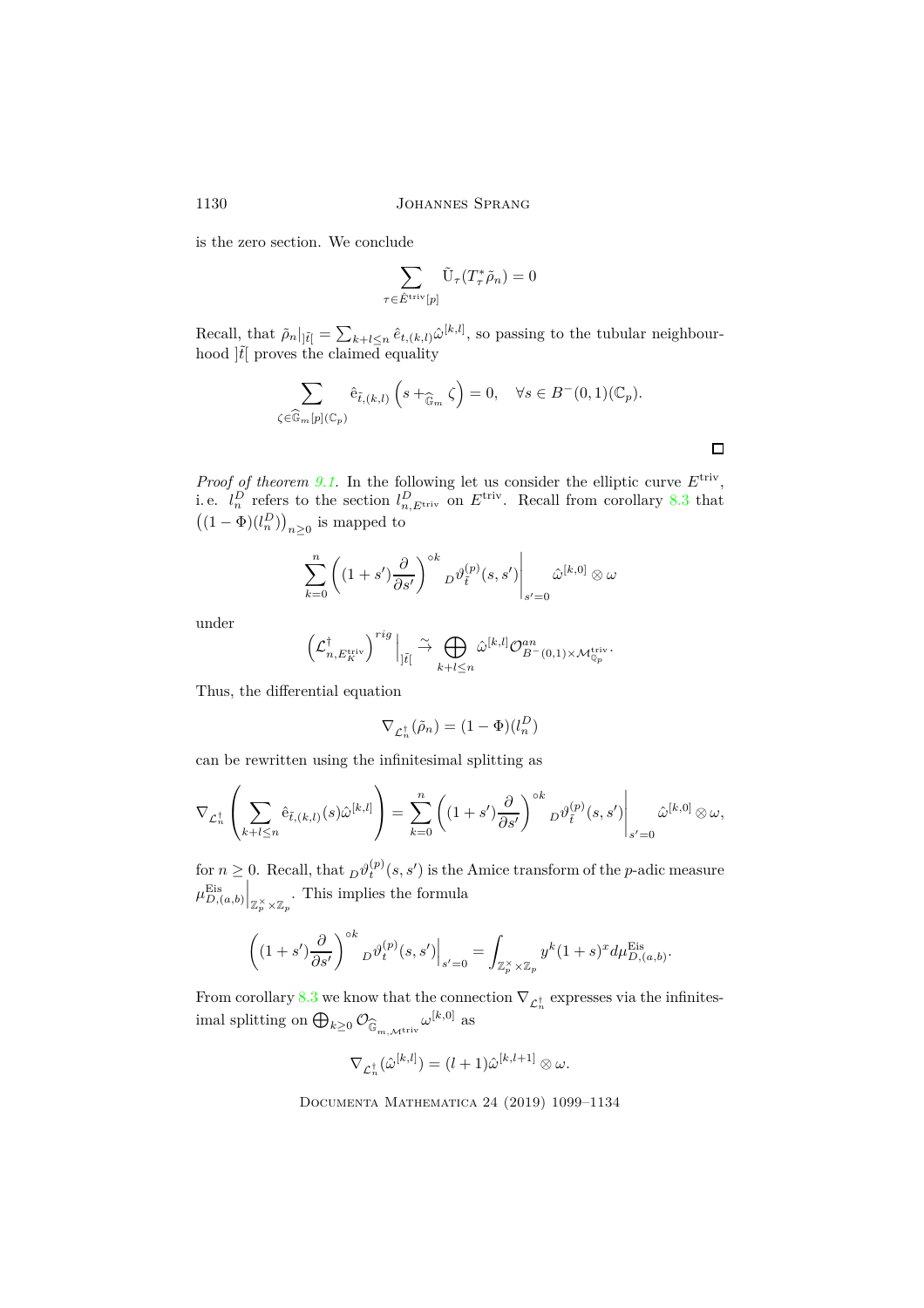Thus, we obtain the following explicit system of differential equations satisfied by  $\hat{\mathbf{e}}_{\tilde{t},(k,l)}(s)$ :

$$
(1+s)\frac{\partial}{\partial s}\hat{e}_{\tilde{t},(k,0)}(s) = \int_{\mathbb{Z}_p^\times \times \mathbb{Z}_p} y^k (1+s)^x d\mu_{D,(a,b)}^{\text{Eis},(p)}(x,y), \quad k \ge 0
$$
  

$$
(1+s)\frac{\partial}{\partial s}\hat{e}_{\tilde{t},(k,l)}(s) = -l\hat{e}_{t,(k,l-1)}(s), \quad l > 0, k \ge 0.
$$

Here, we have used the fact that  $D^{\theta}^{(p)}_{\tilde{t}}$  is the Amice transform of the measure  $\mu_{D,(a,b)}^{\text{Eis},(p)}$  $D_{D,(a,b)}^{LIS,(P)}$ . Further, by lemma [9.2](#page-29-2) the functions  $\hat{e}_{\tilde{t},(k,l)}(s)$  satisfy the following trace-zero condition:

$$
\sum_{\zeta \in \widehat{\mathbb{G}}_m[p](\mathbb{C}_p)} \hat{e}_{\tilde{t},(k,l)}(s +_{\widehat{\mathbb{G}}_m} \zeta) = 0, \quad \forall s \in B^-(0,1)(\mathbb{C}_p)
$$

*Claim:* The system  $(\hat{e}_{\tilde{t},(k,l)}(s))_{k,l\geq 0}$  is the only system of analytic functions on  $B^{-}(0,1)$  with values in  $V(\mathbb{Z}_p,\Gamma(N))\otimes\mathbb{Q}_p$  satisfying:

1.  $(1 + s)\frac{\partial}{\partial s}\hat{e}_{\tilde{t},(k,0)}(s) = \int_{\mathbb{Z}_p^{\times} \times \mathbb{Z}_p} y^k (1 + s)^x \mathrm{d} \mu_{D,(a,b)}^{\text{Eis},(p)}$  $_{D,(a,b)}^{Lis,(p)}(x,y), \quad k \ge 0$ 

2. 
$$
(1+s)\frac{\partial}{\partial s}\hat{e}_{\tilde{t},(k,l)}(s) = -l\hat{e}_{t,(k,l-1)}(s), \quad l > 0, k \ge 0
$$
  
3. 
$$
\sum_{\zeta \in \widehat{\mathbb{G}}_m[p](\mathbb{C}_p)} \hat{e}_{\tilde{t},(k,l)}(s +_{\widehat{\mathbb{G}}_m} \zeta) = 0, \quad \forall s \in B^-(0,1)(\mathbb{C}_p).
$$

*Pf. of the claim:* The functions  $\hat{e}_{\tilde{t},(k,l)}(s)$  satisfy the above conditions. For uniqueness let  $k, l \geq 0$ . By induction on k it is enough to show that any analytic function *F* on *B*<sup>−</sup>(0, 1) with values in  $V(\mathbb{Z}_p, \Gamma(N)) \otimes \mathbb{Q}_p$  satisfying

(A) 
$$
(1+s)\frac{\partial}{\partial s}F = \begin{cases} \int_{\mathbb{Z}_p^{\times} \times \mathbb{Z}_p} y^k (1+s)^x \mathrm{d} \mu_{D,(a,b)}^{\text{Eis},(p)}(x,y) & \text{if } l=0\\ -l\hat{e}_{\tilde{t},(k,l-1)}(s) & \text{if } l>0 \end{cases}
$$
  
(B)  $\sum_{\zeta \in \widehat{\mathbb{G}}_m[p](\mathbb{C}_p)} F(s +_{\widehat{\mathbb{G}}_m} \zeta) = 0, \quad \forall s \in B^-(0,1)(\mathbb{C}_p)$ 

satisfies  $F = \hat{e}_{\tilde{t}, (k,l)}$ . Indeed, since any analytic function is given by a power series, one deduces from (*A*) that the difference of two solutions is a constant  $c \in V(\mathbb{Z}_p, \Gamma(N)) \otimes \mathbb{Q}_p$ . By  $(B)$  we conclude  $p \cdot c = \sum$  $\zeta \in \widehat{\mathbb{G}}_m[p](\mathbb{C}_p)$  *c* = 0 which implies  $c = 0$  and proves the claim.

Now, the theorem follows from the following observation: The sequence  $(e'_{k,l})_{k,l\geq 0}$  defined by

$$
e'_{k,l}(s):=(-1)^l l!\int_{\mathbb{Z}_p^{\times}\times\mathbb{Z}_p}y^k x^{-(l+1)}(1+s)^x\mathrm{d}\mu_{D,(a,b)}^{\mathrm{Eis},(\mathrm{p})}(x,y)
$$

satisfies:

1. 
$$
(1 + s)\frac{\partial}{\partial s}e'_{k,0}(s) = \int_{\mathbb{Z}_p^{\times} \times \mathbb{Z}_p} y^k (1 + s)^x d\mu_{D,(a,b)}^{\text{Eis},(p)}(x, y), \quad k \ge 0
$$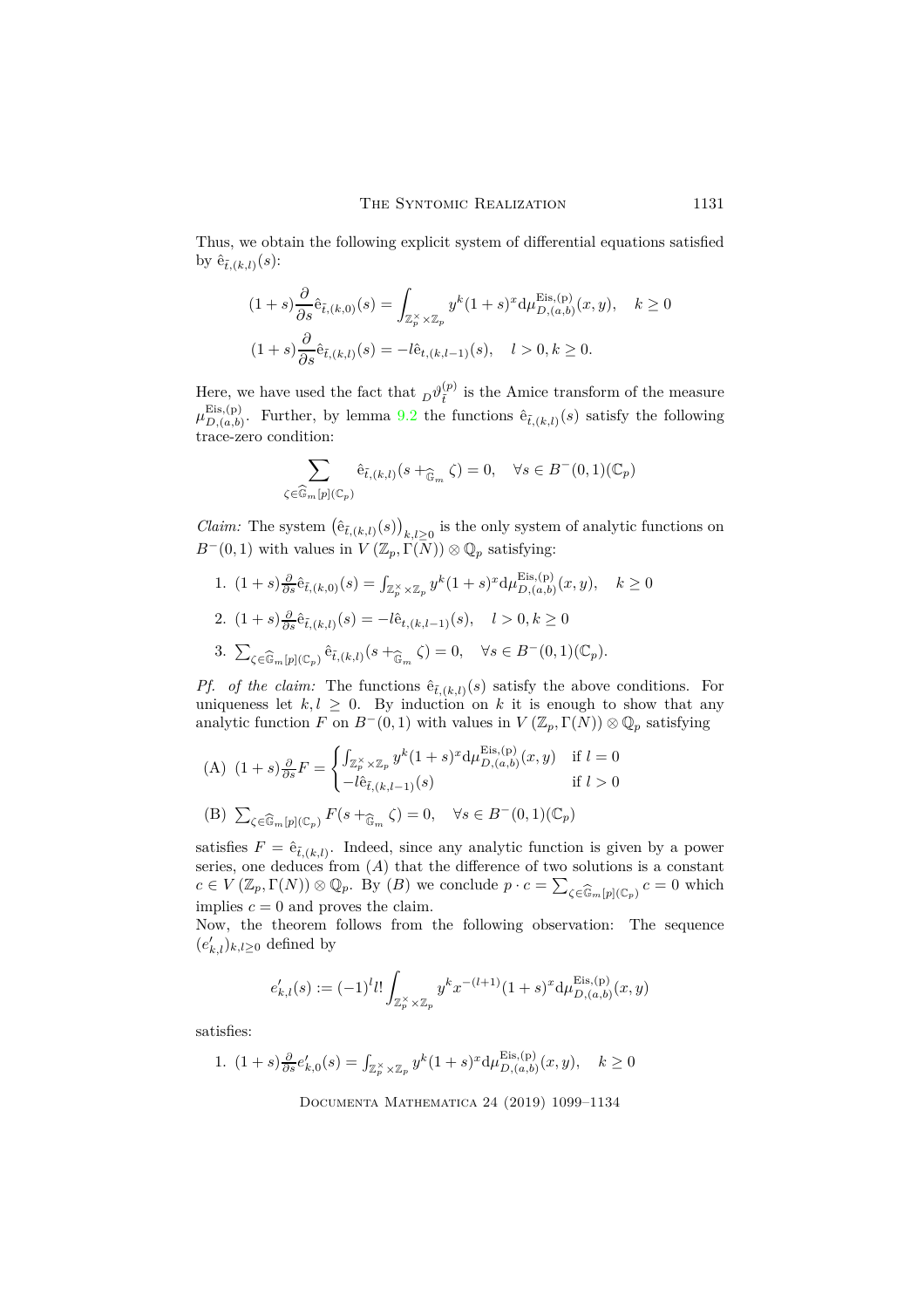2. 
$$
(1 + s) \frac{\partial}{\partial s} e'_{k,l}(s) = -l \cdot e'_{k,l-1}(s), \quad k \ge 0, l > 0
$$
  
3.  $\sum_{\zeta \in \widehat{\mathbb{G}}_m[p](\mathbb{C}_p)} e'_{k,l}(s + \widehat{\mathbb{G}}_m \zeta) = 0, \quad \forall s \in B^-(0,1)(\mathbb{C}_p), k, l \ge 0.$ 

Indeed,  $(a)$  and  $(b)$  are obvious and  $(c)$  follows since  $e'_{k,l}$  is the Amice transform of a *p*-adic measure which is supported on  $\mathbb{Z}_p^{\times}$ . From the above claim we deduce  $e'_{k,l}(s) = \hat{e}_{\tilde{t},(k,l)}(s)$  which proves the theorem.  $\square$ 

# **REFERENCES**

- <span id="page-33-7"></span>[Ban00] K. Bannai, *Rigid syntomic cohomology and p-adic polylogarithms*, Journal für die Reine und Angewandte Mathematik 529 (2000), 205–237.
- <span id="page-33-1"></span>[Ban02] K. Bannai, *Syntomic cohomology as a p-adic absolute Hodge cohomology*, Math. Z. 242 (2002), no. 3, 443–480. MR 1985460
- <span id="page-33-2"></span>[BDR15a] M. Bertolini, H. Darmon, and V. Rotger, *Beilinson-Flach elements and Euler systems I: Syntomic regulators and p-adic Rankin Lseries*, J. Algebraic Geom. 24 (2015), no. 2, 355–378. MR 3311587
- <span id="page-33-3"></span>[BDR15b] M. Bertolini, H. Darmon, and V. Rotger, *Beilinson-Flach elements and Euler systems II: the Birch-Swinnerton-Dyer conjecture for Hasse-Weil-Artin L-series*, J. Algebraic Geom. 24 (2015), no. 3, 569–604. MR 3344765
- <span id="page-33-0"></span>[Bei84] A. A. Beilinson, *Higher regulators and values of L-functions*, Current problems in mathematics, Vol. 24, Itogi Nauki i Tekhniki, Akad. Nauk SSSR, Vsesoyuz. Inst. Nauchn. i Tekhn. Inform., Moscow, 1984, pp. 181–238. MR 760999
- <span id="page-33-6"></span>[Ber97] P. Berthelot, *Finitude et pureté cohomologique en cohomologie rigide*, Invent. Math. 128 (1997), no. 2, 329–377, With an appendix in English by Aise Johan de Jong. MR 1440308
- <span id="page-33-5"></span>[BK10a] K. Bannai and G. Kings, *p-adic elliptic polylogarithm, p-adic Eisenstein series and Katz measure*, Amer. J. Math. 132 (2010), no. 6, 1609–1654. MR 2766179
- <span id="page-33-8"></span>[BK10b] K. Bannai and S. Kobayashi, *Algebraic theta functions and the padic interpolation of Eisenstein-Kronecker numbers*, Duke Math. J. 153 (2010), no. 2, 229–295. MR 2667134
- <span id="page-33-4"></span>[BKT10] K. Bannai, S. Kobayashi, and T. Tsuji, *On the de Rham and p-adic realizations of the elliptic polylogarithm for CM elliptic curves*, Ann. Sci. Éc. Norm. Supér. (4) 43 (2010), no. 2, 185–234. MR 2662664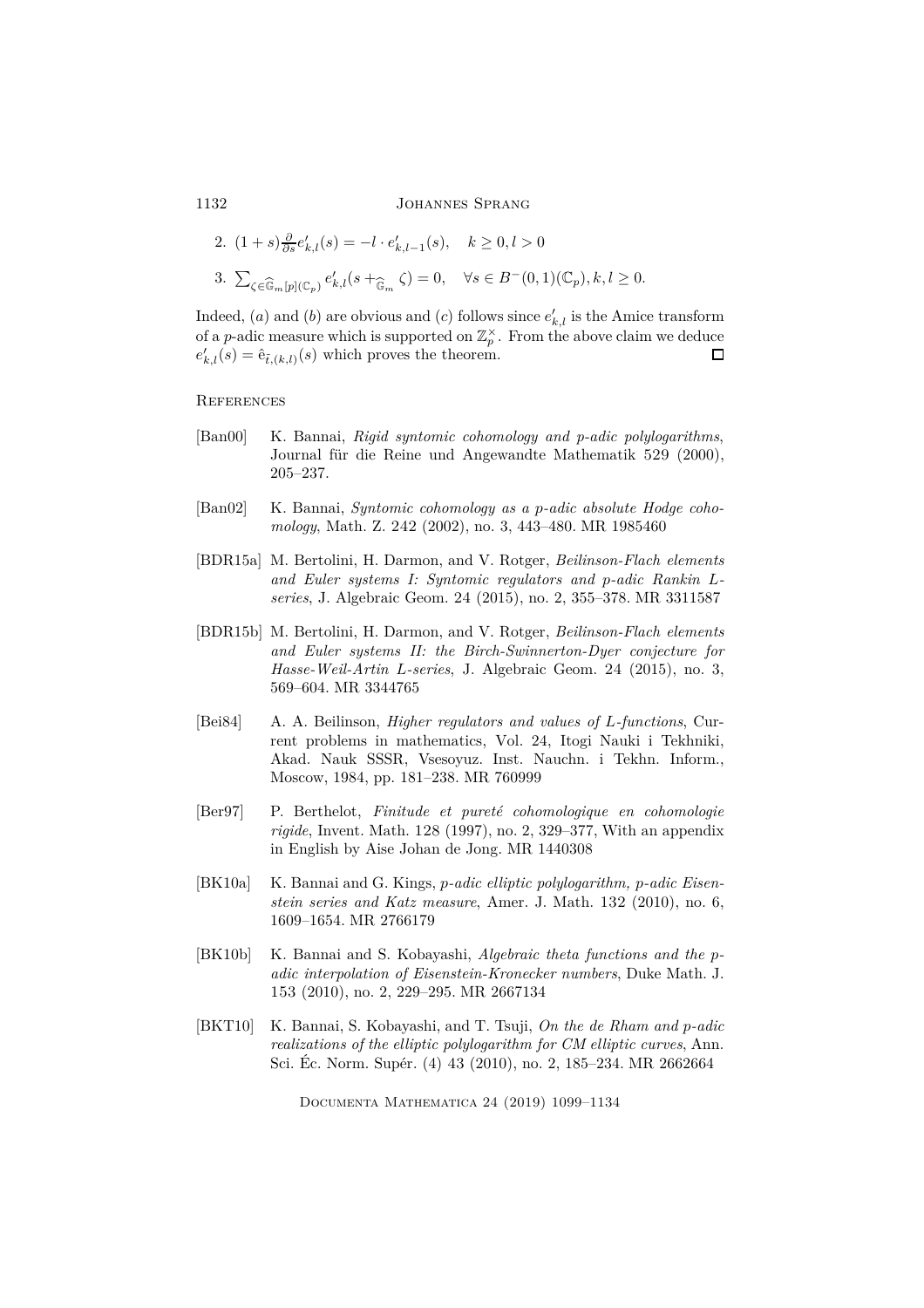- <span id="page-34-0"></span>[BL94] A. Be˘ılinson and A. Levin, *The elliptic polylogarithm*, Motives (Seattle, WA, 1991), Proc. Sympos. Pure Math., vol. 55, Amer. Math. Soc., Providence, RI, 1994, pp. 123–190. MR 1265553
- <span id="page-34-6"></span>[DN15] F. Déglise and W. Nizioł, *On p-adic absolute Hodge cohomology and syntomic coefficients, I*, Comment. Math. Helv. 93 (2018), no. 1, 71–131.
- <span id="page-34-9"></span>[Kat73] N. M. Katz, *p-adic properties of modular schemes and modular forms*, Modular functions of one variable, III (Proc. Internat. Summer School, Univ. Antwerp, Antwerp, 1972), Springer, Berlin, 1973, pp. 69–190. Lecture Notes in Mathematics, Vol. 350. MR 0447119
- <span id="page-34-10"></span>[Kat76] N. M. Katz, *p-adic interpolation of real analytic Eisenstein series*, Ann. of Math. (2) 104 (1976), no. 3, 459–571. MR 0506271
- <span id="page-34-12"></span>[Kat81] N. M. Katz, *Crystalline cohomology, Dieudonné modules, and Jacobi sums*, Automorphic forms, representation theory and arithmetic (Bombay, 1979), Tata Inst. Fund. Res. Studies in Math., vol. 10, Tata Inst. Fundamental Res., Bombay, 1981, pp. 165–246. MR 633662
- <span id="page-34-1"></span>[KLZ17a] G. Kings, D. Loeffler, and S. L. Zerbes, *Rankin-Einstein classes for modular forms*, American Journal of Mathematics (2017).
- <span id="page-34-2"></span>[KLZ17b] G. Kings, D. Loeffler, and S. L. Zerbes, *Rankin-Eisenstein classes and explicit reciprocity laws*, Cambridge Journal of Mathematics 5 (2017), no. 1, 1–122.
- <span id="page-34-8"></span>[Sch14] R. Scheider, *The de Rham realization of the elliptic polylogarithm in families*, Ph.D. thesis, Universität Regensburg, January 2014.
- <span id="page-34-7"></span>[Sol08] N. Solomon, *P-adic elliptic polylogarithms and arithmetic applications*, Ph.D. thesis, Ben-Gurion University, 2008, 241 p.
- <span id="page-34-5"></span>[Spr17] J. Sprang, *Eisenstein series via the Poincaré bundle and applications*, Ph.D. thesis, Universität Regensburg, January 2017.
- <span id="page-34-3"></span>[Spr18a] J. Sprang, *Real-analytic Eisenstein series via the Poincarè bundle*, available at <https://arxiv.org/abs/1801.05677v2>.
- <span id="page-34-4"></span>[Spr18b] J. Sprang, *The algebraic de Rham realization of the elliptic polylogarithm via the Poincarè bundle*, available at <https://arxiv.org/abs/1802.04996>, 2018.
- <span id="page-34-11"></span>[Urb14] E. Urban, *Nearly overconvergent modular forms*, Iwasawa theory 2012, Contrib. Math. Comput. Sci., vol. 7, Springer, Heidelberg, 2014, pp. 401–441. MR 3586822